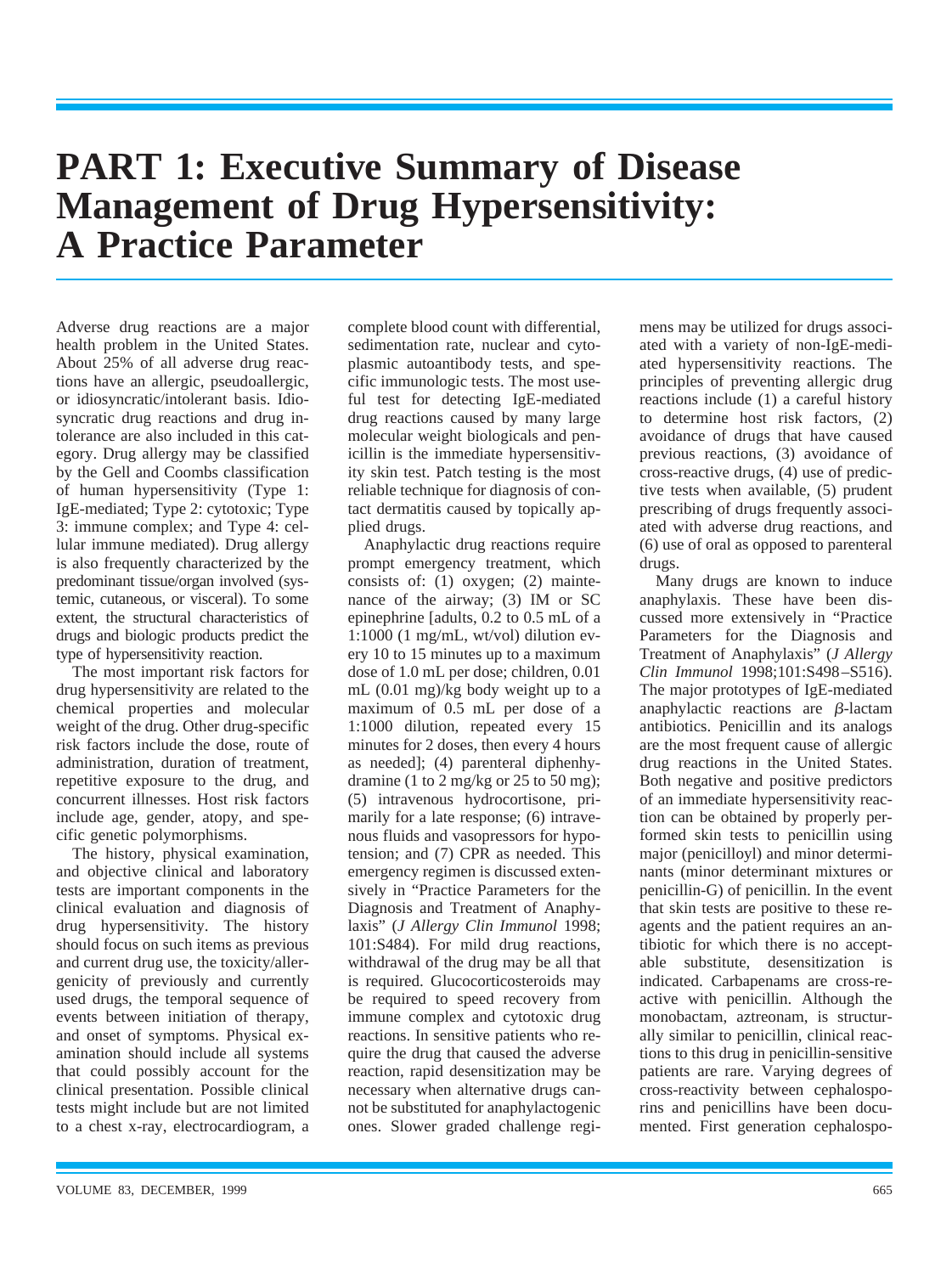rins may pose a greater risk for penicillin cross-reactivity than second or third generation cephalosporins. Skin testing for cephalosporin hypersensitivity is not standardized as it is for penicillin. The overall incidence of hypersensitivity reactions to non- $\beta$ lactam antibiotics ranges from 1% to 3%. Although rare, IgE-mediated anaphylaxis may occur after administration of any non- $\beta$ -lactam antibiotic (eg, vancomycin, aminoglycosides, and fluorinated quinolones).

Gell-Coombs immunocytotoxic Type 2 reactions are serious and potentially life-threatening. Immunohemolytic anemias may occur after treatment with quinidine,  $\alpha$ -methyldopa and penicillin, among others. Immune-induced thrombocytopenia and granulocytopenia may be induced by a variety of drugs.

Gell-Coombs immune complex Type 3 reactions may occur after use of heterologous antisera, murine monoclonal antibodies, and some small molecular weight drugs such as penicillin. The immunopathogenesis of these reactions involves IgG and/or IgM immune complexes and in some cases IgE antibodies. Treatment consists of  $H_1$ blockers and in severe cases, high dose glucocorticosteroids.

Drugs may also induce Gell-Coombs cell-mediated Type 4 immune reactions. Contact dermatitis due to topical drugs and/or excipients is the most common example of this type of reaction. Patch testing at proper concentrations is often successful in detection of suspected or unsuspected contactant allergens. After avoidance is instituted, topical and/or systemic glucocorticosteroids may be required for total clearing of the dermatitis. Some

cutaneous allergic drug reactions (morbilliform rashes, eczematous rashes, erythroderma, exfoliative dermatitis, and mucocutaneous blistering disorders) cannot be classified within the Gell-Coombs paradigm. Immunopathogenesis is suspected, however, because a number of these reactions are associated with  $CD4^+/CD8^+$  positive T cells, drug specific T cell clones and in some cases, positive patch tests.

Specific drugs may be associated with characteristic syndromes which do not conform with typical presentations defined by the Gell-Coombs classification of human hypersensitivity. Some drugs may induce vasculitides of the skin and visceral organs with clinical syndromes resembling lupus erythematosus or systemic granulomatous vasculitis, the Churg-Strauss syndrome. Anti-convulsive medications may cause a life-threatening systemic hypersensitivity reaction characterized by pseudolymphoma and diffuse inflammation of the liver and kidney. Hypersensitivity drug reactions in the lung may cause alveolar or interstitial pneumonitis, edema, granulomatosis, and fibrosis. Drugs such as sulfonamides and anti-convulsive agents can be associated with life-threatening blistering mucocutaneous disorders such as the erythema multiforme major/Stevens-Johnson syndrome and toxic epidermal necrolysis. Cancer chemotherapeutic agents such as L-asparaginase, doxyrubicin, and cisplatin may be associated with IgE-mediated anaphylaxis. A variety of drugs commonly used during the operative and perioperative periods (eg, protamine, heparin and muscle relaxants) may cause anaphylaxis or delayed hypersensitivity responses. Most adverse reactions to local anesthetics are not allergic in etiology and often present as vasovagal responses.

Opiates, radiocontrast media (RCM), colloid volume substitutes and Cremophor-EL are among the substances that may cause pseudoallergic reactions. A unique group of non-immune idiosyncrasy/intolerance syndromes may be induced by aspirin (ASA), other nonsteroidal anti-inflammatory agents (NSAIDs), angiotensin-converting enzyme (ACE) inhibitors, and several excipient preservatives. These reactions can be lifethreatening. Special regimens are available for prevention of some of these reactions (eg, RCM reactions, dextran) or desensitization for ASA/NSAIDs.

Drug reactions are common in patients with AIDS and in some cases, the incidence of reactions may be related to the degree of immunodeficiency. Adverse reactions to sulfonamides and trimethoprim-sulfamethoxazole (TMP-SMX) are frequently encountered in patients with AIDS. In addition to sulfonamides, there is an increased frequency of adverse reactions to anti-mycobacterial agents, pentamidine, phenytoin, zidovudine and other medications. In patients who develop late onset morbilliform rashes after TMP-SMX administration, several desensitization or graded challenge protocols have been developed and successfully implemented. Rechallenge is contraindicated in any patient with a history of a mucocutaneous bullous dermatitis associated with the drug. Sulfadiazine, acyclovir and zidovudine graded challenge protocols have also been described for patients with AIDS.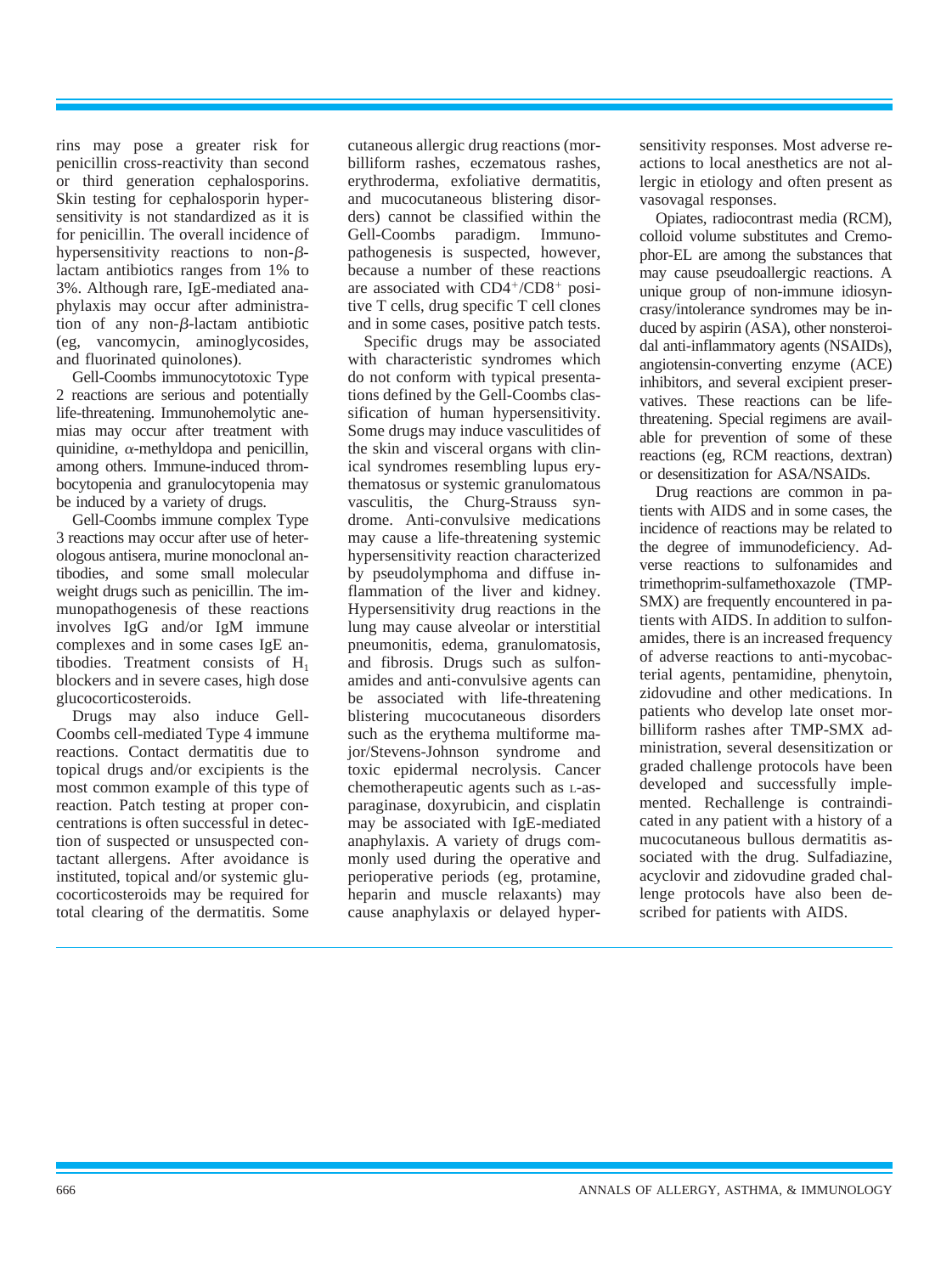# **Annotations of the Algorithm for Disease Management of Drug Hypersensitivity**

## **\*ANNOTATION 1: Patient develops a possible adverse drug reaction**

Adverse drug reactions (ADR) encompass a wide range of clinical symptoms and signs that may be confused with a preexistent disease, a proximate unexpected clinical event (eg, drug-induced liver disease versus viral hepatitis) or a disorder that would not have occurred if the drug had not been used (eg, aseptic necrosis after large doses of gluococorticosteroids). As defined by the World Health Organization, such reactions do not include therapeutic failures, intentional overdose, abuse of the drug, or errors in administration. Adverse drug reactions occur more frequently in seriously ill patients requiring multiple drugs, alcoholics, patients with HIV infection/ AIDS, or underlying hepatic or renal impairment. Occasionally, the occurrence of an unexpected event during drug administration may be mistakenly attributed to extension of the underlying disease rather than to the drug itself. In certain instances, there may be an excessive reaction to the primary effect of the drug (eg, diarrhea after a laxative). Very serious side effects such as birth defects or malignancies may occur long after drug exposure has ceased. In making a determination about whether the patient is experiencing an ADR, the physician must appreciate the wide scope of such reactions with special emphasis on early recognition, pathophysiologic mechanisms, and severity. In addition, pharmacologic-based ADR often are dose-dependent while idiosyncratic, intolerant, and hypersensitivity responses may be elicited by relatively small doses.

Serious adverse drug reactions are a major health problem in the United States and are estimated to cause between 75,000 and 106,000 deaths per year. The majority of adverse drug reactions are (1) expected pharmacologic side effects; (2) drug-drug interactions; (3) pharmacogenetic abnormalities (ie, altered drugs biotransformation pathways); (4) drug/disease specific events (eg, ampicillin-induced rash, especially in acute Epstein-Barr infection); (5) alterations of tissue ecology (overgrowth of *Candida* in patients receiving antibiotics or glucocorticosteroids); or (6) secondary pharmacologic effects of the drug (eg, aspirin-induced gastrointestinal hemorrhage).

The proportion of all adverse drug reactions that can be ascribed to idiosyncratic/intolerance reactions, pseudoallergy, or drug hypersensitivity is about 25%. Whereas drug idiosyncrasy/intolerance and pseudoallergic reactions, as defined in the glossary, are non-immune reactions, drug hypersensitivity is defined as a specific immunologic reaction to a drug in a sensitized patient. Skin rashes, angioedema, wheezing, or anaphylaxis are the most common presentations for drug allergy.

In assessing the possibility of an adverse drug reaction, knowledge about the dose, duration of usage, temporal relationship of drug administration and predilection of drugs for specific organs or tissues is important. In addition, the chemical structure of drugs may provide useful clues about the type of hypersensitivity that is most likely to occur. Attention to these factors usually can distinguish pseudoallergic reactions, which occur as a result of mediator release from mast cells or basophils without a prior sensitization period, from specific immunologically mediated drug hypersensitivity reactions.

#### **\*ANNOTATION 2: Review of medical history, the patient's records, physical examination and clinical tests support an adverse drug reaction**

A careful history, including a review of any available medical records, is essential. The history should include (1) timing of the onset, course, and duration of symptoms; (2) a description of symptoms with special attention to the organ system(s) involved; (3) the possible temporal relationship of symptoms with medication use; (4) a detailed list and description of all medications, both prescription and non-prescription that the patient is taking including dose, dosing interval and length of treatment; (5) a detailed history of previously suspected drug reactions; and (6) a description of the management of previous drug reactions and measures taken to prevent recurrence of such reactions. A review of available medical records will help to confirm the patient's medication history and may provide details about previously suspected drug reactions, including the treatment of these reactions. Host risk factors obtained from the history, such as age, gender, and genetic associations [eg, atopy (usually for reactions to high molecular weight biologicals), familial, genetic polymorphisms of HLA-DR and various drug metabolizing enzymes] may support the possibility of a hypersensitivity drug reaction.

Since adverse drug reactions may involve any organ system, a complete physical examination is recommended in any patient who presents with a possible adverse reaction to a drug. Based on the history and physical examination, laboratory tests, including differential, blood chemistries, such as liver or renal function tests, a chest x-ray, and/or an electrocardiogram may be \*See algorithm in Figure 1, on page 668. **a** reactions. **a** reactions advisable. Specific tests which may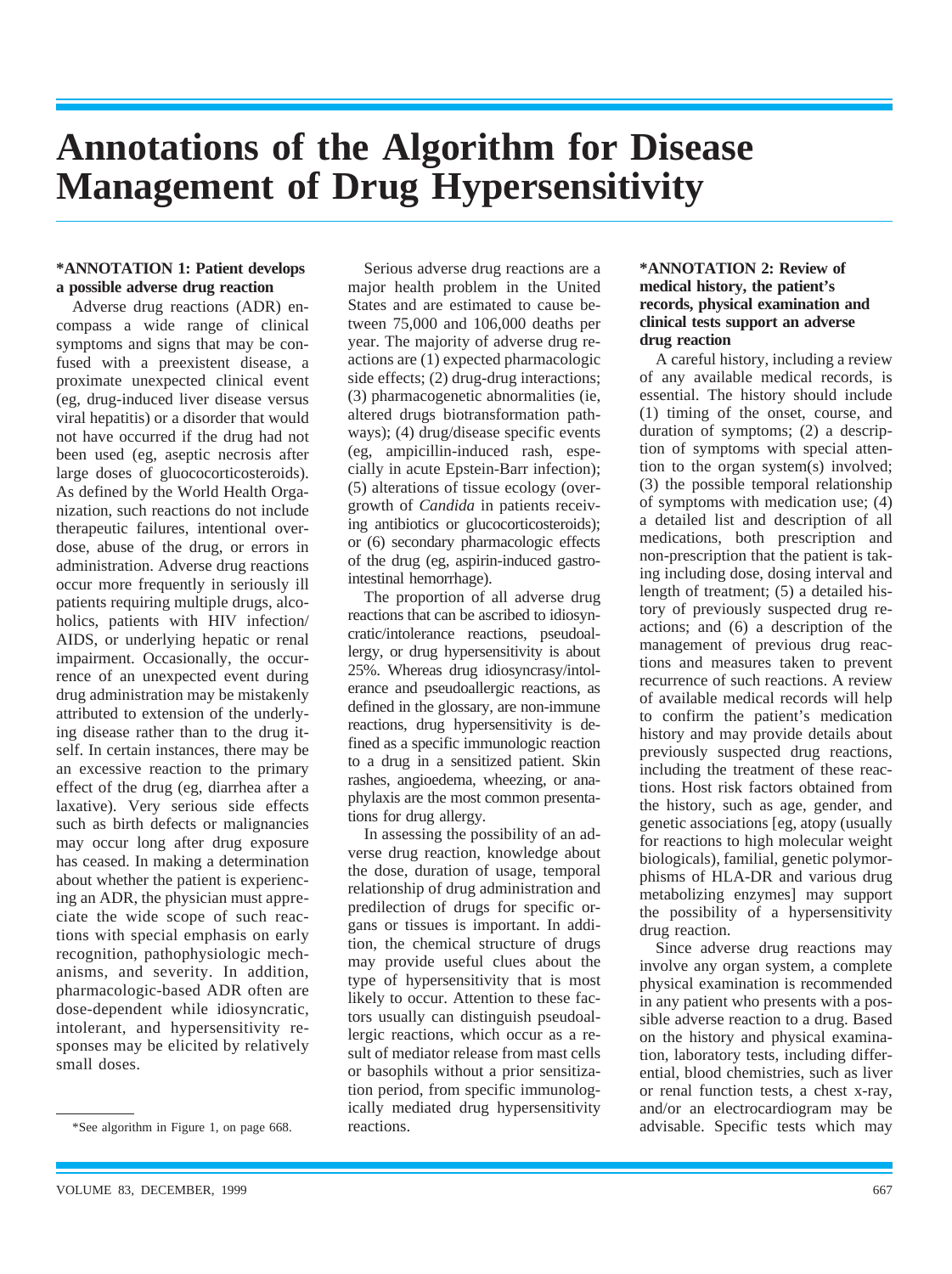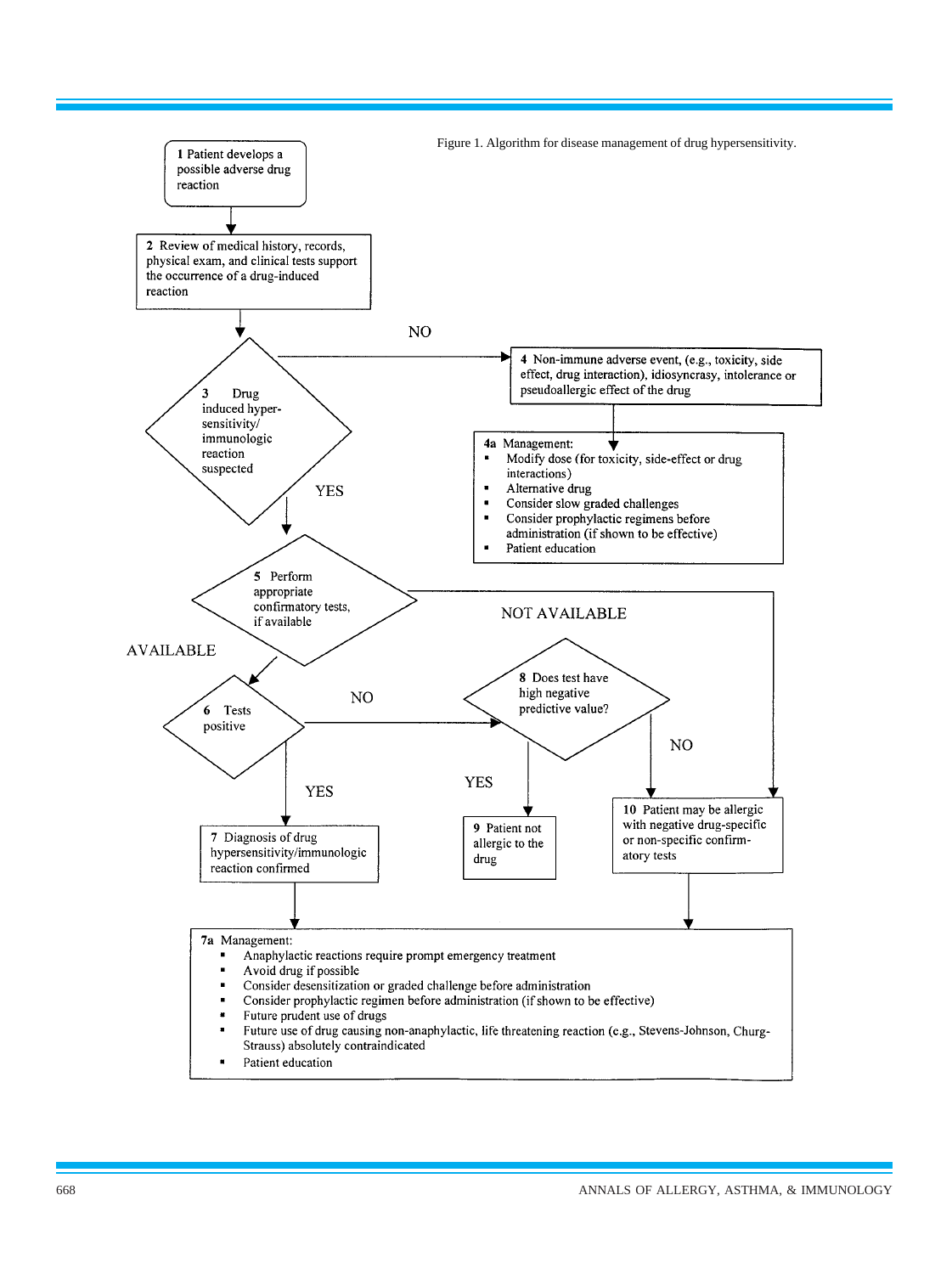help to define immunopathogenesis are described in ANNOTATIONS 5–11.

#### **\*ANNOTATION 3: Drug-induced hypersensitivity/immunologic reaction suspected?**

Based on the history, physical examination, and objective confirmatory tests, and with an appreciation of hypersensitivity manifestations produced by specific drugs, an immunologically mediated drug reaction is often suspected and can be differentiated from other adverse drug reactions.

Drug hypersensitivity should be strongly suspected when (1) the symptoms and physical findings are compatible with an immune drug reaction; (2) there is (or was) a definite temporal relationship between administration of the drug and an adverse event; (3) the class and structure of the drug have been associated with immune reactions; (4) the patient had previously received the drug on one or more occasions; (5) there is no other clear cause for the presenting manifestations in a patient who is receiving medications known to cause hypersensitivity reactions; and (6) the skin tests and/or laboratory findings are compatible with drug hypersensitivity.

Involvement of the skin is often a prominent physical sign of drug hypersensitivity. The spectrum of drug-induced skin lesions includes urticaria, morbilliform rashes, papulovesicular and bullous eruptions, and exfoliative dermatitis. Acute life-threatening anaphylactic reactions may involve the cardiorespiratory system with corresponding changes in vital signs. Drug hypersensitivity reactions may also present as fever. In addition, allergic reactions to many drugs may present with a wide array of abnormal physical findings involving mucous membranes, lymph nodes, kidneys, liver, pleura, lungs, joints, and other organs/ tissues.

Typical examples of drug allergy include (1) urticaria, laryngeal edema, and hypotension immediately following penicillin administration; (2) anemia in a patient receiving large doses of penicillin; (3) fever, arthralgias, lymphadenopathy, and an urticarial rash 10 to 14 days after an injection of penicillin; and (4) manifestations of contact dermatitis at a site where a topical medication was applied. The patient's presentation may not always be as typical as these examples. For example, patients experiencing an IgEmediated reaction from penicillin can present with manifestations of an acute cardiac event if sufficient amounts of mediators are released from mast cells in the heart.

### **\*ANNOTATION 4: The adverse reaction is due to expected or unexpected non-immune adverse events, idiosyncrasy, intolerance or pseudoallergic effects of the drug**

Most adverse drug reactions are in this category. The spectrum of expected or unexpected non-immune side effects is often specific to the drug or drug class. Clinical presentations of idiosyncratic and intolerance reactions are often characteristic for certain drugs [(eg, quinidine, aspirin/nonsteroidal anti-inflammatory drugs (ASA/ NSAIDS)]. Tinnitus occurring after a subtherapeutic dose of quinidine or hemolytic anemia induced by dapsone in patients with glucose-6-phosphate dehydrogenase deficiency are examples of idiosyncrasy. Intolerance to ASA/ NSAIDS, as manifested by life-threatening bronchospasm, may develop in patients with asthma and nasal polyps. By contrast, pseudoallergic reactions are often symptomatically identical to IgE-mediated drug allergy, may occur without a prior history of exposure or sensitization and lack a defined immunologic mechanism. The latter category of adverse drug reactions may be corroborated by test dosing or graded challenge tests by experienced allergists.

### **\*ANNOTATION 4A: Future management and prevention of non-immune adverse drug reactions**

Dose modification may be possible in specific instances of toxicity, side effects or drug interactions. In most cases, the drug should be discontinued and if available, a suitable alternative drug should be used. If the drug is essential, gradually increasing doses of the drug may be administered by various graded challenge regimens. Cautious use of some agents that induce severe pseudoallergic reactions (eg, radiocontrast media dyes) may be possible if patients are pre-treated with a combination of glucocorticosteroids and  $H_1/H_2$  antihistamines. Preventive measures include education of the patient about the potential severity and treatment of subsequent reactions, avoidance of the drug and cross-reactive drugs, and personal use of Medic-Alert tags and/or bracelets.

## **\*ANNOTATION 5: Perform appropriate tests (if available) to confirm immunopathogenesis**

Diagnosis of many cases of drug hypersensitivity is presumptive as specific confirmatory tests are usually not available. Useful clinical testing is predicated on the immunopathogenesis of the drug hypersensitivity reaction. The diagnostic potential of percutaneous and intracutaneous tests in IgEmediated allergy induced by large molecular weight biologicals is comparable to similar test reagents used in the diagnosis of inhalant allergy. However, in most cases adequate data are not available to determine the predictive value of skin testing except to penicillin and insulin. In situations where skin testing cannot be interpreted properly (ie, generalized eczema, dermatographism or lack of response to the positive histamine control) some in vitro assays for specific IgE are available. However, they are not as sensitive as skin tests and generally do not have negative predictive value. A diagnosis of anaphylaxis may be confirmed retrospectively by a rise in serum  $\beta$ -tryptase, which peaks at 1 to 2 hours and remains elevated 2 to 4 hours after the reaction or by an increase in the level of histamine/Nmethylhistamine in urine collected for 24 hours after the reaction.

Immunopathogenesis of delayed drug reactions consistent with cytotoxic or immune complex Gell-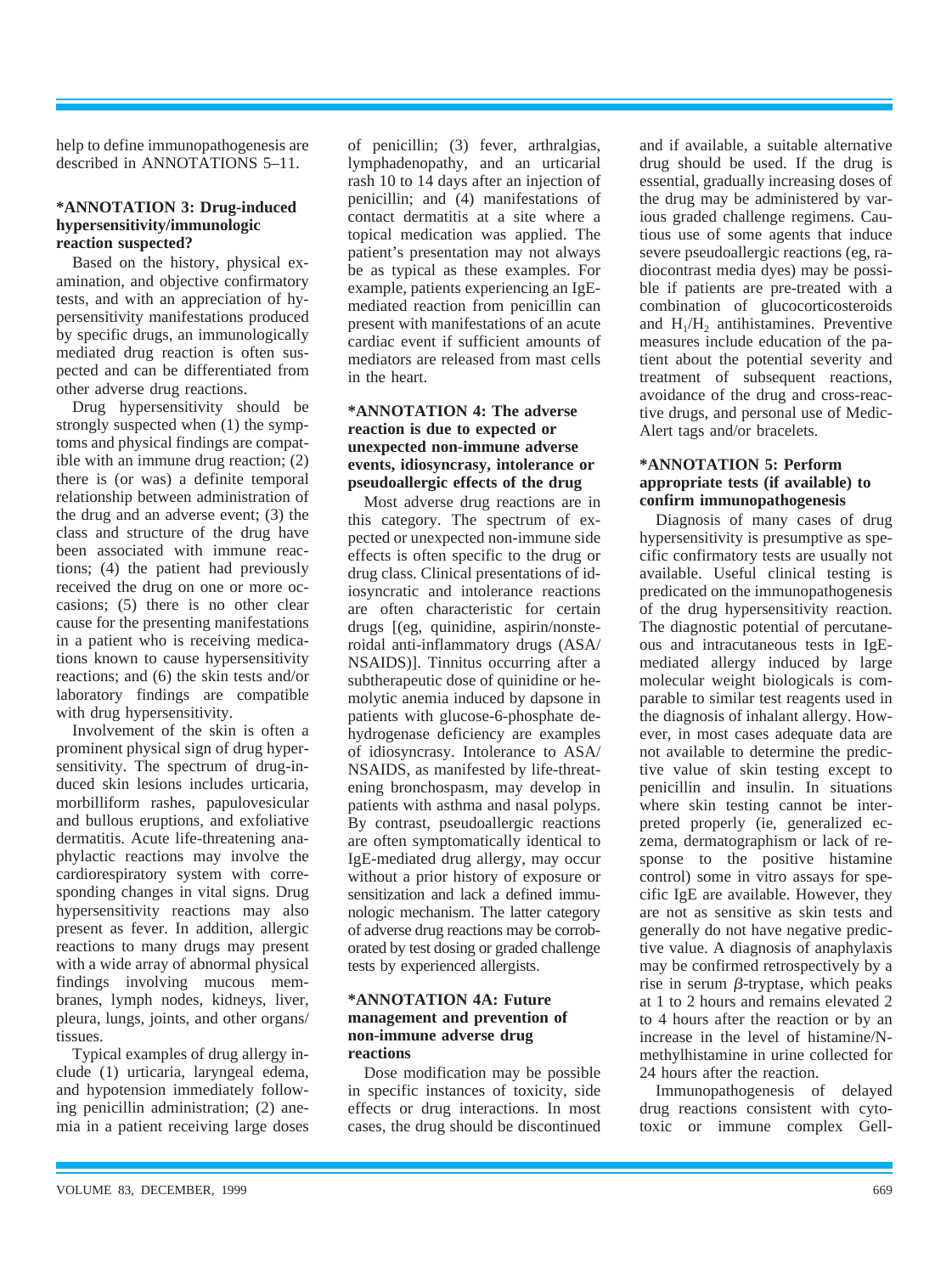Coombs categories may be confirmed by nonspecific and specific laboratory tests. Under these circumstances, tests such as a complete blood count, total eosinophil and platelet counts, sedimentation rate or C-reactive protein, nuclear and/or cytoplasmic autoantibodies, complement components (C3, C4) cryoglobulins, and/or a C1q binding assay may be appropriate. Indirect and direct Coombs tests are often positive in drug-induced hemolytic anemia and specific tests for immunocytotoxic thrombocytopenia and granulocytopenia are available in some medical centers.

Contact dermatitis can usually be verified by drug-specific epicutaneous patch tests. Because sensitized T cells have been demonstrated in a variety of non-IgE, non-contactant cutaneous drug reactions, patch tests may also be a helpful diagnostic adjunct, especially when a patient has received multiple drugs. Lymphocyte proliferation tests and isolation of specific T cell clones can be demonstrated in some of these cases. The predictive value of patch and in vitro tests is unknown and they are not available in most medical centers.

When laboratory tests are not diagnostic or available in non-IgE-mediated drug reactions, cautious provocative drug challenges under controlled conditions may be considered if the risk of using the drug is considered to be less than the underlying disease. Under no circumstances should such drug challenges be conducted in cases of severe, life-threatening immunocytotoxic reactions, vasculitic syndromes, exfoliative dermatitis, erythema multiforme major/ Stevens-Johnson syndrome, or toxic epidermal necrolysis.

## **\*ANNOTATION 6: Test(s) positive**

A positive immediate hypersensitivity skin test using non-irritant concentrations of drug suggests that the patient has specific IgE antibodies to the drug being tested and is at significant risk for anaphylaxis or less severe immediate hypersensitivity reactions such as urticaria or angioedema. The positive and negative predictive value of immediate hypersensitivity skin tests varies depending upon the agent being tested. A positive skin test to the major and/or minor determinants of penicillin has a high predictive value of an immediate hypersensitivity reaction to penicillin. If the skin test(s) is positive, there is at least a 50% chance of an immediate reaction to penicillin. Positive skin tests to protein agents (eg, insulin, heterologous antisera, chymopapain, and streptokinase) generally have good positive predictive value, although large scale prospective studies to determine this index have not been conducted for all of them. The positive and negative predictive values of skin testing to antibiotics other than penicillin are not well established. *Nevertheless, positive immediate hypersensitivity skin tests to non-irritant concentrations of non-penicillin antibiotics may be interpreted as a presumptive risk of an immediate reaction to such agents. Unfortunately, substantive data are limited on what constitutes a non-irritant concentration.* A positive in vitro test for specific IgE reaction to a drug or biological (eg, the major determinant of penicillin, insulin, chymopapain, protamine) also indicates significant risk for an immediate reaction but such in vitro tests are generally less sensitive for identifying risks than properly performed skin tests.

As discussed in ANNOTATION 5, various nonspecific and drug specific tests may help to confirm which immunopathogenic pathway is involved.

#### **\*ANNOTATION 7: Diagnosis of drug hypersensitivity/immunologic reactions confirmed**

The diagnosis of drug hypersensitivity is confirmed by appropriate specific or nonspecific skin and laboratory tests as discussed in ANNOTATIONS 5 and 6. Drug-specific tests are most useful for the diagnosis of Gell-Coombs Types 1 and 4 and occasionally Type 2 reactions. Various nonspecific immunologic tests discussed in ANNOTATION 5 may aid in the diagnosis of Type 3 responses and atypical drug reactions with clinical manifestations suggesting mixed immunopathogenetic mechanisms. It should be emphasized that positive skin or in vitro tests for IgE-mediated reactions have no relationship to non-IgE immune-mediated reactions such as immune complex diseases, immunocytotoxic reactions, lifethreatening blistering syndromes or vasculitic disorders.

### **\*ANNOTATION 7A: Management**

Acute anaphylactic reactions require immediate discontinuation of the drug and prompt emergency measures which consist of (1) oxygen; (2) maintenance of the airway; (3) IM or SC epinephrine [adults, 0.2 to 0.5 mL of a 1:1000 (1 mg/mL, wt/vol) dilution every 10 to 15 minutes up to a maximum dose of 1.0 mL; children, 0.01 mL (0.01 mg)/kg body weight up to a maximum of 0.5 mL per dose of a 1:1000 dilution, repeated every 15 minutes for 2 doses, then every 4 hours as needed]; (4) parenteral diphenhydramine (1 to 2 mg/kg or  $25$  to  $50$  mg); (5) intravenous hydrocortisone, primarily for a late response; (6) intravenous fluids and vasopressors for hypotension; and  $(7)$ CPR as needed. These are discussed in detail in "The Parameters for Diagnosis and Management of Anaphylaxis" (J Allergy Clin Immunol 1998;101: S482–S484).

If symptoms do not resolve spontaneously in non-IgE-mediated reactions, additional symptomatic therapy may be indicated. In the case of immune complex reactions, antihistamines and non-steroidal anti-inflammatory drugs may be beneficial. In more severe cytotoxic, immune complex or T-cell mediated reactions, glucocorticosteroids may be indicated. *However, the use of glucocorticosteroids in advanced stages of the erythema multiforme major/Stevens-Johnson syndrome and toxic epidermal necrolysis is controversial and may be harmful.*

The drug should be avoided in the future and alternative drugs should be used. If this is not possible, desensitization or graded challenge procedures should be considered, preferably under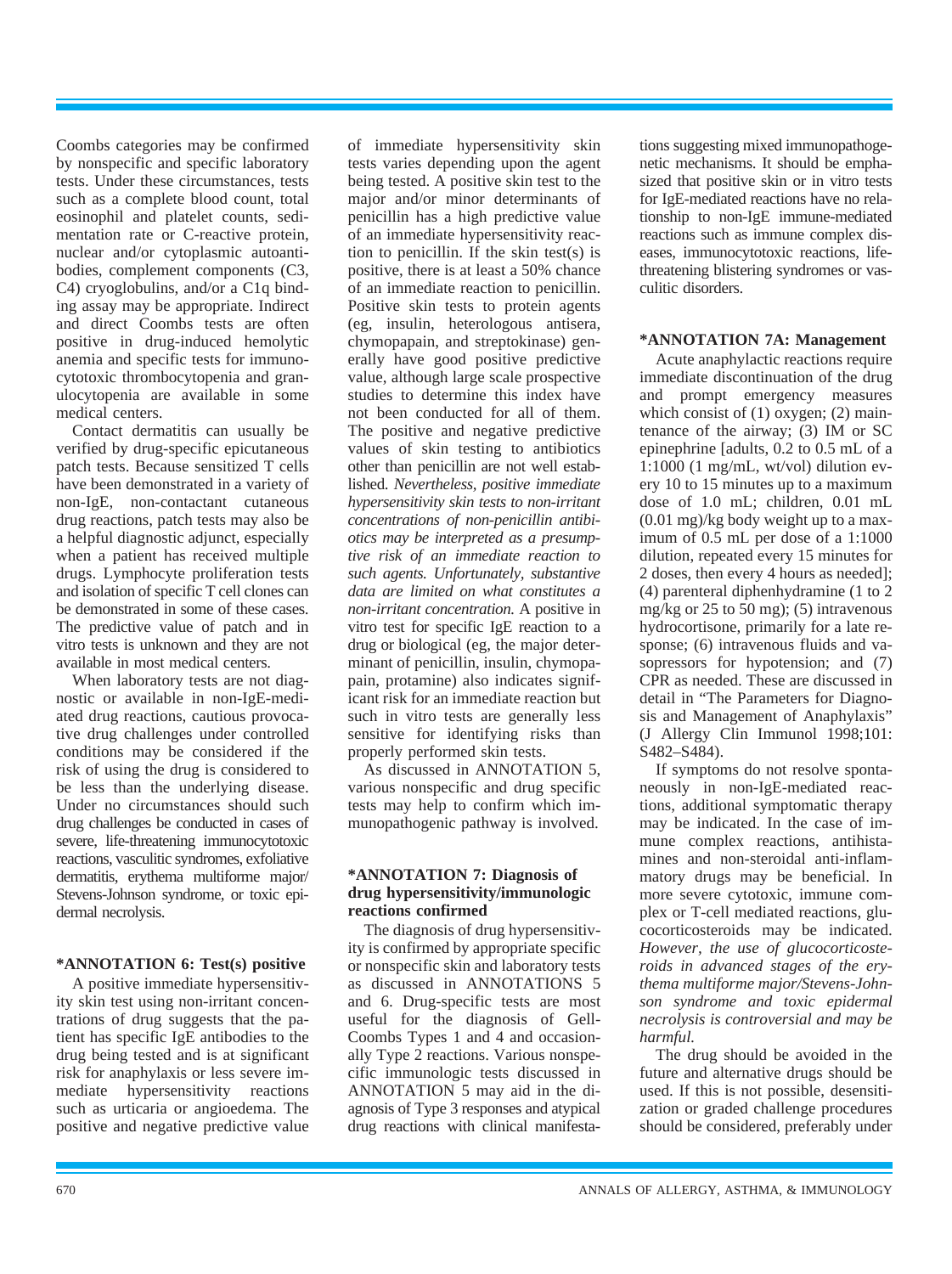the supervision of an experienced allergist/immunologist to prevent or attenuate a reaction. The prophylactic regimens before graded challenge or desensitization may be necessary in some cases and are the same as those described in ANNOTATION 4A. Future use of a drug(s) causing a nonanaphylactic, life-threatening reaction (eg, Stevens-Johnson, toxic epidermal necrolysis, Churg-Strauss syndrome, and exfoliative dermatitis) is absolutely contraindicated.

Every effort should be made to prevent allergic reactions to medications. Cross-reactivity between chemicallyrelated drugs should be anticipated. Medications should be prescribed only for medically sound indications and polypharmacy should be minimized, if possible. Orally administered drugs are less likely to produce systemic reactions than drugs given topically or parenterally.

Patients should be carefully instructed about avoiding the drug that caused the reaction and possible crossreactive drugs. Patients also need to be informed about agents that could be present in over-the-counter preparations having trade names that do not identify the drug. Emergency measures for the treatment of anaphylaxis such as prompt use of self-administered epinephrine and antihistamines should be fully explained. In such situations, patients should not hesitate to call 911 or other emergency help telephone numbers. Patients should be encouraged to carry Medic-Alert tags or wear Medic-Alert bracelets as a useful way of alerting their physicians to previous drug reactions, thereby preventing inadvertent readministration of the drug.

#### **\*ANNOTATION 8: Does test have high negative predictive value?**

If an in vivo or an in vitro test is negative for specific IgE antibodies directed against the drug, the likelihood that the patient will tolerate the drug depends upon the negative predictive value of the test. The negative predictive values for insulin and chymopapain are very good. The only small molecular weight drug for which reliable negative predictive testing information exists is penicillin. If skin tests for the major and minor determinants of penicillin are negative, 97% to 99% of patients (depending on the reagents used) will tolerate the drug without risk of an immediate reaction. The negative predictive value of commercial in vitro tests for penicillin hypersensitivity is poor because they are relatively insensitive and do not test for minor determinants. Tests for other small molecular weight drugs have unknown negative predictive values. Therefore, the likelihood of developing an IgE-mediated reaction cannot be ruled out by either skin or in vitro tests for such drugs. Valid negative predictive test values are not available for drugs which induce cytotoxic or immune complex reactions. The negative predictive value of tests for some common topical sensitizers is generally good (eg, local anesthetics).

### **\*ANNOTATION 9: Patient not allergic to this drug**

Within the limitations discussed in ANNOTATIONS 7 and 8, negative tests for IgE-mediated, cytotoxic, immune complex, or contactant hypersensitivity may indicate that the patient is not allergic to the suspected drug and the drug may be administered.

#### **\*ANNOTATION 10: Patient possibly allergic with negative drug-specific or nonspecific tests**

The suspicion of drug hypersensitivity cannot be confirmed by drug-specific tests in many cases. For the vast majority of drugs causing hypersensitivity reactions, valid confirmatory test materials are not available. Further, comparable data about the allergenicity of the parent compound and its reactive end products or metabolites have only been determined for penicillin drugs. Since the general availability of tests for cytotoxic drug reactions is limited, a conclusion about the allergic basis of such reactions can only be interpreted from the history, physical examination, and nonspecific tests. Similarly, only nonspecific laboratory tests can be utilized for the evaluation of drug-mediated immune complex disease. There are a number of drug reactions for which immunologic mechanisms are strongly suspected but cannot be proved. Thus, the diagnosis of the vast majority of allergic drug reactions is presumptive, based on the characteristic features of history, physical examination, and nonspecific laboratory adjunctive tests without definitive confirmation by positive drugspecific tests.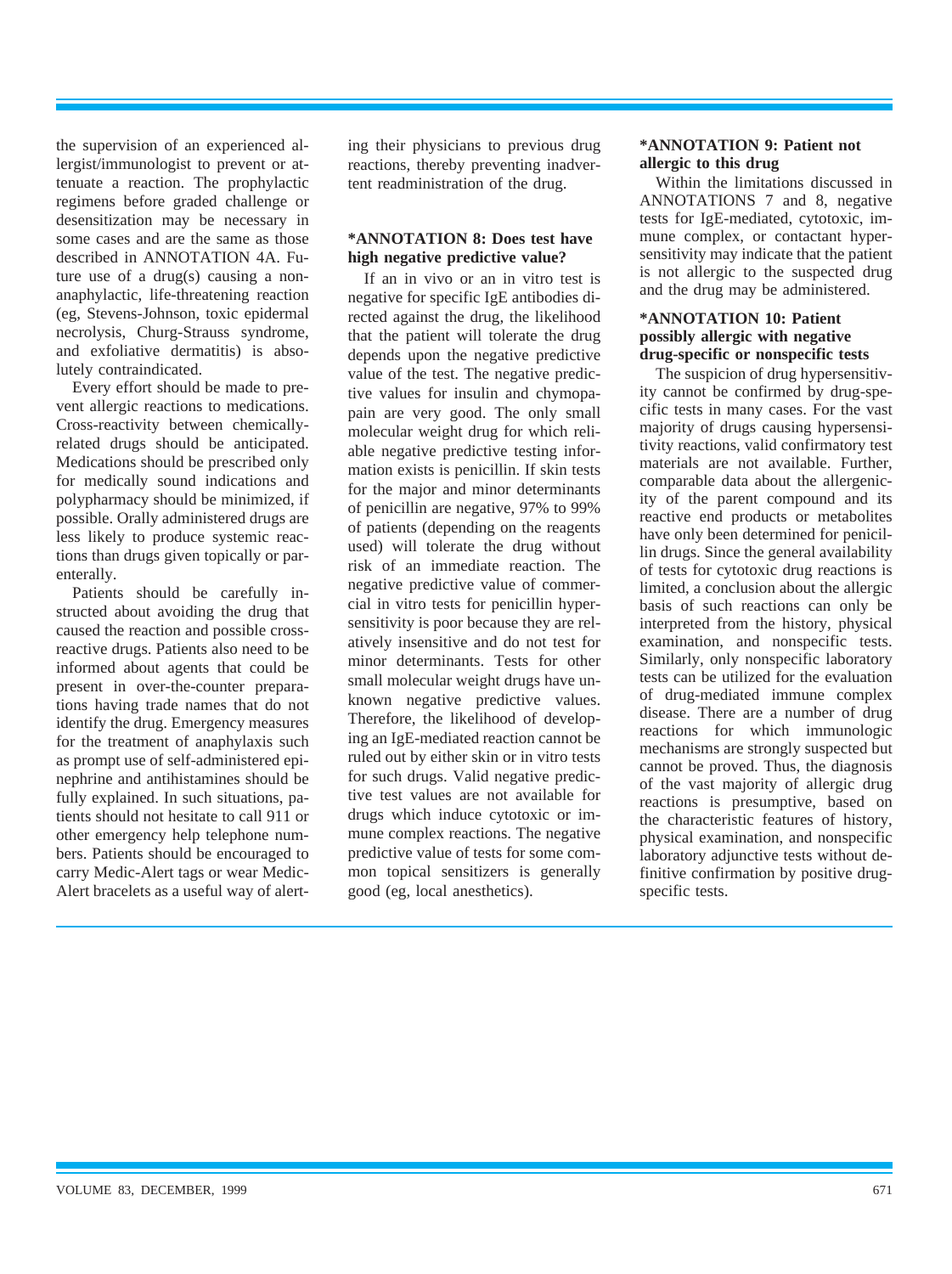# **Part 2: Summary Statements Evidence-Based Commentary**

## **I. INTRODUCTION**

- Adverse drug reactions are a major health problem in the United States.
- About 25% of all adverse drug reactions are due to idiosyncratic/ intolerant/allergic/pseudoallergic mechanisms.
- The majority of serious adverse drug reactions are not detected prior to approval of a drug by the United States Food and Drug Administration.

## **II. DEFINITIONS**

- Drug idiosyncrasy and drug intolerance are non-immune-mediated adverse drug effects (see glossary).
- Drug hypersensitivity is an immunologically mediated response to pharmaceutical and/or formulation (excipient) agents in a sensitized patient.
- Pseudoallergic or anaphylactoid reactions are non-immune responses caused by release of mediators from mast cells and basophils.

### **III. CLASSIFICATION OF IMMUNOLOGICALLY MEDIATED DRUG HYPERSENSITIVITY REACTIONS**

- Drug allergy may be partly classified by the Gell and Coombs classification paradigm of human hypersensitivity (Type 1: IgEmediated; Type 2: cytotoxic; Type 3: immune complex; and Type 4: cellular immune-mediated). Some reactions manifest mixed immune mechanisms; others cannot as yet be classified by this method.
- Drug allergy may also be characterized by the predominant tissue/ organ involvement (systemic, cutaneous, and/or visceral).

• To some extent, the structural characteristics of drugs and biologic products predict the type of hypersensitivity reaction.

## **IV. RISK FACTORS**

- The most important risk factors for drug hypersensitivity are related to chemical properties and molecular weights of drugs.
- Other drug-specific risk factors include the dose, route of administration, duration of treatment, repetitive exposure to the drug, and concurrent illnesses.
- Host risk factors include age, gender, atopy, and specific genetic polymorphisms. Many drug reactions occur independent of these risk factors.

### **V. CLINICAL EVALUATION AND DIAGNOSIS OF DRUG HYPERSENSITIVITY**

- The history should focus on previous and current drug use, the toxicity/allergenicity of previously or currently used drugs and the temporal sequence of events between initiation of therapy and onset of symptoms.
- Physical examination should include all systems that could possibly account for the clinical presentation.
- Possible clinical tests might include but are not limited to a chest x-ray, EKG, a complete blood count with differential, sedimentation rate or C-reactive protein, autoantibody tests, and specific immunologic tests.
- The most useful test for detecting IgE-mediated drug reactions caused by penicillin and many large molecular weight biologicals is the immediate hypersensitivity skin test.
- Specialized immunologic tests are sometimes able to confirm the

immunologic basis of drug-induced cytotoxic reactions.

- Patch testing is the most reliable technique for diagnosis of contact dermatitis. Although it may also prove to be a helpful adjunct in the diagnosis of other non-IgE cutaneous reactions, it has not been standardized for this purpose.
- Lymphocyte proliferation assays may have utility as retrospective indicators of a cell-mediated drug reaction but their positive and negative predictive values have not been determined and they are not available in most medical centers.

## **VI. MANAGEMENT AND PREVENTION OF DRUG HYPERSENSITIVITY REACTIONS**

- Anaphylactic drug reactions require prompt emergency treatment as discussed extensively in "Practice Parameters for the Diagnosis and Treatment of Anaphylaxis" (J Allergy Clin Immunol 1998;101:S512–S515).
- For mild drug reactions, simple withdrawal of the drug may be all that is required.
- Glucocorticosteroids may be required for severe and/or progressive immune complex and cytotoxic-mediated drug reactions and early stages of suspected erythema multiforme major/Stevens-Johnson syndrome.
- Desensitization may be required if there is no possible alternative for a drug that has caused anaphylaxis.
- Slower graded challenge regimens may be utilized to allow patients to tolerate drugs associated with a variety of non-IgE mediated hypersensitivity reactions.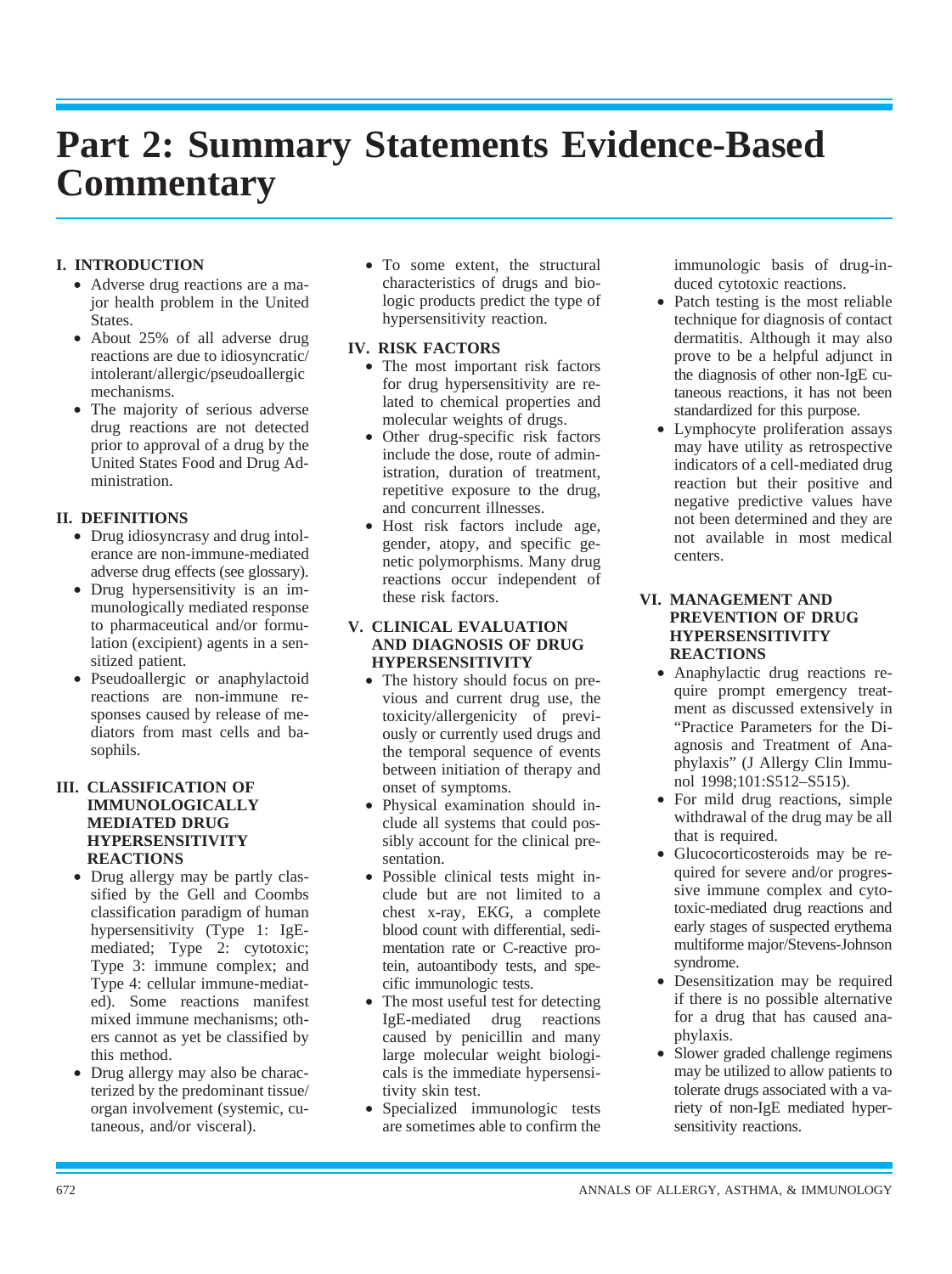• Prevention of allergic reactions may be accomplished by attention to the following principles: (1) a careful history to determine host risk factors; (2) avoidance of cross-reactive drugs; (3) use of predictive skin tests when available; (4) proper and prudent prescribing of drugs (especially antibiotics) frequently associated with adverse reactions; and  $(5)$ use of oral in preference to parenteral drugs when possible.

## **VII. PROTYPES OF IMMUNOLOGICALLY MEDIATED DRUG HYPERSENSITIVITY**

- A. IgE-mediated reactions (Gell-Coombs Type 1)
- 1. Beta lactam antibiotics
	- Although penicillin hypersensitivity may encompass Types 1 to 4 of the Gell-Coombs classification, the most dreaded complication is anaphylaxis.
	- Penicillin is a frequent cause of anaphylaxis and has been estimated to be responsible for the majority of all drug-mediated anaphylactic deaths in the United States.
	- Although IgE-mediated reactions may occur after administration of penicillin by any route, parenteral administration is more likely to cause anaphylaxis. Oral administration may be safer.
	- Patients with a history of a prior penicillin reaction are six times more likely to experience a reaction on subsequent exposure compared with those without a previous history.
	- Patients with a positive family history but a negative personal history of penicillin allergy do not require penicillin skin testing because they are not at greater risk of having an allergic reaction to penicillin than the general population.
	- Penicillin-specific IgE diminishes over time. Approximately 70% of adults with documented penicillin allergy have no detect-

able IgE when tested 10 years later.

- If a patient requires penicillin and has a past history of penicillin allergy, it is necessary to skin test the patient for the presence of penicillin-specific IgE antibodies in order to determine the risk of an immediate hypersensitivity reaction.
- Skin tests should be performed with the major (penicilloyl polylysine) and minor determinants of penicillin. The major determinant reagent, PrePen<sup>®</sup> may be obtained commercially, but minor determinant mixtures are only available in certain medical centers. Because minor determinant mixtures are not commercially available, penicillin G is an acceptable substitute, recognizing that there is a slight risk of a false negative skin test because it does not contain all relevant antigenic determinants. Skin tests to both major and minor determinants of penicillin are necessary because about 20% of patients with documented anaphylaxis do not demonstrate skin reactivity to the major determinant.
- Evaluation by in vitro tests (eg, ELISA or RAST) does not reliably rule out the presence of specific IgE antibodies to penicillin because of the relative insensitivity of these tests and they are only available for the major (penicilloyl) determinant.
- If a patient has a positive history and positive skin tests to the major and/or minor determinants of penicillin, there is at least a 50% chance of an immediate hypersensitivity reaction if penicillin is given again.
- If skin tests to the major (penicilloyl) and minor determinants (minor determinant mixture or penicillin G) of penicillin are negative, 97% to 99% of patients (depending on the reagents used) will not develop an immediate hypersensitivity reaction after administration of penicillin. When

skin tests with the above reagents are employed by skilled personnel using proper technique, serious reactions, including anaphylaxis and death, are extremely rare.

- Skin testing for penicillin-specific IgE does not predict reactions occurring more than 24 hours after administration of drug. These include later onset cutaneous rashes, non-IgE-mediated immune complex syndromes and bullous, mucocutaneous responses.
- If a patient has a past history of an immediate reaction to penicillin and the skin test is positive to either major or minor determinants, the patient should receive an alternative antibiotic unless there is no acceptable alternative to penicillin. If administration of penicillin is mandatory in this setting, desensitization is necessary.
- Administration of ampicillin and amoxicillin is associated with the development of morbilliform rashes in 5% to 13% of patients. These patients are not considered to be at risk of a life-threatening reaction to penicillin and therefore do not require skin testing before penicillin administration. On the other hand, if the rash to ampicillin or amoxicillin is urticarial, the patient should undergo penicillin skin testing before a future course of penicillin is given. When the history is unclear, skin testing should be done.
- Carbapenems (eg, imipenem) are cross-reactive with penicillin. Aztreonam, a monobactam, rarely cross-reacts with penicillin.
- Cephalosporins and penicillins have a common  $\beta$ -lactam ring structure, and varying degrees of in vitro cross-reactivity have been documented. Although the risk of allergic reactions to cephalosporins in patients with positive skin tests to penicillin appears to be low (less than 2%), first generation cephalosporins may pose a greater risk than second or third generation cephalosporins.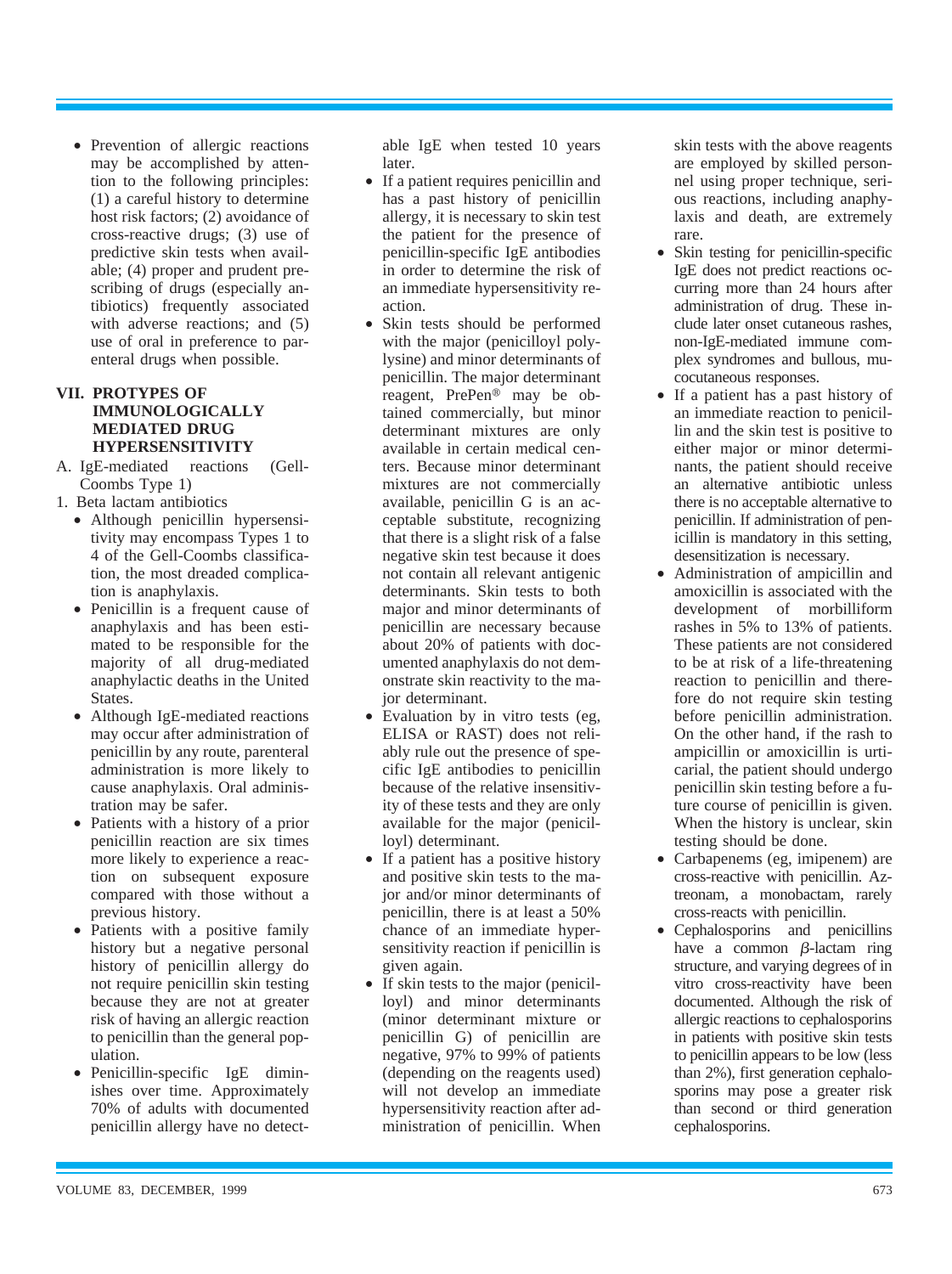- If a patient has a history of penicillin allergy and requires a cephalosporin, skin testing to major and minor determinants (ie, penicillin G or a minor determinant mixture, if available) of penicillin preferably should be done to determine if the patient has penicillin-specific IgE antibodies. If skin tests are negative, the patient can receive a cephalosporin at no greater risk than the general population.
- If the skin tests are positive to penicillin, the physician's recommendations may include: (1) administration of an appropriate alternative antibiotic; (2) a cautious graded challenge (test dosing) with appropriate monitoring, recognizing that there may be a 2% chance of inducing an anaphylactic reaction; or (3) desensitization to the cephalosporin that is proposed for use. A recent survey of anaphylactic deaths due to cephalosporins administered to patients with documented penicillin/amoxicillin sensitivity indicates that catastrophic outcomes have occurred when these precautions are ignored.
- Patients who require penicillin and have a history of an IgEmediated reaction to a cephalosporin should undergo penicillin skin testing. If the test is negative, they can receive penicillin; if positive, they should either receive an alternative medication or undergo desensitization to penicillin.
- If a patient with a past history of allergy to one cephalosporin requires another cephalosporin, skin testing with the required cephalosporin can be done, recognizing that the negative predictive value is unknown. If the skin test response to the cephalosporins is positive, the significance of the test should be checked further in control subjects to determine if the positive response is IgE-mediated or caused by irrita-

tion (ie, use of a concentration that is directly irritant).

- 2. Non-beta lactam antibiotics
	- The overall incidence of hypersensitivity to these agents is 1% to 3%.
	- Trimethoprim-sulfamethoxazole induces many of these reactions, particularly in patients with AIDS.
	- If the history is consistent with an allergic reaction to a specific agent, the best decision is to switch to an acceptable alternative drug.
	- If a non-beta lactam drug is needed urgently, desensitization or cautious graded challenge may be required, depending on the history.
	- Skin test protocols are available for some non beta-lactam antibiotics but their positive and negative predictive values are unknown because they have not been standardized and relevant drug metabolites are unknown.
	- IgE mediated anaphylaxis may occur after administration of any non-beta lactam antibiotic.
	- The "red man's syndrome" due to nonspecific histamine release is commonly observed after administration of vancomycin. It can be prevented by slowing the rate of intravenous infusion and/or preadministration of  $H_1$  blockers.
- B. Cytotoxic reactions (Gell-Coombs Type 2)
	- Immunocytotoxic reactions are serious and potentially lifethreatening.
	- Immunohemolytic anemias have occurred after treatment with quinidine,  $\alpha$ -methyldopa and penicillin.
	- In the case of penicillin, these reactions occur in patients receiving very large doses of the drug.
	- Specific penicillin IgG antibodies have been identified in such reactions.
	- Positive direct and indirect Coombs' tests in immunohemolytic anemia may reflect the presence of penicillin-specific IgG,

complement or an autoantibody to an Rh determinant on the red cell membrane.

- Immune-induced thrombocytopenia has been observed in the course of treatment with quinidine, sulfonamides and other drugs. Platelet membrane damage is mediated by interaction of drug and immune complexes adsorbed onto platelet membranes.
- Immune-mediated granulocytopenia is uncommon but may be induced by a variety of drugs.
- C. Immune complex reactions (Gell-Coombs Type 3)
	- These occur after use of heterologous antisera, murine monoclonal antibodies and some small molecular weight drugs, such as penicillin.
	- Symptoms and signs typically may occur from 1 to 3 weeks after the last dose of drug.
	- The immunopathogenesis of immune complex disease involves IgG and/or IgM immune complexes and in some cases, coincidental IgE antibodies.
	- Treatment consists of  $H_1$  blockers for control of cutaneous symptoms and in severe cases, high doses of glucocorticosteroids.
- D. Cell-mediated reactions (Gell-Coombs Type 4)
	- Contact dermatitis produced by topical drugs and/or excipients contained in the topical formulation is the most common type of cell-mediated reaction.
	- Patch testing at proper concentrations is often successful in detection of suspected or unsuspected contactant allergens.
	- After avoidance is instituted, topical and/or systemic glucocorticosteroids may be required for total clearing of the dermatitis.
- E. Miscellaneous Syndromes
	- Many drugs, hematopoietic growth factors, cytokines and interferons are associated with vasculitis of skin and visceral organs.
	- Some drugs (eg, hydralazine and procainamide) may induce a lupus-like syndrome.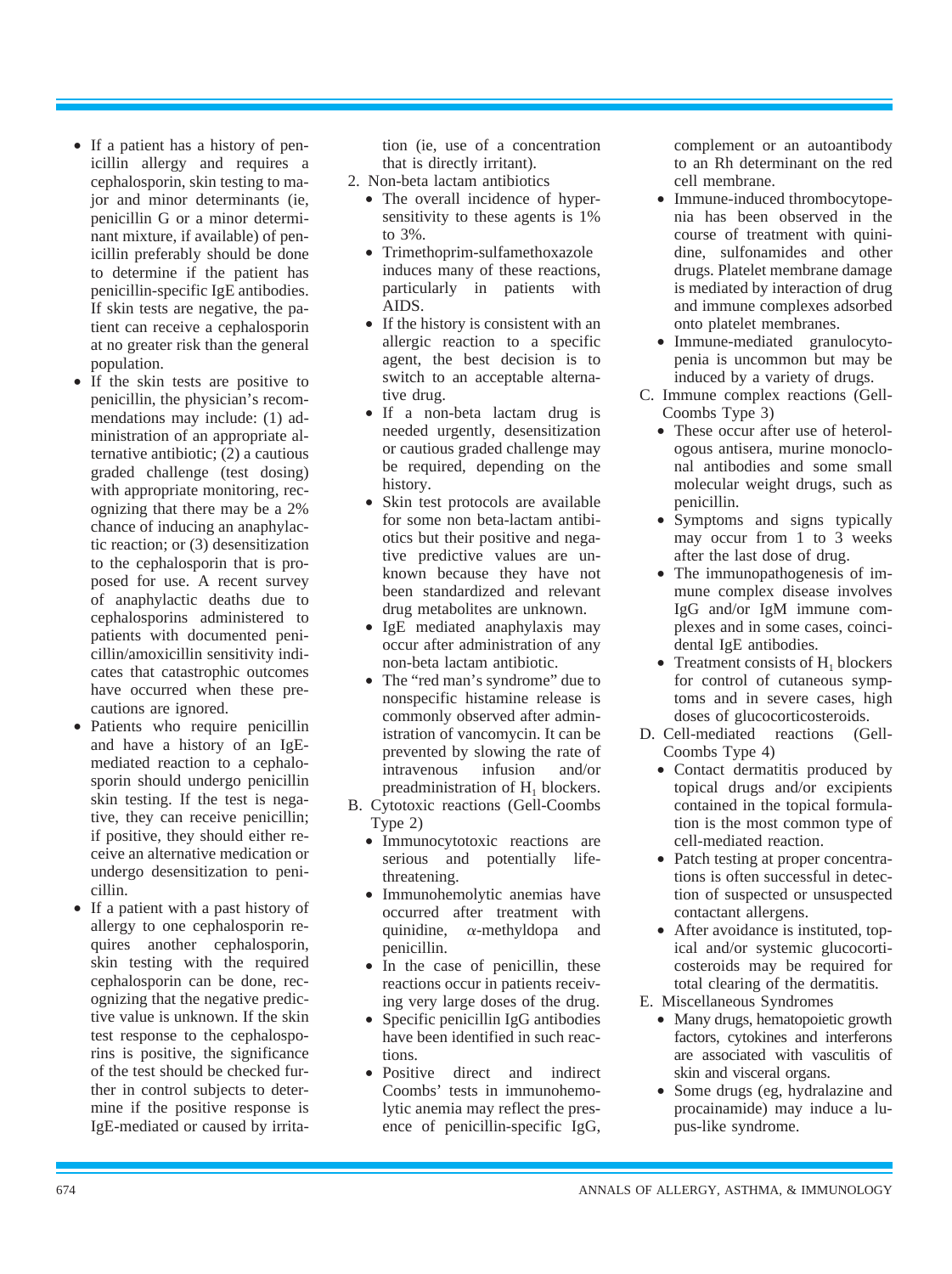- Some anticonvulsant drugs (eg, phenytoin, carbamazepine) may cause a life-threatening systemic hypersensitivity syndrome, originally termed pseudolymphoma, with diffuse inflammation of the liver and kidney.
- Pulmonary manifestations of allergic drug reactions include lupuslike reactions, alveolar or interstitial pneumonitis, non-cardiogenic pulmonary edema, granulomatosis and fibrosis.
- The Churg-Strauss syndrome, a systemic granulomatous vasculitis, has been reported in an increasing number of patients receiving glucocorticosteroids alone, leukotriene receptor antagonists for asthma with or without glucocorticosteroids and macrolide antibiotics. A causal relationship between these drugs and the Churg-Strauss syndrome has not been established.
- Immunologic hepatitis may occur after sensitization to para-aminosalacylic acid, sulfonamides, and phenothiazines.
- Immunologic nephropathy may present as interstitial nephritis (a classical example is methicillin) or as a membranous glomerulonephritis (eg, gold salts, penicillamine).
- Blistering mucocutaneous disorders induced by drugs encompass a spectrum of reactions including erythema multiforme/minor, erythema multiforme major/Stevens-Johnson syndrome and toxic epidermal necrolysis. The suspected drug should be discontinued promptly if any of these conditions is suspected.
- *The effectiveness of glucocorticosteroids in the treatment of the erythema multiforme major/ Stevens-Johnson syndrome is controversial but if used, they should be started as early in the course of the disease as possible.*
- Toxic epidermal necrolysis should be treated in a burn unit. Glucocorticosteroids are contraindicated because they cannot affect toxic epidermal necrosis and they add a

significant risk of infection in these patients.

- Cancer chemotherapeutic agents such as L-asparaginase, doxorubicin, cisplatin, and carboplatin may be associated with IgE-mediated anaphylaxis. Cremophor-El, a lipid solvent vehicle for paclitaxel, and several other chemotherapeutic agents may cause anaphylactoid reactions.
- Reactions due to blood and blood products include urticaria and rarely, anaphylaxis in patients with complete IgA deficiency.
- Immediate generalized reactions may occur in patients receiving protamine for reversal of heparinization after cardiopulmonary bypass and hemodialysis. Diabetic patients receiving protamine-containing insulin are at significantly greater risk for developing these reactions.
- Adverse reactions to heparin include localized urticarial rashes, anaphylaxis, and thrombocytopenia. The latter may be associated with sudden massive thrombosis and necrosis.
- Many agents have been reported to cause anaphylactic/anaphylactoid reactions during the operative and perioperative periods. Diagnosis and management of these reactions are discussed in greater detail in the "Practice Parameters for Diagnosis and Treatment of Anaphylaxis" (J Allergy Clin Immunol 1998;101:S512– S515).
- Most adverse reactions to local anesthetics are due to nonallergic factors that include vasovagal responses. To exclude the extremely rare possibility of an immune mediated-reaction, a simple graded challenge should be performed in a patient who presents with a history of a possible allergic reaction.

## **VIII. PSEUDOALLERGIC REACTIONS**

• Although pseudoallergic manifestations can mimic IgE-mediated allergic reactions, prior sensitization and specific IgE antibodies cannot be demonstrated in patients who have had such reactions. A variety of drugs and excipients may cause such reactions.

- Opiates and their analogs may induce pseudoallergic reactions in many patients.
- Anaphylactoid reactions to radiocontrast media (RCM) can occur after intravascular administration and during hysterosalpingograms, myelograms, and retrograde pyelograms.
- Anaphylactoid reactions to RCM are clinically indistinguishable from IgE-mediated immediate hypersensitivity anaphylactic reactions, although they do not appear to be associated with drugspecific IgE antibodies or other types of immunologic reactions.
- The treatment of anaphylactoid reactions to RCM is not different than the treatment of anaphylactic reactions caused by allergenspecific IgE interactions and resultant mast cell/basophil mediator release.
- Patients who have experienced previous anaphylactoid reactions during the administration of RCM are at risk for a repeat reaction. Estimates of this risk range from 16% to 44% for procedures with high osmolality RCM. The physician should therefore consider other diagnostic alternatives for such patients rather than procedures that require readministration of RCM.
- If such a procedure is necessary, pretreatment and the use of lower osmolar RCM will reduce the risk of repeat anaphylactoid reactions to approximately 1%.
- Pretreatment regimens for prevention of repeat anaphylactoid reactions consist of oral glucocorticosteroids,  $H_1$  and  $H_2$  antihistamines, *and possibly other medications such as ephedrine or albuterol.*
- Anaphylactoid reactions may occur after treatment with colloid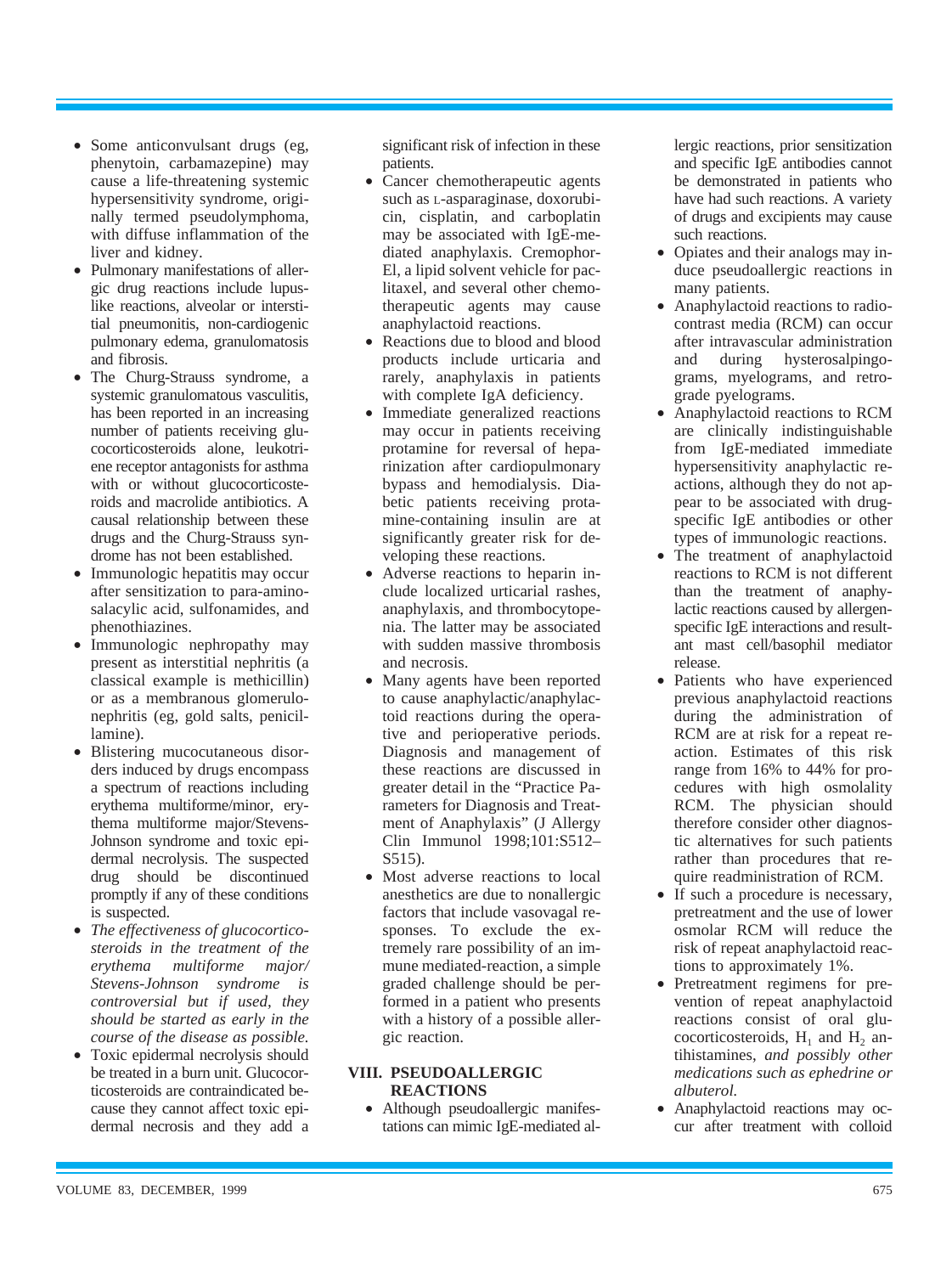volume expanders, mannitol, Cremophor El, preservatives, ASA, NSAIDs, and several antibiotics.

#### **IX. NON-IMMUNE DRUG IDIOSYNCRASY/ INTOLERANCE REACTIONS**

- ASA and NSAIDs are associated with a variety of non-IgE-mediated adverse effects. These include rhinoconjunctivitis, bronchospasm, urticaria, angioedema, and laryngeal edema.
- There is no definitive skin or in vitro test to identify patients who may react to ASA or other NSAIDs. On the other hand, carefully performed oral ASA/ NSAID challenges may be useful in confirming the diagnosis.
- If an oral challenge to ASA/ NSAIDs is indicated, referral to an allergist-immunologist and/or a well-equipped and experienced medical facility is appropriate because of the possibility of lifethreatening reactions that can occur during such challenges.
- Once a diagnosis of ASA/ NSAIDs intolerance has been made, avoidance is essential for prevention of life-threatening reactions to these agents. This requires educating the patient about combination products (including over-the-counter medications) containing ASA or NSAIDs.
- If the ASA/NSAID challenge is positive, pharmacologic desensitization and subsequent continued treatment with ASA or NSAIDs may be justified if there is a sound medical indication for this strategy.
- Angiotensin-converting enzyme (ACE) inhibitors are associated

with two major adverse effects: cough and angioedema.

- ACE-induced cough may occur in 10% to 25% of patients. The cough disappears within several weeks after discontinuation of the drug.
- Angioedema is a potentially lifethreatening complication of ACE inhibitors. About 1/3 of patients experiencing these reactions require hospitalization and 10% require intensive care including intubation.
- Non-immune-mediated cough and bronchoconstriction may occur in susceptible asthmatic patients exposed to benzalkonium chloride and sulfites.

### **X. ADVERSE DRUG REACTIONS IN PATIENTS WITH HIV INFECTION/AIDS**

- Drug reactions are common in patients with AIDS and, in some cases the incidence of reactions may be related to the degree of immunodeficiency.
- Adverse reactions to sulfonamides and trimethoprim-sulfamethoxazole (TMP-SMX) may complicate both treatment and prophylaxis of *Pneumocystis carinii* pneumonia (PCP) in patients with AIDS.
- The most common type of reaction to sulfonamides is a morbilliform, maculopapular eruption often associated with fever that occurs after 7 to 12 days of therapy. Immediate reactions (anaphylaxis, urticaria, and mucosal angioedema) and other delayed reactions (erythema multiforme minor, erythema multiforme major/Stevens Johnson syndrome, toxic epider-

mal necrolysis, hepatic, hematological and renal manifestations, and immune complex reactions) may also occur.

- TMP-SMX-specific IgG and IgM antibodies have been found in AIDS patients either with or without skin reactions to SMX. It is not known whether these antibodies play a pathogenic role in SMX hypersensitivity reactions.
- For those individuals who develop maculopapular rashes after TMP-SMX administration, several desensitization or graded challenge protocols have been developed and used successfully. Empirically, reintroduction of a sulfonamide by one of these protocols is generally done several weeks after the initial adverse reaction but it may be started earlier if treatment of a serious infection requiring these drugs is necessary.
- These regimens should not be used in individuals with a history of erythema multiforme major/ Stevens-Johnson syndrome or toxic epidermal necrolysis.
- Sulfadiazine, acyclovir and zidovudine graded challenge protocols have been utilized for patients with AIDS.
- In addition to sulfonamides, patients with AIDS may have an increased frequency of adverse reactions to a number of other agents including anti-mycobacterial agents, pentamidine, amoxicillin-clafulanic acid, clindamycin, primaquine, carbamazepine, phenytoin, thalidomide, foscarnet, and zidovudine.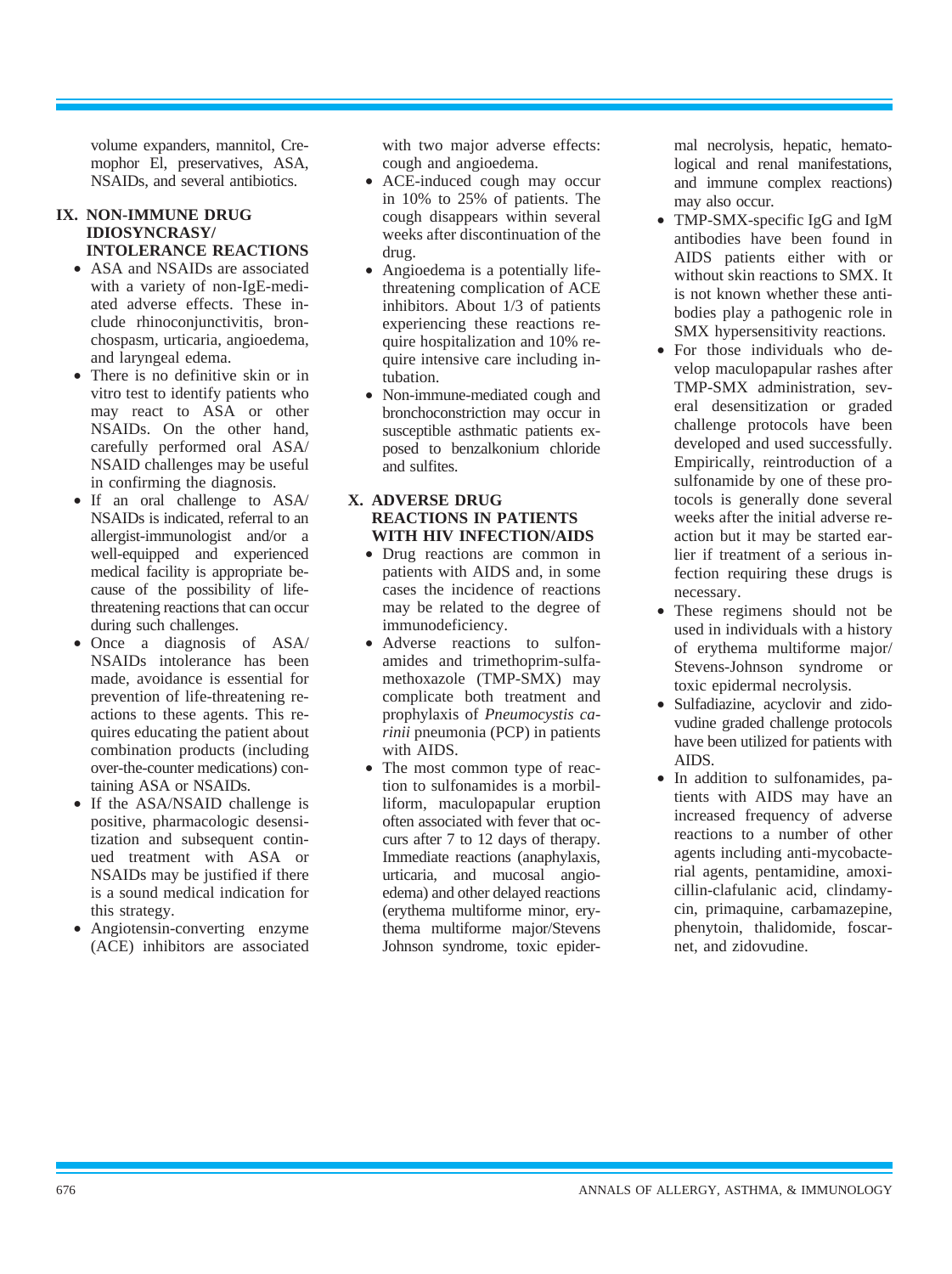# **Evidence-Based Commentary**

## **I. INTRODUCTION**

Adverse drug reactions cause major health problems in the United States. There are about 106,000 fatalities due to adverse drug reactions in the United States per year.<sup>1</sup> The overall incidence of serious adverse drug reactions of hospital patients is 6.7% (95% CI, 5.2% to 8.2%). Approximately 25% of both serious and non-serious adverse drug reactions are caused by idiosyncrasy/intolerance, pseudoallergic and/or allergic adverse drug reactions. Drug idiosyncratic and/or intolerant reactions, as defined in the glossary, are non-immune, unpredictable occurrences. Such reactions occur in only a small percentage of patients and precise mechanisms have not been established. Adverse drug reactions constitute either the fourth or the sixth leading cause of death in the United States depending on whether one uses the lower (76,000 patients) or the upper (137,000 patients) confidence limit.

Physicians should become fully acquainted with the proper ways of recognizing and preventing such reactions. Further, since 51% of all approved drugs have serious adverse effects not detected prior to approval by the FDA, there have been an increasing number of appeals for more comprehensive monitoring of marketed drugs.<sup>2,3</sup>

## **II. DEFINITIONS**

Drug allergy/hypersensitivity reactions are immunologically mediated responses to pharmacologic agents and pharmaceutical excipients. Such reactions may occur after exposure to a wide variety of chemicals (oral, parenteral, or topical), biologics (derived from natural or recombinant technology sources) and "inert substances" (excipients) used in the formulation of active drug products.

These reactions must be distinguished from pseudoallergic or anaphylactoid reactions induced by substances such as radiocontrast media, colloid volume expanders, basic polypeptides, opiates, ASA/NSAIDS and "inert" excipients. Pseudoallergic or anaphylactoid reactions are caused by direct release of mediators from mast cells and basophils, resulting in the classic end-organ effects that these mediators exert.<sup>4</sup> Direct mediator release occurs without evidence of a prior sensitization period, specific IgE antibodies or antigen-antibody bridging on mast cells/basophil cell membranes. This non-immune reaction is immediate, often severe and therefore referred to as anaphylactoid. Because it is not immunologic, it may occur the first time that the host is exposed to a particular agent. Some drugs induce both allergic and pseudoallergic reactions. An example of this type of drug is vancomycin which may elicit the pseudoallergic "red man syndrome" as well as true IgE-mediated anaphylaxis. Anaphylactoid reactions have also been reported after the first treatment with quinolones.

Drug idiosyncrasy/intolerance responses may mimic immunologically mediated drug reactions. Three major classes of drugs have been shown to induce such reactions: aspirin (ASA), non-steroidal anti-inflammatory drugs (NSAIDs), angiotensin converting enzyme (ACE) inhibitors, as well as several preservatives. As cited above, some immediate cardiorespiratory reactions to ASAs and NSAIDs occur within minutes and strongly resemble anaphylactoid reactions.

### **III. CLASSIFICATION OF IMMUNOLOGICALLY MEDIATED DRUG HYPERSENSITIVITY REACTIONS**

Clinical presentations of drug allergy are often diverse, depending on type(s) of immune responses and target organ specificity(ies). If immunopathogenesis is mixed, some drug reactions may be difficult to classify by criteria previously established for naturally occurring human hypersensitivity. On the

other hand, the characteristics and mechanisms of many allergic drug reactions are consistent with the chief categories of human hypersensitivity defined by the Gell-Coombs classification of human hypersensitivity [immediate hypersensitivity (Type 1), cytotoxic (Type 2), immune complex (Type 3), and cell mediated (Type 4)].5

Immediate hypersensitivity Type 1 reactions are IgE mediated and result in immediate reactions such as anaphylaxis. These are exemplified by symptoms of urticaria, laryngeal edema, wheezing, and cardiorespiratory collapse. Common causes are large molecular mass biologicals and many drugs (eg, penicillin). Cytotoxic reactions are induced by complement-mediated cytotoxic IgM or IgG antibodies which are formed in response to drug altered cell surface membranes. Classic examples of this phenomenon are acquired hemolytic anemia induced by  $\alpha$  methyldopa and penicillin or thrombocytopenia caused by quinidine. Type 3 reactions are mediated by immune complexes formed in slight antigen excess. The chief manifestations of these reactions include fever, rash, urticaria, lymphadenopathy and arthralgias, which typically appear 1 to 3 weeks after the last dose of an offending drug and subside when the drug and/or its metabolites are completely eliminated from the body. Drugs that are likely to cause these reactions include penicillin, sulfonamides, thiouracil, and phenytoin. Delayed hypersensitivity Type 4 reactions are mediated by cellular immune mechanisms which include  $CD4+$  cells,  $CD8+$  cells, or both. Reactions in this category include contact dermatitis, a condition in which the topical induction and elicitation of sensitization by a drug is entirely limited to the skin. Delayed hypersensitivity responses may also be systemic, involving lymphoid organs and other tissues throughout the body. Sensitized T-cells produce a wide array of pro-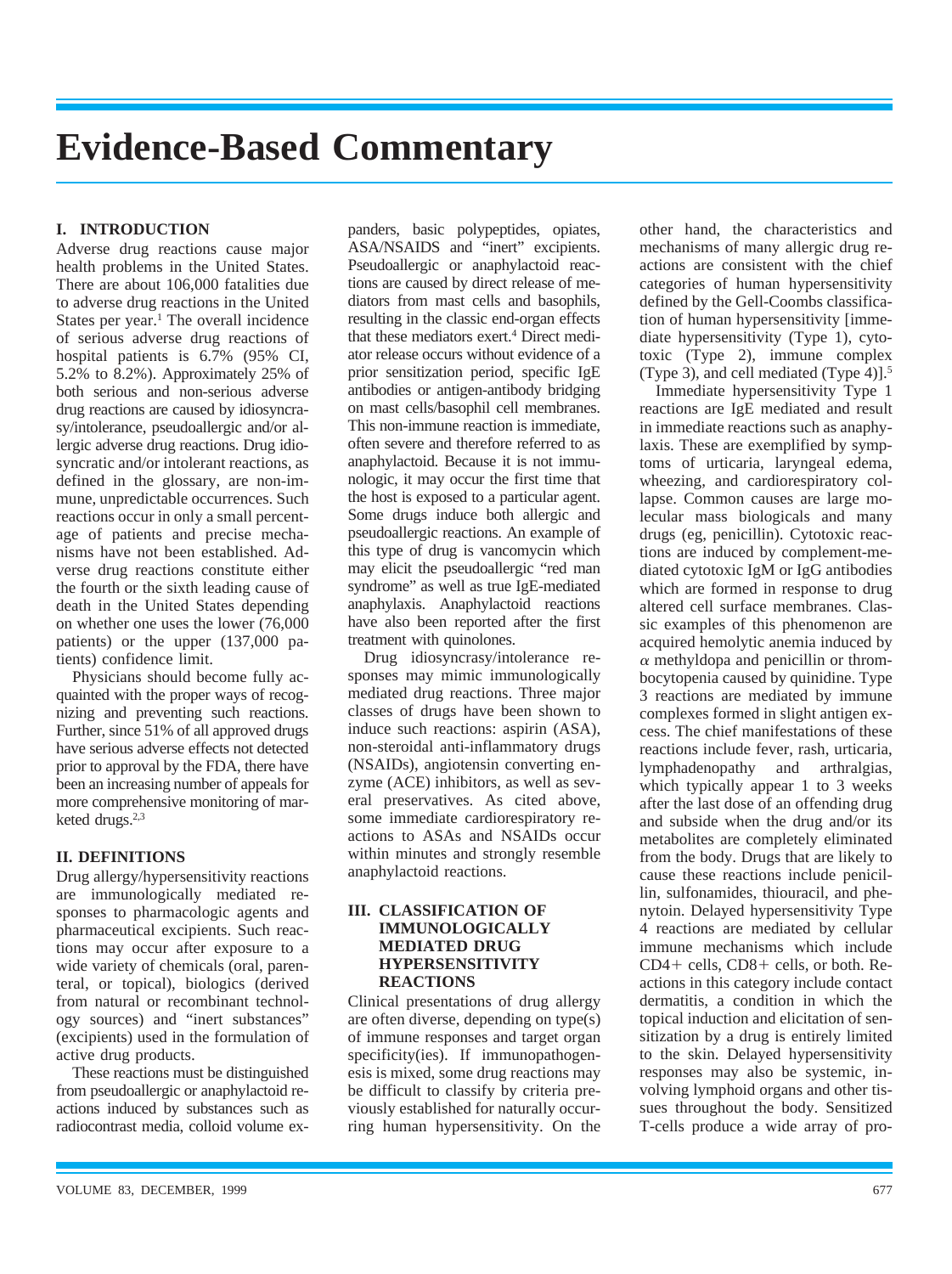inflammatory cytokines that ultimately lead to lymphocytic infiltrates, disseminated granulomata, and fibrosis. It has been suggested that there is a marked clinicopathologic similarity between some late onset drug reactions and graft versus host reactions which are initiated and maintained by T cells.<sup>6</sup>

In addition to the Gell and Coombs human hypersensitivity classification, there are a number of drug reactions associated with specific T cell activation, for which immunopathogenesis has not been fully established. These include maculopapular rashes, erythroderma, eczematous rashes, exfoliative dermatitis, drug fever, and fixed drug reactions. The latter are caused by such drugs as barbiturates and sulfonamides. The term "fixed" is applied to this lesion because reexposure to the drug usually produces recurrence of the lesion at the original site. The presence of  $CD8<sup>+</sup>$  T lymphocytes has been demonstrated in the peripheral blood and involved skin of patients with drug-induced delayed cutaneous hypersensitivity reactions characterized by morbilliform and bullous exanthematous lesions.7 Allergen-specific T cell clones from some of these patients displayed a TH 1-like cytokine pattern, as contrasted to  $CD4<sup>+</sup>$  positive T cell clones from patients with penicillin-induced urticarial exanthemata, which demonstrated a TH2-like cytokine pattern.<sup>7</sup>

From the clinical standpoint, the most practical method of classifying drug reactions is by predilection for various tissue and organ systems. Cutaneous drug reactivity represents the most common form of restricted tissue responsiveness to drugs.8 The pulmonary system is also recognized as a favorite site for certain drug hypersensitivity reactions. Other individual tissue responses to drugs include cytotoxic effects upon blood components and hypersensitivity sequelae in liver, kidneys, and blood vessels. Some drugs, however, induce heterogeneous immune responses and tissue manifestations. Thus, sensitization to penicillin or its degradation products may eventuate in anaphylaxis, morbilliform rashes, serum sickness, drug fever, cytotoxic effects (eg, hemolytic anemia), hypersensitivity vasculitis, interstitial nephritis, or severe contact dermatitis if applied topically. Finally, the temporal relationship to onset of symptoms after administration of a specific drug may constitute another type of classification, ranging from immediate (minutes to an hour), accelerated (1 to 3 days) or delayed beyond 3 days.9

To some extent, the structural characteristics of drugs and biological products permit predictions about what type of hypersensitivity reactions to expect from certain classes of therapeutic substances.6 Allergic reactions to peptides and proteins are most often mediated by either IgE antibodies or immune complex responses. Such reactions may also be mixed. In specific situations, the process may culminate in a multisystem, vasculitic disease of small and medium sized blood vessels. Although immune responses induced by carbohydrate agents are infrequent, anaphylaxis has been described after topical exposure to carboxymethycellulose.10 Contact dermatitis is the typical immune response observed after topical exposure to a number of fatty vehicles and essential oils in therapeutic products (lanolin, clove oil, camphor oil, and beeswax).<sup>11-13</sup> Any single or mixed variety of immune responses may occur after exposure to low molecular mass  $(\leq 1,000$  daltons) inorganic or organic medicinal chemicals. The immunogenic potential of such drugs is often determined by one or more reactive end products or metabolites which haptenate with various body proteins. Often, the parent compound itself is not immunogenic because it lacks the ability to conjugate with proteins in a stable covalent linkage. Metabolism of drugs by cytochrome oxidase pathways may occur in the liver, skin, and phagocytic cells. In addition, patients with certain genetic polymorphisms are at higher risk for allergic and autoimmune disorders induced by drugs. Thus the risks of procainamide-induced lupus erythematosus and severe mucocutaneous diseases after sulfonamide treatment are

higher in patients having the slowacetylator phenotype.6,14 As a general rule, increases in molecular mass and structural complexity are often associated with increased immunogenicity, at least as far as humoral mediated hypersensitivity is concerned. On the other hand, some proteins (eg, latex) also may induce contact urticaria and/or contact dermatitis in addition to anaphylaxis.

## **IV. RISK FACTORS**

The chemical properties, amount/duration of exposure to the drug and host factors may all interact in the development of drug allergy. Large molecular mass agents such as proteins and some polysaccharides may be immunogenic and therefore are much more likely to induce antibody-mediated drug hypersensitivity reactions, especially in atopic individuals. On the other hand, specific structural moieties in non-protein medicinal chemicals are often critical determinants in inducing drug hypersensitivity. How these particular structures (eg, beta lactam rings of penicillins and cepholosporins) are degraded is of crucial importance. Prolonged drug and metabolite(s) clearance may occur because of genetic polymorphisms of metabolic enzyme pathways (eg, hydralazine, azathioprine).15,16 Specific chemical structure is responsible for cross-sensitivity which may be based either on common core elements (eg, beta lactam rings) or side chains. In some cases, side chain specificity alone may determine drug hypersensitivity.<sup>17-19</sup>

Parenteral and topical administrations of a drug enhance the possibility of sensitization while the oral route of administration may be safer.20 Topical application of a medicinal chemical may induce contact dermatitis. Single doses of a prophylactic antibiotic are much less likely to sensitize compared with high dose prolonged parenteral administration of the same drug. In the case of penicillin, the latter type of exposure may cause an immune-mediated hemolytic anemia or interstitial nephritis.9,21 Frequent repetitive courses of therapy are also more likely to sensitize.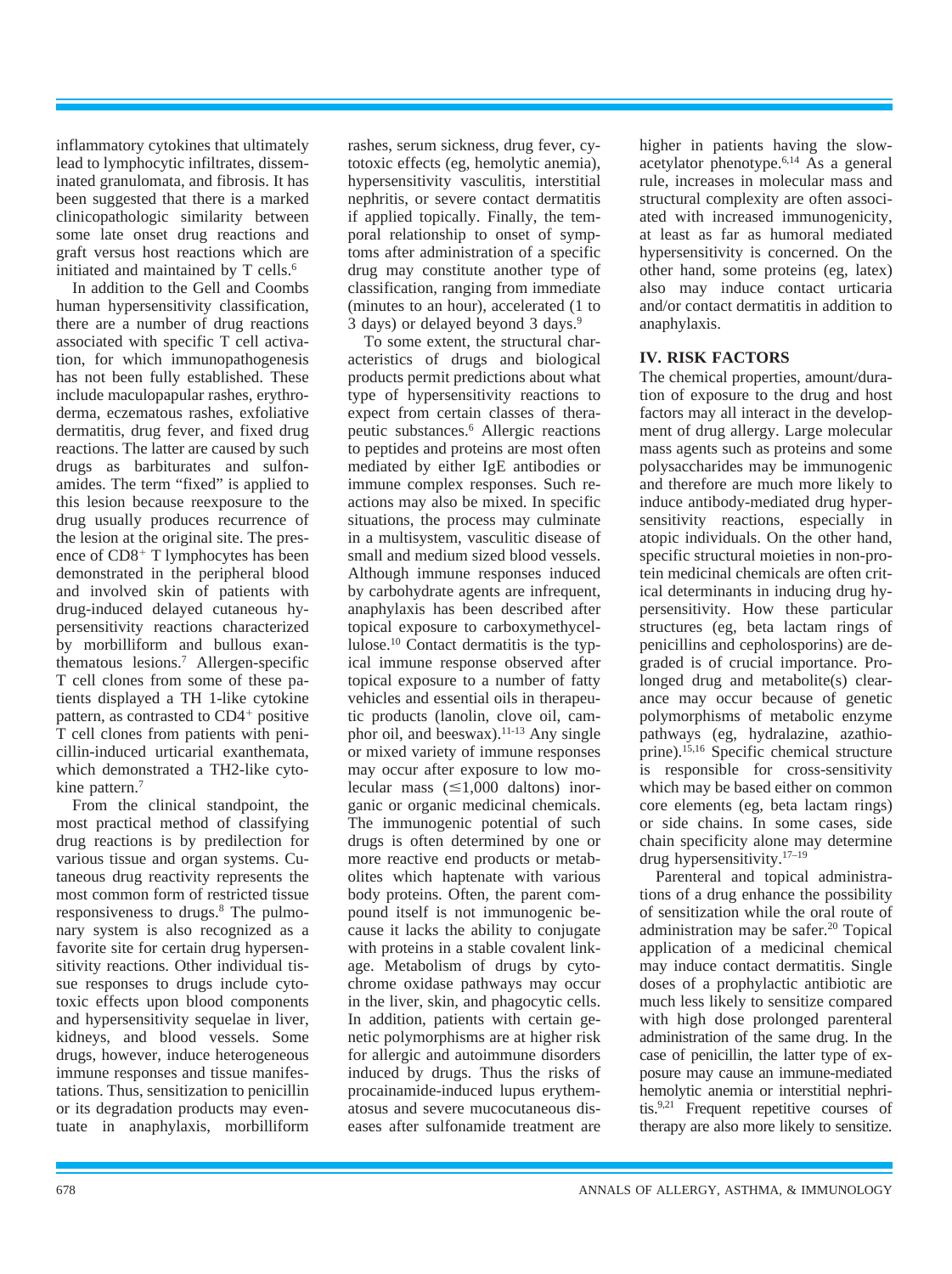Host factors and concurrent medical illnesses are significant risk factors. Drug reactions appear to occur less frequently in infants and in the elderly. Immaturity of the immunologic apparatus is given as an explanation for the former, and involution of the immunologic apparatus may account for the latter.<sup>22</sup> In the prospective study by Bigby et al women were shown to have a 35% higher incidence of adverse cutaneous reactions to drugs than men.<sup>23</sup> In one study, the odds ratio for women developing reactions to RCM was 20 fold greater than for men.<sup>24</sup> Allergic reactions to multiple, structurally unrelated antibiotics tend to occur more often in women.25 *One recent survey of possible familial drug allergy reported that children of parents who are allergic to at least one antibiotic may have a 15-fold greater risk for subsequent reactions to antibiotics than children without such histories.*<sup>26</sup> A genetic relationship to histocompatibility antigenic determinants (HLA-DR3) exists in patients with rheumatoid arthritis who are treated with gold or penicillamine and subsequently develop druginduced nephropathy.<sup>27</sup> Patients with systemic lupus erythematous appear to have an increased prevalence of drug reactions although it is not clear that this predilection is causally related to the underlying immunologic abnormalities or the fact that such patients are exposed more often to drugs. The presence of an atopic diathesis (allergic rhinitis, allergic asthma, and/or atopic dermatitis) predisposes to a higher rate of allergic reactions to proteins (eg, chymopapain) but not to low molecular agents. $28-30$  Paradoxically, atopic patients appear to have a greater risk of non-IgE-mediated, pseudoallergic reactions induced by RCM.31 Atopy appears to be associated with a substantially increased risk of serious allergic reactions (including anaphylaxis) once an IgE antibody response to any drug has developed.<sup>20,32</sup> Therefore, an atopic background increases the risk that an immediate hypersensitivity reaction may be severe, but it does not increase the probability that an IgEmediated antibody response will develop in response to small molecular mass drugs.

#### **V. CLINICAL EVALUATION AND DIAGNOSIS OF DRUG HYPERSENSITIVITY**

The first question facing the physician in the evaluation of a patient with a suspected adverse drug reaction is whether the clinical problem is drugrelated. The subsequent clinical evaluation and diagnosis of drug hypersensitivity reactions is based upon a number of clinical criteria:

- (1) The symptoms and physical findings are compatible with an immune drug reaction;
- (2) There is (or was) a definite temporal relationship between administration of the drug and an adverse event;
- (3) The class and chemical structure of the drug have been associated with immune reactions;
- (4) The patient previously received the drug on one or more occasions (with the possible exception of accelerated serum-sickness-like reactions);
- (5) There is no other clear cause for the presenting manifestations in a patient who is receiving medications known to cause hypersensitivity reactions; and
- (6) Skin tests and/or laboratory findings (if available) are compatible with drug hypersensitivity.

Currently, for most drugs, these questions are answered on the basis of information derived solely from a clinically derived data base.

## **A. History**

A careful history of previous and current drug usage, focusing particularly on the temporal sequence of events between initiation of therapy and onset of symptoms is probably the most useful factor in the diagnosis of an allergic drug reaction. In this regard, specific knowledge about the toxicology and allergenicity of the involved drugs often is valuable in trying to delineate the causal factor. This is particularly important when a patient is receiving multiple drugs. As previously discussed, general and specific host risk factors should also be noted in the medical history.

## **B. Physical Examination**

Since drug reactions may involve virtually any organ system, a careful physical examination is recommended. Cutaneous lesions should be described accurately with regard to gross appearance and distribution. A distinction between maculopapular skin eruptions and urticaria is very important since the latter is more likely to be mediated by specific IgE antibodies. The presence of purpura and petechiae are often cutaneous stigmata of vasculitis.33 Unusual maculopapular lesions of the sides of the fingers and toes or a serpiginous distribution of such lesions along lateral aspects of both soles may suggest serum sickness.<sup>34</sup> Erythema multiforme minor is a polymorphous maculopapular lesion that spreads peripherally and clears centrally to form an annular pattern known as a "target" lesion. This consists of three zones: an erythematous central papule that may blister, an edematous middle ring, and an erythematous outer ring. *In an exaggerated form, these lesions may develop blisters and progressively involve mucous membranes.*<sup>35</sup> *Although this symptom complex is termed erythema multiforme major and is often used synonymously with the Stevens-Johnson syndrome, some clinicians specify that the two conditions have distinguishing features. Target lesions, particularly on the extremities, are still present in erythema multiforme major while widespread blistering purpuric macules of the face, trunk, and proximal extremities are characteristic of the Stevens-Johnson syndrome.*<sup>33</sup> At this stage, more than one mucosal site is involved and there are progressive constitutional symptoms. The clinical presentation of Stevens-Johnson syndrome may evolve into toxic epidermal necrolysis, a severe drug-induced skin disease in which apoptotic, epidermal cell death results in the separation of large areas of skin at the dermo-epidermal junction, producing the appearance of scalded skin.33 Fixed drug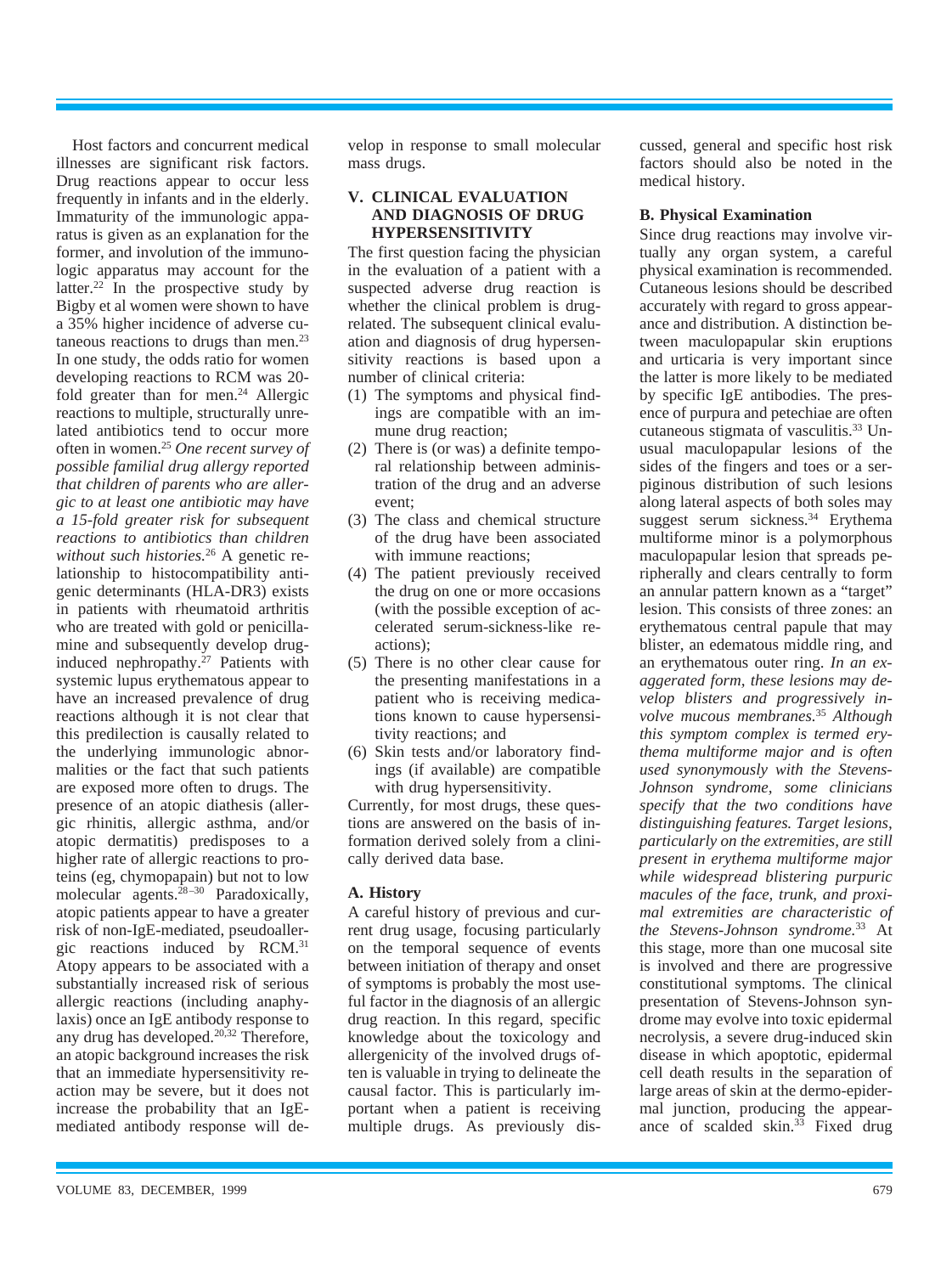eruptions are pleomorphic, ranging from sharply defined erythematous papules or pigmented areas to edematous, bullous, papulovesicular, or urticarial lesions. Contact dermatitis is a papulovesicular, scaly lesion which appears at cutaneous sites previously exposed to topical medications. Photoallergic dermatitis often has a similar appearance to contact dermatitis. Exfoliative dermatitis is a severe, end stage dermatosis that usually progresses from other types of late onset cutaneous drug reactions and consists of large confluent areas of shedding scaly epidermis. The entire skin is scaly and erythematous; chills and fever are common. Erythema nodosum lesions of the extensor surfaces of the extremities may also be associated with cellmediated responses induced by drugs.

Acute life-threatening drug reactions can involve the upper and lower respiratory tracts and the cardiovascular system. Vital signs are profoundly affected in the course of anaphylaxis and in some cases expiratory wheezing may be heard (for more detailed discussion of signs and symptoms of anaphylaxis, see "Practice Parameters on Diagnosis and Treatment of Anaphylaxis" J Allergy Clin Immunol 1998; 101:S482). Drug reactions may present as an isolated fever, occasionally in excess of 104°F.<sup>36</sup> They may cause a wide array of physical abnormalities including mucous membrane lesions, lymphadenopathy, hepatosplenomegaly, pleuropneumonopathic abnormalities, and joint tenderness/swelling.

## **C. General Clinical Tests**

When pulmonary and cardiovascular manifestations appear days or weeks after the initiation of the drug, a chest x-ray and electrocardiogram should be obtained. If liver or kidney involvement is suspected, liver function tests and a renal profile should be obtained. Other laboratory tests may be indicated for late hypersensitivity drug reactions. These include a complete blood count with a differential cell count and a total platelet count to exclude the possibility of cytotoxic reactions. Eosinophilia may be observed as an accompaniment of drug fever, immune complex syndromes, eosinophilic pneumonias and the Churg-Strauss Syndrome. A urinalysis should be checked for the presence of proteinuria, casts, and eosinophils. Proteinuria and/or casts may denote nephropathy induced by immune complex disease or other forms of drug-induced vasculitides. The presence of urine eosinophils combined with an increase in total IgE is diagnostic of interstitial nephritis.<sup>21</sup> Other useful tests might include a sedimentation rate (or C-reactive protein), total complement or complement components, and several autoantibody tests [antinuclear antibody (ANA), antinuclear cytoplasmic antibody (c-ANCA) and peri-antinuclear cytoplasmic antibody (p-ANCA)]. A positive ANA may point to the diagnosis of the druginduced lupus syndrome induced by drugs such as procainamide and hydralazine.37 Abnormalities in c-ANCA or p-ANCA frequently occur in druginduced systemic vasculitides and the Churg-Strauss Syndrome.38 A retrospective diagnosis of anaphylaxis may be made by a rise in serum  $\beta$ -tryptase, which peaks at 1 to 2 hours and remains elevated in the serum for 2 to 4 hours (or more) after the reaction,<sup>39</sup> or a 24-hour urine for histamine and/or N-methylhistamine.40 In serum sickness-like reactions, several nonspecific techniques may at times be helpful in certain situations. The most common screening test for detection of immune complexes is a test for cryoglobulins or cold precipitable serum protein. C1q binding and Raji cell assays are also available for detection of immune complexes but these are rarely necessary in the routine evaluation of druginduced serum sickness-like reactions. Positive tests are helpful but negative tests do not exclude the possibility of immune complex disease.

## **D. Specific Tests**

Two criteria are used to demonstrate the immunologic basis of an adverse drug reaction: (1) detection of an immune response to the drug or its me $tabolite(s)$ ; and  $(2)$  demonstration that the immune response is causally related to the immunopathologic sequelae in an affected individual. Although an immune response to a drug is an essential component of all immunologic drug reactions, it does not prove that the patient's symptoms are due to a drug allergy. The second criterion concerning the drug's immunopathologic role in the reaction is more difficult to document. In the case of immediate hypersensitivity reactions mediated by IgE antibodies, demonstration of the presence of drug-specific IgE is usually taken as sufficient evidence that the individual is at significant risk of anaphylaxis or other immediate signs if the drug is administered. This is helpful in the case of high molecular weight agents and a few small molecular mass agents such as penicillin.41,42 However, insufficient knowledge about drug degradation products and/or metabolites and how they are conjugated with body proteins has been an impediment to developing either skin or in vitro assays for most small molecular weight drug chemicals. The presence of other isotypic antibody classes or cell-mediated immunity often is poorly correlated with immunopathologic mechanisms since many individuals receiving drugs may demonstrate drug-specific immune responses but do not react adversely to the drug, even if challenged. Thus, the utility of specific immunologic tests (apart from IgE-mediated syndromes) is limited in most instances of drug hypersensitivity. At best, such tests provide adjunctive support for the clinical diagnosis.

Assessment of drug-specific IgE antibodies induced by many large molecular weight and several small molecular weight agents is often highly useful for confirming the diagnosis and prediction of future IgE-mediated reactions, such as anaphylaxis and urticaria.6,28,41 Immediate type skin tests are usually the most sensitive diagnostic tests but in certain cases where skin testing is not possible (ie, a negative histamine control test, dermatographism or generalized eczema), specific IgE in vitro assays (eg, RAST, ELISA, EAST, CAP) are available but some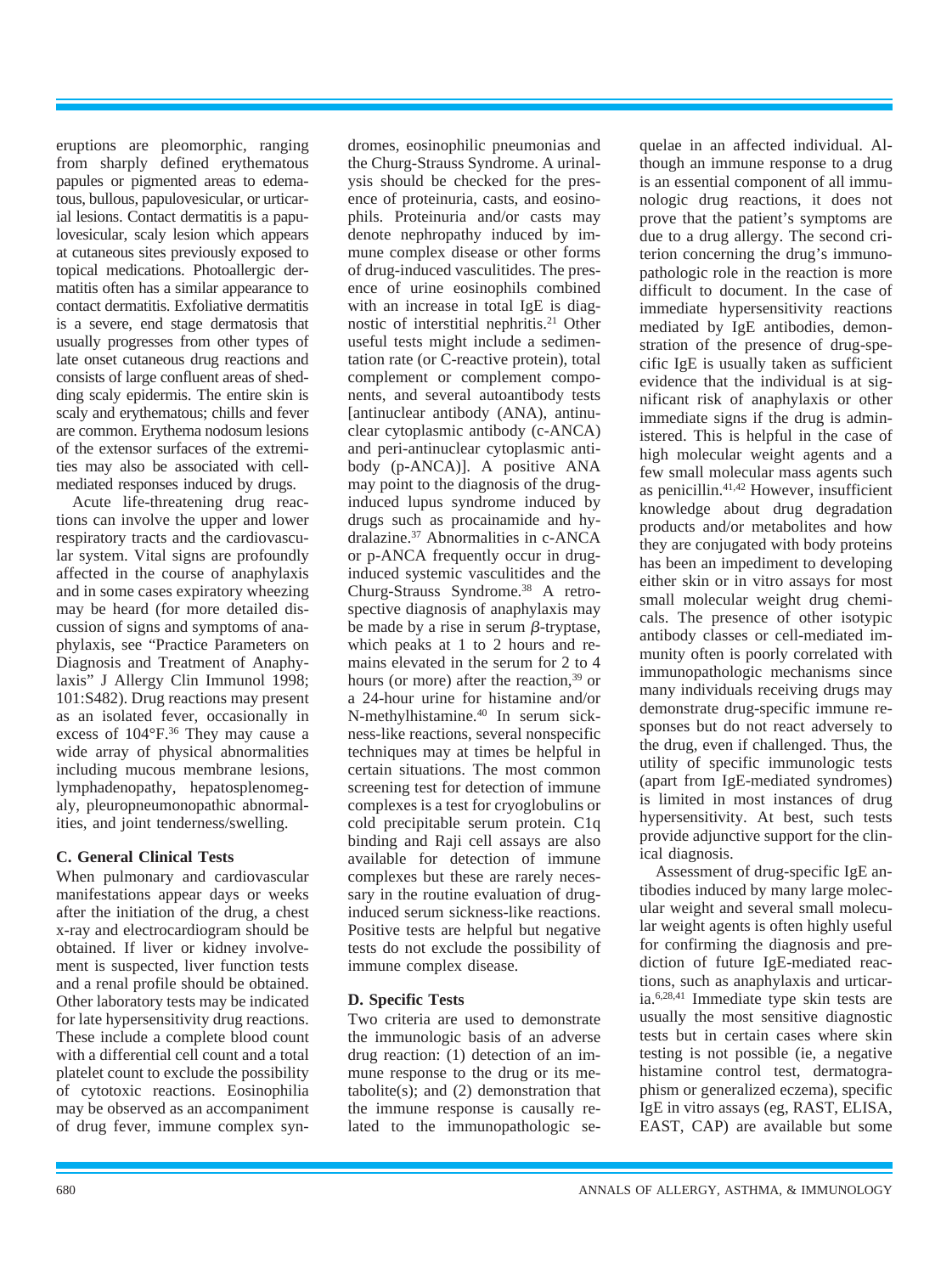are not adequately standardized. In the case of small molecular weight drugs, validated and reliable skin test reagents are only available for penicillin. They have excellent negative predictive value in predicting severe reactions to penicillin. Immunoassays for penicillin-specific IgE antibodies are less sensitive than skin tests and therefore skin testing is preferred. More detailed information about the methods, reliability, and predictive capability of skin test reagents for the diagnosis of immediate drug allergic reactions may be found in "Practice Parameters for the Diagnosis and Management of Anaphylaxis" (J Allergy Clin Immunol 1998;101:S483–S484). It should be emphasized that neither immediate skin nor in vitro tests for IgE antibodies are diagnostic of cytotoxic, immune complex or cell-mediated druginduced allergic reactions.

Both direct and indirect Coombs' tests are often positive in drug-induced hemolytic anemia. This may reflect the presence of complement and/or penicillin on the red cell membrane, or an Rh determinant autoantibody (eg, as occurs with  $\alpha$ -methyldopa).<sup>43</sup> Sensitive drug-specific assays for IgG and IgM antibodies have been developed. Although these may be useful as diagnostic adjuncts, it is important to note that elevated levels can occur in individuals who receive the drug and do not experience a clinical reaction. Complement-dependent assays to detect drugspecific cytotoxic antibodies have also been reported. By and large, however, these tests are only available in specific research laboratories and therefore are not clinically applicable for most drugs.

The diagnosis of contact dermatitis usually can be verified by patch testing. The details of this technique are discussed in greater detail in "Practice Parameters for Allergy Diagnostic Tests" (Ann Allergy Asthma Immunol 1995;75:570–571). *In recent years there have been many reports concerning the diagnostic utility of patch tests in non-IgE mediated cutaneous drug reactions.*<sup>44</sup> *A positive reaction may be useful by identifying a specific drug in*

*a patient receiving multiple drugs, provided that it is properly compared with a group of negative controls. The lymphocyte proliferation test has been studied extensively as an in vitro correlate of drug-induced cellular reactions. This is used primarily as a retrospective test and is not clinically available in most medical centers. There is considerable disagreement among investigators about the value of this assay in evaluating drug allergies because neither its positive nor negative predictive values have been systematically investigated.* One potential advantage of the test for some patients is that it is possible to obtain in vitro evidence of lymphocyte transformation by the parent drug itself as well as liver microsomal products of the drug, thereby bypassing the need for precise knowledge of metabolic determinants.45 Although the general clinical applicability of these tests has not been validated in any large scale study, a number of investigators have shown that drugs may induce both  $CD4+$  and  $CD8+$  T-cell responses as well as drug-specific TH-1 and/or TH-2 responses.<sup>46,47</sup> For example, certain contact sensitizers are more likely to induce TH-1 T-cell responses while a variety of systemically administered drugs may preferentially induce TH-2 responses.48

## **E. Tissue Diagnosis**

Occasionally biopsies of involved organs may define specific histopathologic lesions. Skin biopsies are useful in differentiating vasculitis, vasculopathy, bullous diseases, and contact dermatitis.<sup>33</sup> However, they are not helpful in implicating a particular drug. A liver biopsy helps to differentiate between cholestatic and hepatocellular drug reactions but does not identify the specific cause. Membranous glomerulonephritis initiated by deposition of immune complexes in the kidney can be readily identified by immunofluorescent stains for IgG, IgM, and complement in renal biopsy specimens.49 Drugs such as methicillin and sulfonamides are clearly incriminated in cases of interstitial nephritis.<sup>21</sup> Fluorescent antibody studies of renal biopsies in such cases reveal that these drugs bind to tubular basement membranes and may induce an immune response to bound antigen or the modified basement membrane protein.

### **VI. MANAGEMENT AND PREVENTION OF DRUG HYPERSENSITIVITY REACTIONS**

The management of drug allergy begins with the suspicion that any unexplained rash, fever, lymphadenopathy, pulmonary, renal, gastrointestinal or other systemic disturbance may represent drug hypersensitivity. For mild reactions, a simple withdrawal of the drug may be all that is required for treatment. Acute anaphylactic reactions require the prompt administration of epinephrine; the patency of the airway should be insured and oxygen should be administered as indicated; and an intravenous cannula should be placed to facilitate administration of fluids, pressor agents, antihistamines, and glucocorticosteroids (see "Parameter for Diagnosis and Management of Anaphylaxis" J Allergy Clin Immunol 1998;101:S483–S484). Immune complex reactions usually resolve spontaneously once the antigen is cleared; however, symptomatic therapy with antihistamines and possibly non-steroidal inflammatory drugs (NSAIDS) may be indicated for control of urticaria50,51 and joint symptoms, respectively. In cases complicated by more severe symptoms, refractory urticaria or vasculitis, treatment with glucocorticosteroids is indicated. Glucocorticosteroids may also be required for the treatment of drug-induced hemolytic, thrombocytopenic or granulocytic cytopenias, especially in situations where the responsible drug must be continued as a life saving measure.52

Allergic drug reactions or a history of such reactions are occasionally encountered in other clinical situations where continued use of the drug is imperative. Among the most important conditions where drug use may be justified are diabetic ketoacidosis, bacterial endocarditis, inflammatory bowel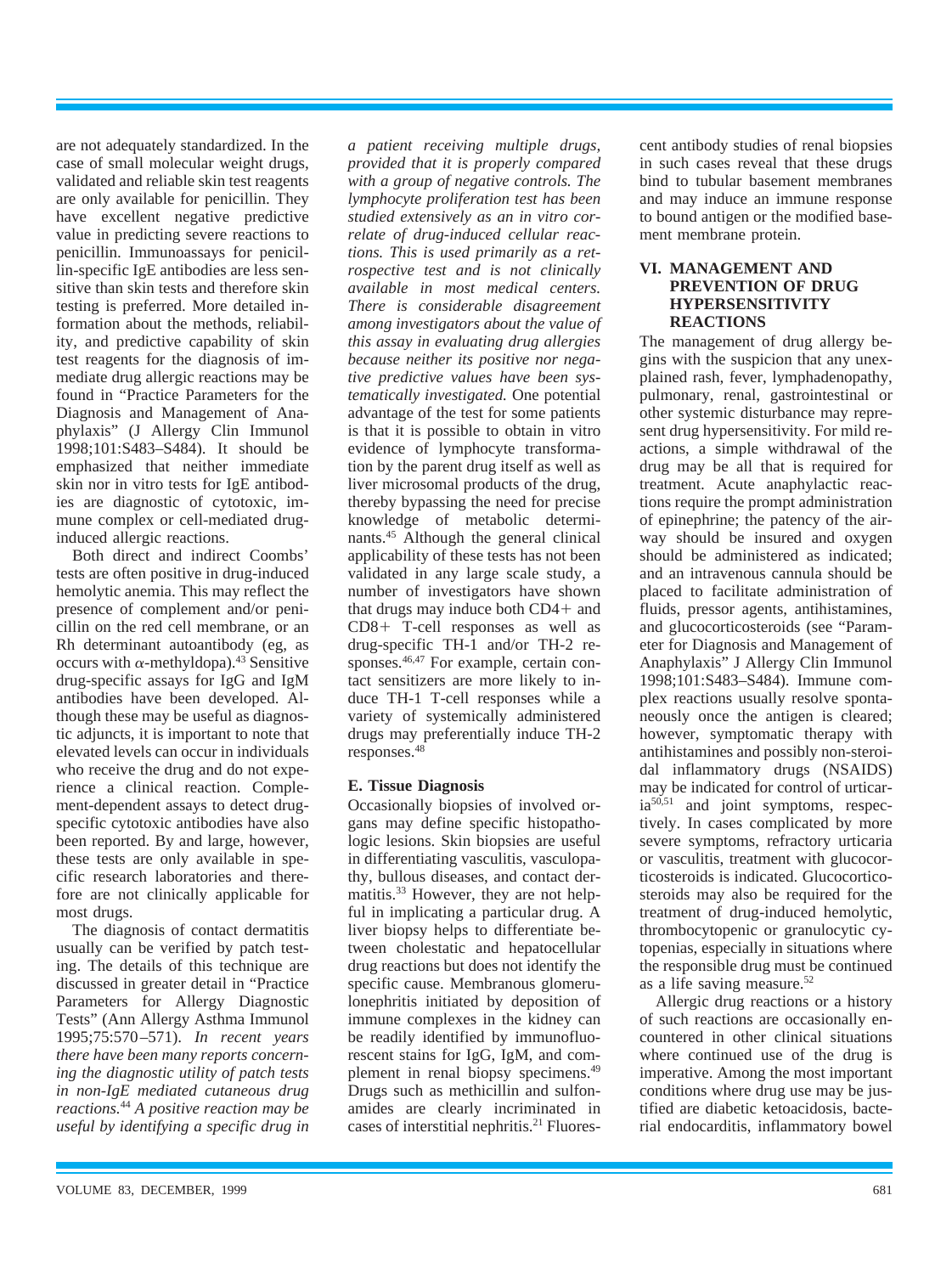disease, neurosyphilis, AIDS, and pulmonary tuberculosis. When no alternative drug is available for therapy, the risk of continued administration of the offending drug may be less than the risk to life posed by the underlying disease. Where there is a definite medical indication for the agent in question, either desensitization or graded challenge procedures may be considered, depending on the history of the previous reaction. The use of suppressive drugs is optional. These protocols require the supervision of an allergy/ immunologist having previous experience with these procedures (see "Practice Parameters for the Diagnosis and Management of Anaphylaxis" J Allergy Clin Immunol 1998;101:S465– S528).

Specific desensitization is the rapid progressive administration of an allergenic substance to render effector cells less reactive. Such procedures vary with individual drugs and they are successful chiefly with agents that induce IgE-mediated reactions. For example, in the case of penicillin, the initial desensitization dose is usually 100 to 1000 times lower than the concentration of the drug which produced a positive skin test. Oral desensitization may be less likely to induce anaphylaxis than parenteral administration.<sup>53</sup> Further dosage increases are given at 15 to 30-minute intervals until therapeutic levels are achieved. In most cases this can be accomplished within 4 to 5 hours. This regimen should be reserved for hospitalized patients, requiring that experienced personnel and resuscitation equipment be available at all times. Desensitization programs are available for a variety of drugs including penicillin, a number of non-beta lactam antibiotics and insulin. Even if formal protocols do not exist, desensitization can be attempted with other agents.

A graded challenge regimen (see glossary for definition) may be attempted to confer clinical tolerance to drugs associated with a variety of non-IgE hypersensitivity reactions.

The principle of a graded challenge is based on the administration of small doses of the drug with incremental progression at regular intervals until a therapeutic dose is achieved. $54$  The most common drugs in this category are para-aminosalicylic acid, isoniazid, TMP-SMX, pentamidine, dapsone, allopurinol, sulfasalazine, diphenylhydantoin, and penicillamine. A 6-hour graded challenge to TMP-SMX in HIV-infected patients has proven to be successful without major long term complications.55 Graded challenge with aspirin (ASA) or NSAIDS is also possible in patients who are intolerant to these drugs, particularly for those with respiratory reactions.<sup>56</sup> Initial doses are higher than desensitization (mg versus  $\mu$ g) and the interval between dose increments are variable, ranging from hours, days, or weeks. Modified, more cautious regimens are based on the fact that slower readministration may be more likely to reveal systemic intolerance, which can be recognized early enough to prevent progression to life-threatening erythema multiforme major/Stevens-Johnson syndrome and/or the toxic epidermal necrolysis syndrome induced by some of these drugs. Future use of drugs which cause these syndromes as well as other life-threatening conditions (eg, Churg-Strauss syndrome and exfoliative dermatitis) is absolutely contraindicated.

Slow graded challenge of a drug in increasing amounts over days or weeks may be required for inducing tolerance to drugs causing non-IgE-mediated skin rashes. This technique may offer another approach to a previously unsuccessful rapid graded challenge regimen (eg, hours to days for drugs such as trimethoprim-sulfamethoxazole, sulfasalazine, and allopurinol).57

Cautious use of some agents inducing pseudoallergic reactions (eg, radiocontrast dyes) is often possible by pretreatment of patients with glucocorticosteroids,  $H_1$  (*with or without H<sub>2</sub>*) antihistamines *and/or albuterol/ephedrine* (see "Practice Parameters On Diagnosis and Management of Anaphylaxis"

J Allergy Clin Immunol 1998;101: S503–S504).

Prevention of allergic drug reactions is more desirable than treatment of reactions once they occur. The majority of serious allergic drug reactions can be prevented or at least attenuated by alert management. Patients should be questioned directly concerning previous drug reactions and medical records should be reviewed for previous notations of drug allergy. Cross-reactivity between chemically related drugs should be anticipated. Drugs known to produce adverse reactions frequently (eg, antibiotics) should be prescribed only for valid indications and combinations of drugs should be used sparingly. Orally administered drugs are less likely to produce reactions than drugs given by the topical or parenteral route. If injectable drugs are administered, epinephrine and other emergency measures for treatment of acute anaphylaxis should be available. Medic-Alert tags and bracelets represent a useful way of alerting physicians to a previous severe allergic reaction, although it should be kept in mind that historical diagnoses of drug allergy often are erroneous or tenuous.

Skin tests may be predictive of risk in certain instances, especially with penicillin, heterologous sera, and insulin.9,14 The frequency with which heterologous sera are prescribed for humans has declined, resulting in a decrease in the number of anaphylactic or serum sickness reactions to these agents. Further, homologous sera are now available for passive immunization against tetanus, hepatitis B, and rabies.

A few states now require that the names and concentrations of all medications appear on prescription labels. This is a useful advance which helps to assure that the patient is being educated about prescribed medications. In addition, the routine establishment of individual patient drug profiles by some hospitals and commercial pharmacies facilitates identification of potential allergic reactions.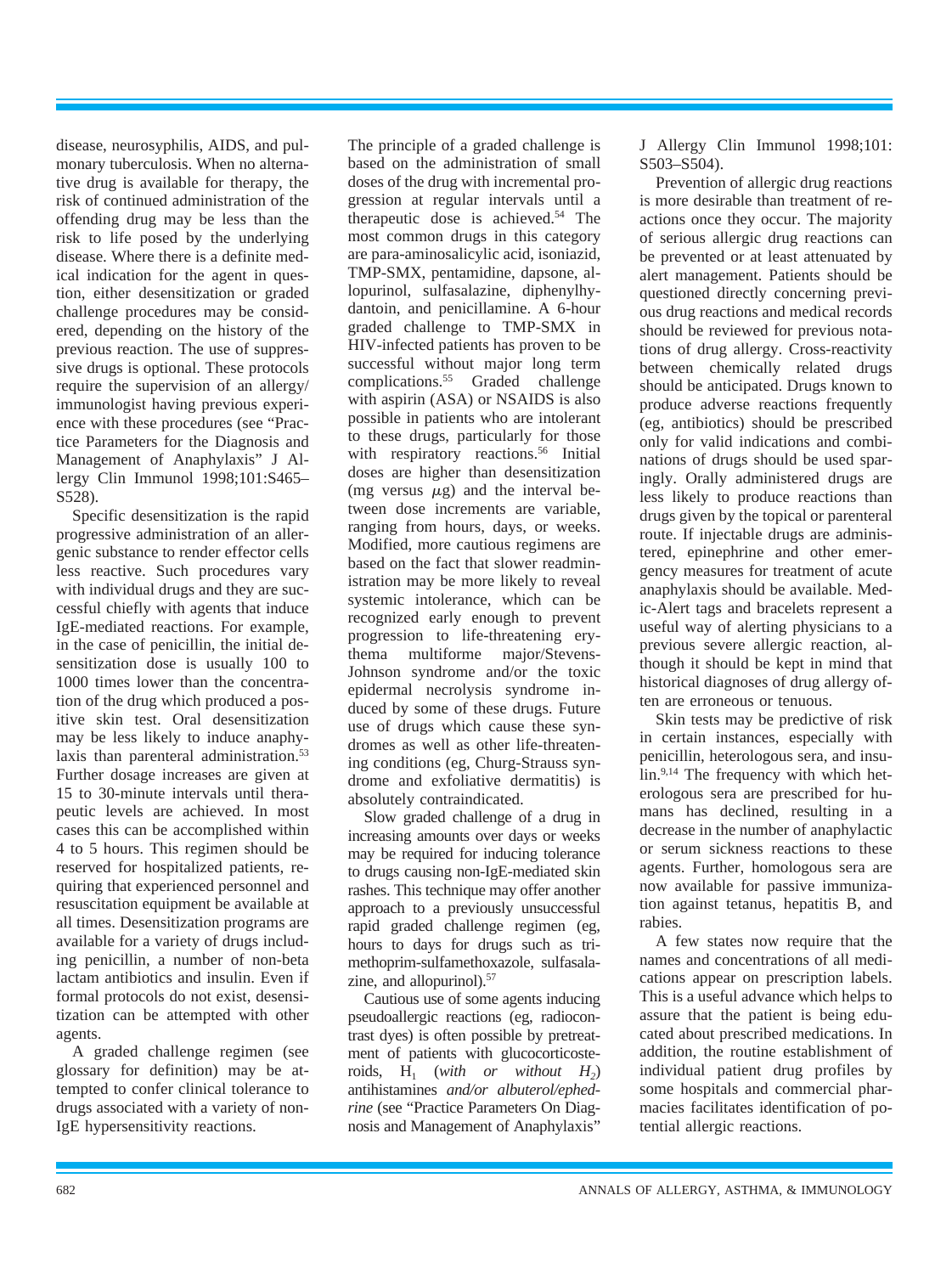#### **VII. PROTOTYPES OF IMMUNOLOGICALLY MEDIATED DRUG HYPERSENSITIVITY**

Almost any drug is capable of inducing an allergic reaction and the likelihood that this will occur increases in direct proportion to the usage pattern of a drug in the general population. Drugs differ, however, with their propensities to induce either restricted or heterogeneous immune responses within the Gell-Coombs spectrum of human hypersensitivity. This section will discuss several of the most common clinical entities of drug hypersensitivity, some as representative examples of each of the four major Gell-Coombs' categories of human hypersensitivity and others with heterogeneous and often unclassifiable immune characteristics.

## **A. IgE-Mediated Reactions (Gell-Coombs Type 1)**

IgE-mediated hypersensitivity reactions may occur after administration of a wide variety of drugs, biologicals, and drug formulation agents. The most important drug causes of immediate hypersensitivity reactions are antibiotics. Other common drugs that cause such reactions are insulin, enzymes (streptokinase and chymopapain), heterologous antisera (equine antitoxins and, antilymphocyte globulin), murine monoclonal antibodies, protamine, and<br>heparin.<sup>58–64</sup> Detailed discussions Detailed discussions about these agents may be found in the "Practice Parameters for the Diagnosis and Management of Anaphylaxis" J Allergy Clin Immunol 1998;101: S505–S515). Allergic Type 1 reactions also have been reported after exposure to excipients such as eugenol, carmine, vegetable gums, paraben, thiomerosal, sodium metabisulfite, formaldehyde, and sulfonechloramide.<sup>13</sup> In the following discussion, we will consider both beta lactam and non-beta lactam antibiotics as the major prototypes in this category.

## *1. Beta lactam antibiotics*

Anaphylactic reactions manifested by urticaria, flushing, pruritus, laryngeal edema, and cardiovascular collapse may occur within minutes or, less frequently, hours after administration of beta lactam antibiotics (ie, drugs that have a common beta lactam ring structure). Drugs in this category include penicillin, semi-synthetic penicillins (eg, amoxicillin), cephalosporins, carbapenems (eg, imipenem), monobactams (eg, aztreonam), and carbecephems. In addition, non-IgE mediated immunologic reactions may also be caused by this class of drugs. These include: cytopenias, immune complex disease such as serum sickness, vasculitis, glomerulonephritis, fever, and non-urticarial rashes.

**Penicillin.** The prevalence of penicillin hypersensitivity in the general population is not known. Up to 10% of hospitalized patients have been reported to give a history of allergy to penicillin and, for this reason, many of these patients receive alternative antimicrobial drugs.<sup>65</sup> The frequency of anaphylaxis is estimated to be 0.01% to 0.05% with each course of penicillin.32 The nature of the past reaction correlates somewhat with the chance of being allergic to penicillin but history alone is not sufficiently reliable to make a diagnosis of penicillin hypersensitivity. Thus, over 80% of patients with a past history of penicillin hypersensitivity do not have penicillin-specific IgE antibodies detected by skin testing.66 Although many patients with documented hypersensitivity to penicillin lose sensitivity with time, about 20% may maintain their hypersensitivity status for long periods of time. Up to 46% of patients with a history of anaphylaxis and about 15% of those with a history of urticaria and angioedema will exhibit positive immediate hypersensitivity skin tests to penicillin when tested at a later date.<sup>67</sup> The most reliable method for evaluating IgE-mediated penicillin allergy is by skin testing to both major and minor determinants of penicillin. Positive commercial in vitro tests (RAST or ELISA) may suggest a diagnosis of penicillin allergy. Negative commercial tests, however, are not reliable for excluding penicillin hypersensitivity because they are relatively insensitive and do not test for minor determinants.<sup>68</sup> Although skin testing predicts only the risk of developing an IgEmediated reaction, this information is of critical clinical importance because most life threatening reactions to penicillin are the result of IgE-mediated anaphylaxis.

If possible, it is preferable to treat a patient with a history of penicillin allergy with a non-beta lactam antibiotic that is equally efficacious. Many alternate antibiotics, however, may be less effective, more expensive, or associated with more side effects than penicillin. If there is no effective alternative, an allergist/immunologist should be consulted to determine whether the patient is allergic to penicillin. Ideally, skin tests should be performed immediately prior to planned administration of penicillin. In penicillin history-positive patients, testing is safe provided the recommended skin test procedure is followed. $42,67,69-71$  Penicillin skin testing is not predictive of: (1) IgG or IgM-mediated immune complex disease (eg, serum sickness, glomerulonephritis, or vasculitis); (2) hemolytic anemia; (3) erythema multiforme minor, erythema multiforme major/ Stevens-Johnson syndrome; or (4) toxic epidermal necrolysis. There is no way to adequately predict these non-IgE immune reactions and therefore, patients with a history of these reactions should never receive penicillin again. It appears safe to skin test and rechallenge patients with a history of isolated drug fever.<sup>36,42</sup> Skin testing should be postponed in anyone currently receiving antihistamines or antihistamine-like drugs until the respective drug is discontinued and the histamine wheal and flare responses is re-established.

A negative skin test to both major and minor determinants performed within days of a planned therapeutic course of penicillin means that a patient may receive penicillin without significant risk of an IgE-mediated reaction. Although there has been concern that skin test reagents might stimulate specific IgE production, resensitization as a result of skin tests to both major and minor determinants of penicillin has not been demonstrated. A negative penicillin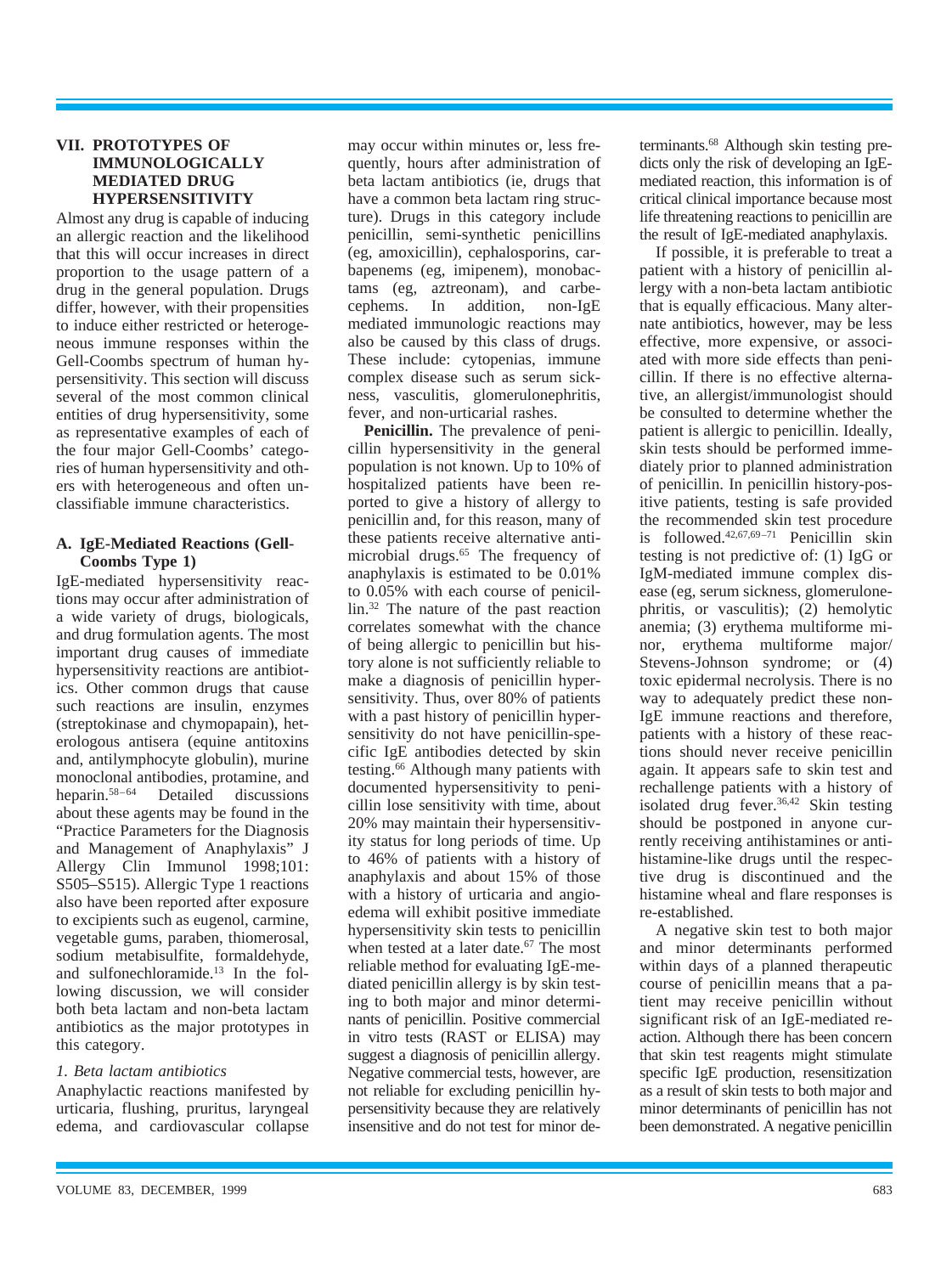skin test could possibly later convert to positive if the patient has a hidden exposure to penicillin between the time of the negative skin test and later administration of the drug. While this conversion could occur, especially among medical personnel exposed to penicillin, it appears to be a rare event.

Because of the frequent outpatient need for penicillin treatment in the pediatric population and the impracticality of testing children when sick, testing them when they are well and not in immediate need of penicillin may be considered.70 Although it is preferable to perform skin testing when there is an immediate need for penicillin, there may be some situations where skin testing of history positive adults not in immediate need of treatment may also be indicated. These include: (1) patients with a history of mitral valve prolapse or other disorders, which require amoxicillin prophylaxis before dental work, and who are unable to take erythromycin, azithromycin, or other appropriate antibiotics; (2) cancer chemotherapy-induced neutropenia in patients who might require penicillin promptly for infections that appear suddenly; or (3) patients with a recent possible IgEmediated penicillin reaction in order to confirm the cause.

A positive skin test identifies patients who have penicillin-specific IgE antibodies and may be at risk of an immediate life-threatening reaction if given penicillin. This reaction includes hypotension, urticaria, laryngeal angioedema, flushing, or pruritus and may occur within minutes or hours after administration. Skin testing does not predict the development of IgEmediated reactions which may begin 24 hours or more after penicillin administration or reactions due to other "mixed" immune mechanisms (ie, IgM, IgG, or T cell-mediated reactions). If skin testing to the major and minor determinants of penicillin is negative, 97% to 99% of patients (depending on reagents used) will tolerate penicillin administration at the time of testing without risk of an immediate reaction.42 Therefore, the negative predictive value is very high.42 A mixture

of minor determinants is not commercially available. If penicilloyl polylysine (major determinant) and penicillin G are used for skin testing, 97% of patients with a negative skin test will tolerate penicillin.<sup>71</sup> Another combined prospective/retrospective study revealed that 99% of these patients tolerated penicillin.72 Nevertheless, sensitivity to one of the minor determinants lacking in penicillin G may not be detected if this reagent is used for skin testing. In this regard, 7% to 17% of skin test positive patients have demonstrated reactivity to a minor determinant other than penicillin G.<sup>66</sup> This may not be clinically important because reaction rates were low in a large number of challenged penicillin G skin test negative patients.71,72 If a patient has both a positive history and a positive skin test for penicillin allergy, there is a 50% or greater chance of an immediate reaction if penicillin is given. The precise positive predictive value has not been determined because of the risk associated with deliberate challenge in skin test positive patients.

In the case of a positive history, skin test-negative patient who tolerates a therapeutic course of penicillin, the predictive value of the skin tests for future therapeutic courses of penicillin is unknown.67,68 The resensitization rate appears to be higher in adults than children.73 In the situation where the original history was consistent with a severe IgE-mediated anaphylactic reaction, the patient tolerated a course of penicillin and the drug has to be readministered, it has been suggested that retesting should be considered or the patient could undergo a test dose challenge.74 *For history-positive skin test negative patients who tolerate two courses of penicillin therapy without reaction, the likelihood that a conversion to a skin test positive state is extremely low and it is not necessary to perform skin testing or graded challenge prior to additional courses of therapy.*

Penicillin skin testing is best performed by personnel skilled in performing and in interpreting immediate hypersensitivity skin tests to drugs.

The techniques, controls, and interpretation are also discussed in "Practice Parameters of Allergy Diagnostic Tests" Ann Allergy Asthma Immunol 1995;75:586). Skin testing should be done with (1) benzyl penicilloyl, the major determinant of penicillin, commercially available as PrePen and (2) penicillin G diluted to 10,000 units/mL or a mixture of minor determinants (MDM; not commercially available) which usually includes a  $10^{-2}$  M mixture of benzyl penicilloate, benzyl penilloate, and benzyl-n-propylamine.75–77 Benzyl penicilloyl (PrePen) can be used directly from commercial vials. Penicillin G is stable for 1 week refrigerated at a concentration of 100,000 units/mL and for 6 months, if frozen. Diluted skin test reagents should be used within 24 hours.78 *If full strength prick tests (Pre-Pen 6*  $\times$  $10^{-5}$  *M, MDM 10<sup>-2</sup> M or penicillin G 10,000* <sup>m</sup>*/mL) are negative, full strength intracutaneous tests may be placed. Some practitioners feel that more cautious titration with 10-fold to 100-fold dilutions of prick and/or intracutaneous tests should be employed.*42,79,80 Wheal sizes  $\geq$ 3 mm and erythema greater than the negative control are considered positive for both prick and intracutaneous tests.

Using these reagents and proper technique, serious reactions from penicillin skin testing are extremely rare. Anaphylactic reactions and deaths from penicillin skin testing have been reported but all were due to administration of higher doses initially or intracutaneous testing not preceded by prick/puncture testing. Use of penicillin skin test reagents does not appear to resensitize the patient. If a systemic reaction to a skin test occurs, patients on concurrent beta-adrenergic blocking agents or angiotensin converting enzyme inhibitors at the time of skin testing may not respond to emergency treatment with epinephrine. For more detailed information about this issue, refer to "Practice Parameters on Diagnosis and Management of Anaphylaxis" J Allergy Clin Immunol 1998; 191:S484).

If skin testing is positive to any penicillin reagent, the patient should re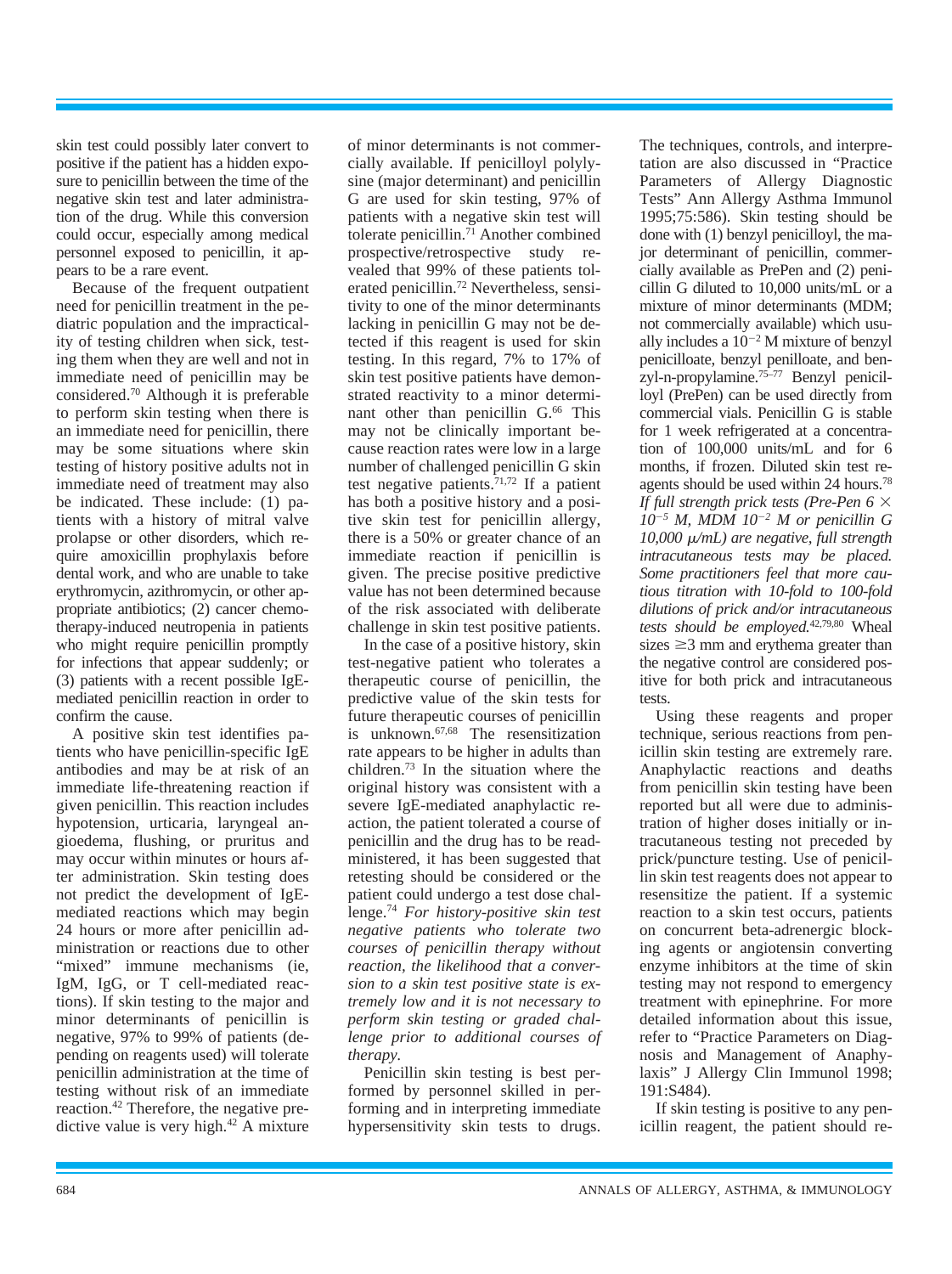ceive an alternate antibiotic, unless penicillin is essential. In that case, the patient should undergo desensitization. If the skin test is negative, the patient may receive penicillin. An oral subtherapeutic test dose may be given before the full recommended dose. If penicillin G is used as a substitute for the MDM reagent, there is a small risk that IgE antibodies to minor determinants not present in the penicillin G may not have been detected. For these skin test-negative patients, a test dose of approximately 1⁄100th of the desired therapeutic dose of penicillin should be administered first. If no reaction occurs (eg, within 60 minutes), the full dose may be given safely in most cases. If such a patient experiences a significant reaction within 1 hour of exposure, a formal desensitization protocol may be considered.

**Ampicillin and amoxicillin.** Administration of ampicillin and amoxicillin is associated with the development of a maculopapular rash in 5% to 10% of patients. ${}^{81}$  These patients are not at risk of a life threatening reaction to penicillin. Most patients will tolerate future administration of penicillin other than ampicillin and amoxicillin without reactions of any kind. If ampicillin or amoxicillin is administered again, the patient could redevelop a rash, but rarely a non-dermatologic reaction. Re-administration of ampicillin or amoxicillin may be better tolerated by children than by adults. If patients with Epstein-Barr infections are given ampicillin or amoxicillin, almost 100% will develop a non-pruritic rash.<sup>82</sup> The incidence of non-pruritic, cutaneous reactions also may be increased in patients who have an elevated uric acid, are being treated with allopurinol, or have chronic lymphocytic leukemia.83,84 If the rash to ampicillin or amoxicillin is other than maculopapular and non-pruritic in nature (eg, urticarial), the patient should undergo penicillin skin testing before a future course of penicillin is given. If penicillin skin testing is negative, the patient should be approached as outlined in the prior discussion about penicillin. If penicillin skin testing is positive, the

patient should be given an alternative antibiotic or undergo desensitization to penicillin.

**Cross-reactivity between carbapenems, monobactams, ampicillin and penicillin.** Carbapenem (eg, imipenem) should be considered cross-reactive with penicillins.85 The monobactam aztreonam does not appear to cross-react $86,87$ with penicillins but anecdotal episodes of anaphylaxis have been reported.88 There are instances where antibodies specific for penicillin side chains may exist in the absence of beta lactam-specific antibodies.89–91 Patients in this category probably include those with positive skin tests to ampicillin but negative to penicillin. Not all these patients have been prospectively challenged so the clinical significance of these side chainspecific antibodies is as yet unclear.

**Cephalosporin allergy** (see cephalosporin algorithms p 687). Cephalosporins and penicillins have a common beta-lactam ring structure and moderate cross-reactivity has been documented in vitro. Although clinically significant cross-reactivity between penicillin and the cephalosporins is infrequent, anaphylactic reactions after administration of cephalosporin have occurred in patients with a positive history of penicillin anaphylaxis.<sup>92</sup> Most of the in vitro cross-reactions between penicillins and cephalosporins have involved first and second generation cephalosporins.93,94 While IgE antibodies to the beta lactam ring of penicillin are of major importance, some reactions to cephalosporins may not be directed to the beta lactam ring and may be side chain specific. $89,93$ Skin testing with a cephalosporin is not necessary if the patient has a history of allergy to penicillin, but has tolerated a cephalosporin safely since the original penicillin reaction.<sup>66</sup> Allergy to cephalosporins is uncommon compared with penicillin allergy. *If a patient with a past history of allergy to one cephalosporin agent requires another cephalosporin, the following can be considered: (1) after insuring that the new cephalosporin does not share side chain determinants with the original one, perform a graded challenge with*

*the new one; or (2) cephalosporin skin testing can be done although such skin testing is not standardized and the negative predictive value is unknown.* The cephalosporin currently required should be used as the skin test reagent. Concentrations of 3 mg/mL of a parenteral preparation are usually non-irritating but each cephalosporin requires concurrent evaluation for its irritation potential in non-allergic patients. Skin testing should be done as described in the penicillin section with a prick/puncture test at 3 mg/mL concentration followed by an intracutaneous test (if the prick-test reaction is negative in 10 to 15 minutes). If the previous clinical reaction was documented as anaphylactic and life-threatening, testing should start at 0.3 mg/mL or lower. A positive cephalosporin skin test implies the presence of drug-specific IgE antibodies and the patient should receive an alternate drug or undergo desensitization. Although a negative skin test at an intracutaneous concentration of 3 mg/mL may imply that the patient does not have detectable drug-specific IgE antibodies, it does not ensure that drug-specific antibodies are absent. IgE antibodies to cephalosporin degraded products not used in the testing may be present but not detectable. Since the negative predictive value of cephalosporin skin testing is unknown, a cautious graded challenge should be done (eg,  $\frac{1}{100}$  of the therapeutic dose, increasing tenfold every 30 to 60 minutes up to the full therapeutic dose). However, if the previous history was consistent with an IgE-mediated reaction, desensitization should be undertaken.

**Administration of cephalosporin to patients with a history of allergy to penicillin (see algorithm p 687).** Prior to 1980, penicillin history-positive, skin test-positive patients who were given cephalosporin had a reaction rate of approximately 10% to 20%. Since 1980, reaction rates in penicillin history-positive, skin test-positive patients who were given a cephalosporin have decreased to 2%.<sup>66</sup> Prior to 1980, all penicillin-allergic patients who have reacted to a cephalosporin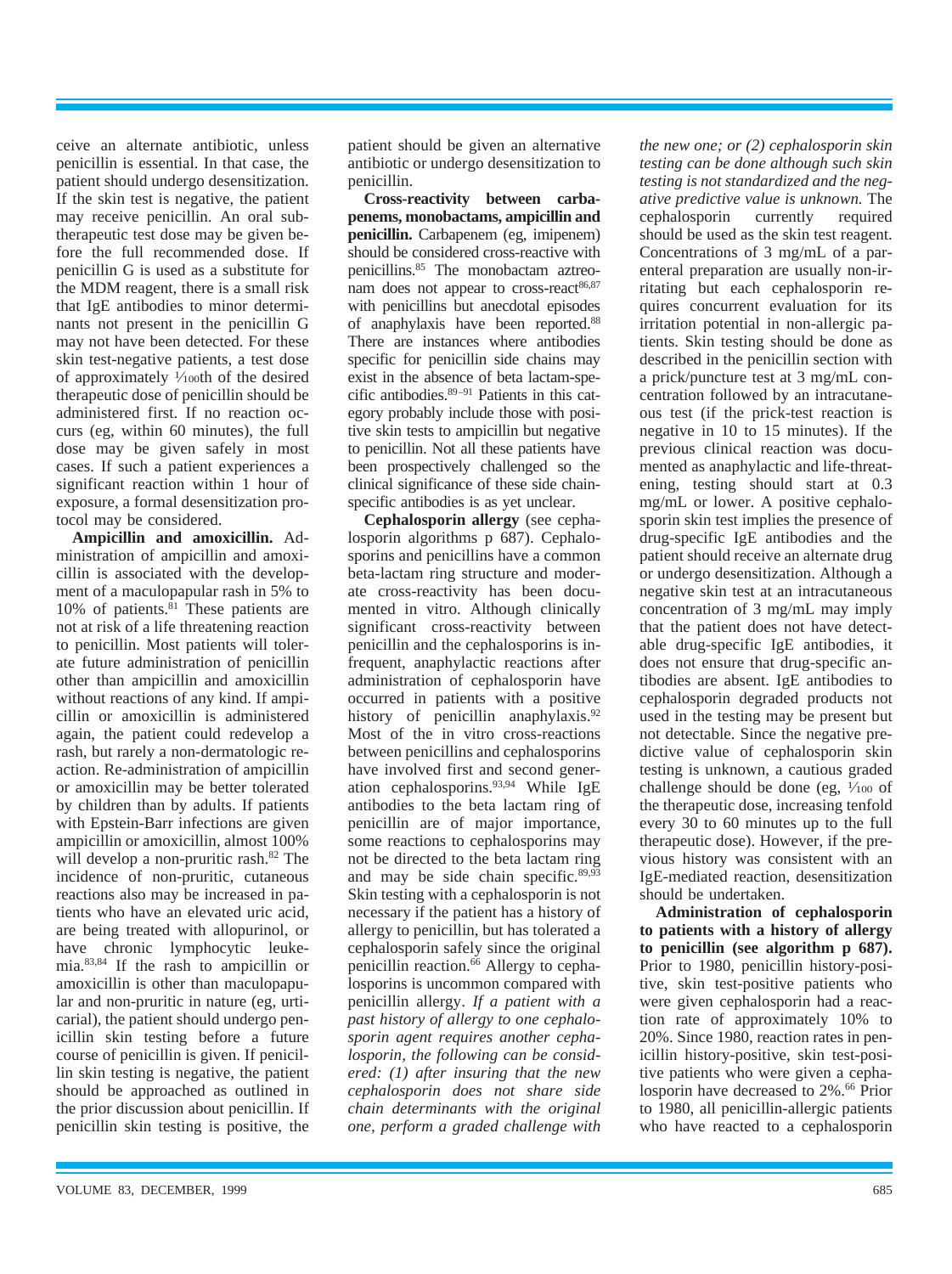had been treated with cephalothin or cephaloridine. Benzyl penicillin and these first generation agents share a similar side chain, a finding that could account for increased cross-reactivity. Also, during this time, some early first generation cephalosporins were contaminated with trace amounts of penicillin. Since 1980, contamination of this type has not been documented. *Nevertheless, because of these disparate observations, there is not a common consensus regarding the management of a patient with a good history of an IgE-mediated reaction to penicillin and who subsequently requires administration of cephalosporin. The following are options that may be considered (1) substitute a non-beta lactam antibiotic and (2) skin test the patient to determine whether the patient has IgE antibodies to penicillin. If the skin test is negative, the patient can receive the cephalosporin. If the skin test is positive, there may be an increased risk of a reaction if the cephalosporin is given and desensitization with the cephalosporin should be performed.*

If patients with histories of allergy to penicillin are not skin tested but given a second or third generation cephalosporin directly, the chance of a reaction is probably less than  $1\%$ .<sup>94</sup> This figure is based on the fact that only 15% to 20% of penicillin historypositive patients have positive skin tests and, of those, only 2% will react to a cephalosporin.95 This finding may be interpreted to mean that skin testing is unnecessary as a 2% reaction rate may occur even without a prior history of allergy. It should be emphasized, however, that most of the 2% reactors were cases of anaphylaxis, some of which were fatal. $92$  For this reason, it is recommended that penicillin skin testpositive patients should undergo a formal cephalosporin desensitization regimen.

**Administration of penicillin to a patient with a history of allergy to a cephalosporin.** Patients with a history of an immediate-type allergic reaction to a cephalosporin who require penicillin should undergo penicillin skin testing. If negative, they can receive penicillin; if positive, they should receive an alternate drug or undergo penicillin desensitization. If the patient has a history of a non-IgE-mediated reaction to cephalosporin [other than erythema multiforme major/Stevens-Johnson syndrome (EMM/SJS) or toxic epidermal necrolysis (TEN)] and requires one of the cephalosporins, the patient can undergo a graded challenge. Skin testing with penicillin is not appropriate in this setting.

**Cross-reactivity between carbapenems, monobactams and cephalosporins.** Carbapenems (eg, imipenem) should be considered potentially crossreactive with cephalosporins because of the beta lactam ring.<sup>85</sup> Cross-reactions between monobactams (eg, aztreonam) and cephalosporins have not been demonstrated, except for ceftazidime which has a side chain identical to that of aztreonam.87,88

## *2. Non-Beta Lactam Antibiotics*

Allergic reactions to non-beta lactam antibiotics can cause morbidity and, rarely, mortality. The overall incidence of hypersensitivity reactions to these agents is estimated to be 1% to 3%. Some agents such as TMP-SMX are more prone to induce such reactions, particularly in HIV-infected individuals.96–98 Administration of a different antibiotic may sometimes be necessary in a patient whose history is consistent with an allergic reaction to that nonbeta lactam antibiotic. If the non-beta lactam antibiotic is needed urgently and the history is consistent with an IgE-mediated reaction, desensitization may be required if an alternative drug is not available. If the drug is not needed urgently and the history is consistent with a non-IgE-mediated mechanism, cautious graded challenge sometimes on an outpatient basis can generally be conducted.

In the case of some antibiotics, there are case reports of positive skin tests with the native drug; however, large scale validation of such skin testing has not been accomplished. It is well recognized that most antibiotics have multiple end products and therefore it is possible that the relevant allergens may be metabolites and not the parent drug. While no validated in vivo or in vitro diagnostic tests are available for non-beta lactam antibiotics, skin testing with nonirritative concentrations of the drug (ie, negative skin test reactivity in a panel of normal, nonexposed volunteers) may provide useful information. If the skin test is positive under these circumstances, it is likely that drug-specific IgE antibodies are present. The patient should therefore receive an alternative antibiotic or undergo desensitization. On the other hand, a negative test does not denote that drug-specific IgE antibodies are absent, since it is possible that a drug metabolite not present in the test reagent may be the relevant allergen. If this particular antibiotic is required for treatment, the amount of drug injected intracutaneously can be used as the initial starting dose for a desensitization procedure. Graded test dosing challenge can also be performed in patients with a history that suggests a non-IgE-mediated reaction other than EMM/SJS or TEN. In general, for oral agents the starting dose is 0.1 mg. Incremental doses can be administered every 30 to 60 minutes (eg, 1 mg, 10 mg, and 50 mg) until a full therapeutic dose has been achieved.

A generalized maculopapular reaction is the most common manifestation of drug allergy due to TMP-SMX in patients with AIDS. Many such patients can tolerate readministration of the drug if given slowly over hours or days. In severely ill patients, particularly those with *Pneumocytis carinii* pneumonia, more rapid administration may be necessary. A detailed discussion of TMP-SMX is presented in section X, Adverse Drug Reactions in Patients with HIV Infections/AIDS (p 694).

Vancomycin has been reported to cause drug fever, skin rash, or a distinctive cutaneous lesion, the "red man's syndrome" characterized by pruritus; erythema; and flushing of the face, neck, and upper throat; and sometimes hypotension. Prospective studies have noted that 50% to 90% of treated patients experience some of these man-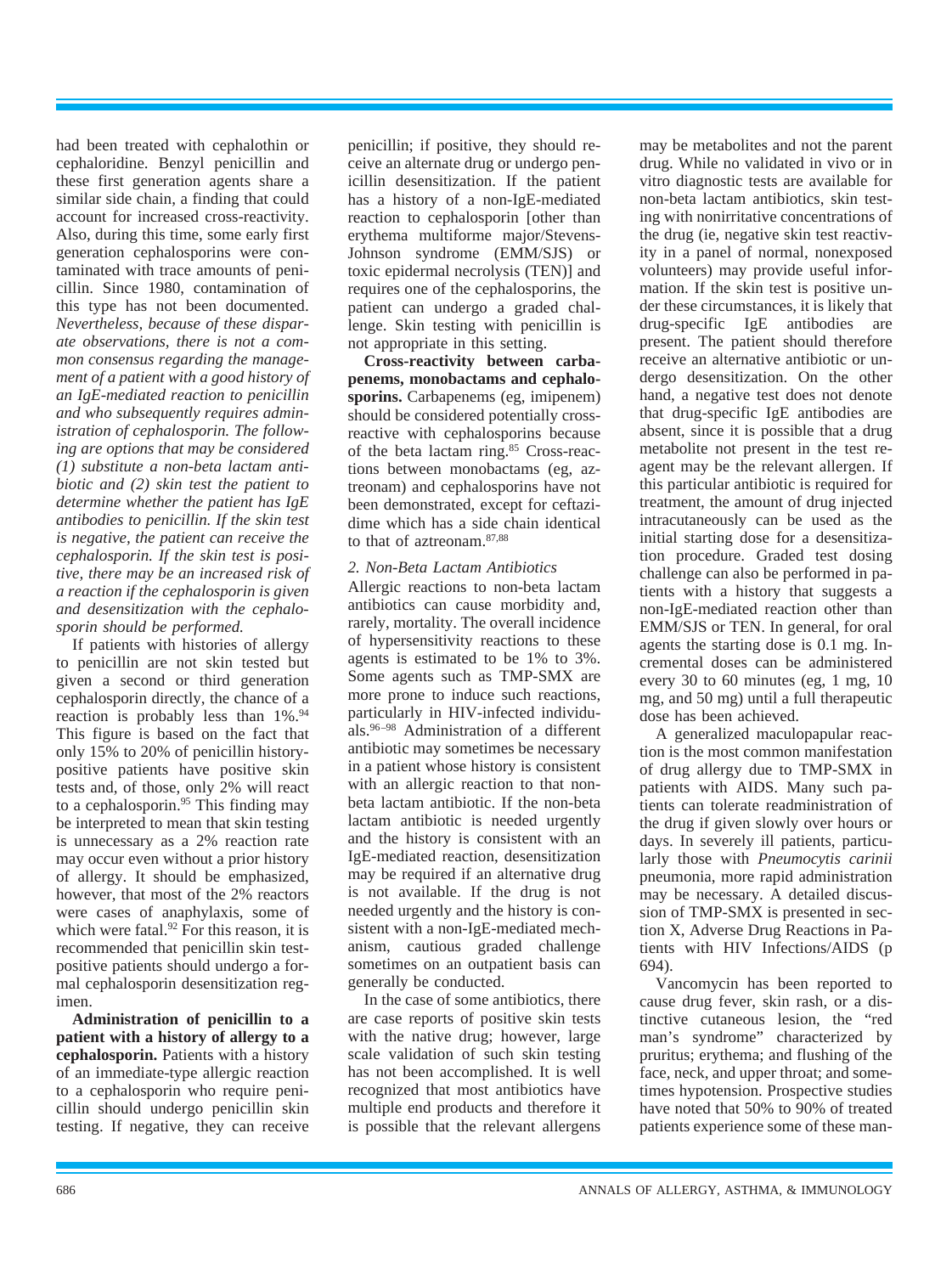



desensitize to penicillin

Give penicillin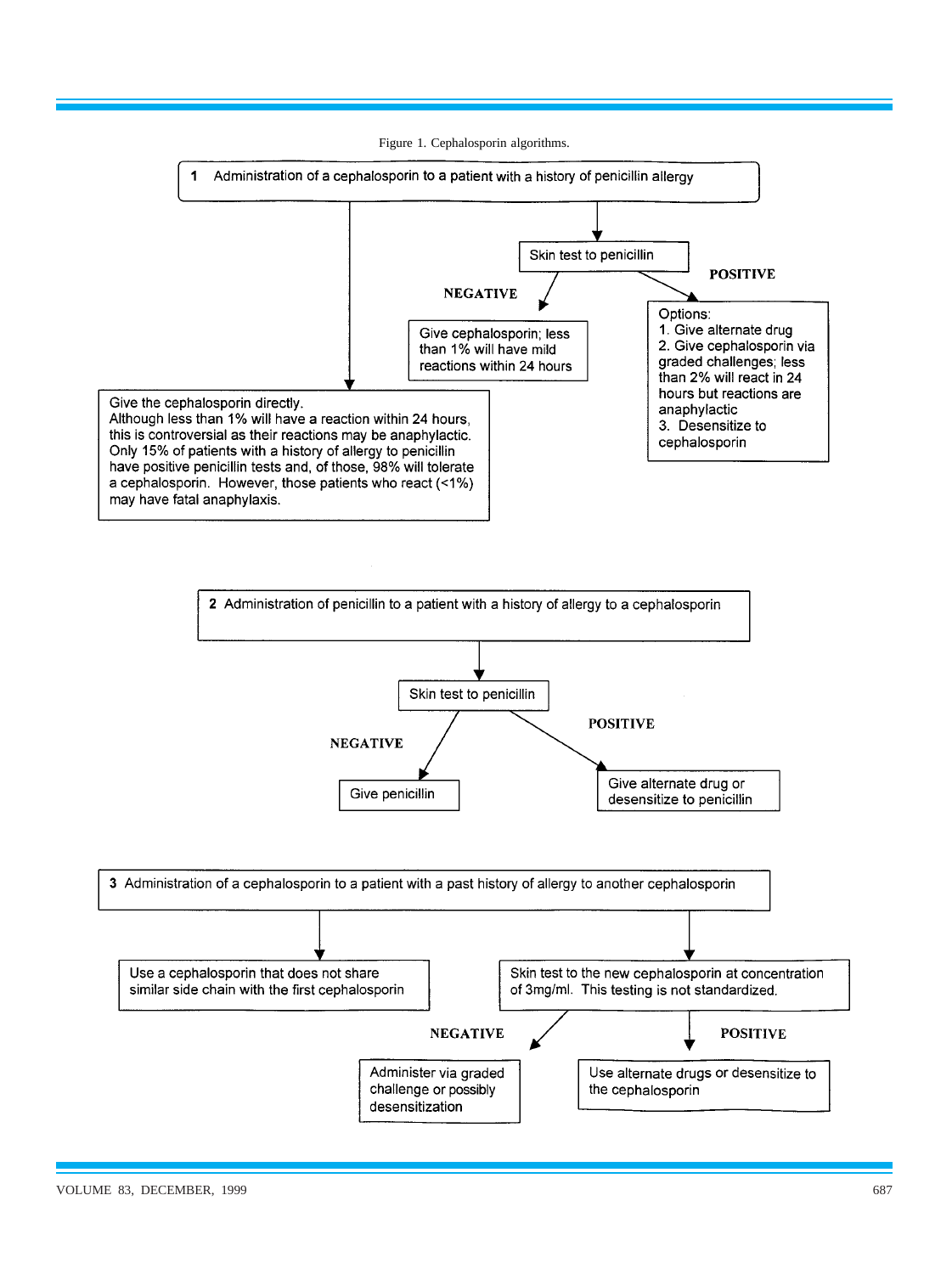ifestations, although most of them are mild. These symptoms are due to nonspecific histamine release that is rate related, so that slowing the rate of infusion will generally prevent further symptoms. Addition of an  $H_1$  antihistamine also helps to alleviate symptoms.99 IgE-mediated anaphylaxis to vancomycin has also been observed and may be identified by skin tests but it should be noted that skin tests at concentrations  $\geq 100 \mu$ g may elicit "false positive" wheal and flare reactions in normal skin. Anaphylaxis should be managed in the same manner described for other non-beta lactam antibiotics.100

Although aminoglycosides rarely cause hypersensitivity reactions, there are individual case reports of IgE-mediated systemic reactions.101 Desensitization is sometimes indicated when the drug allergy is thought to involve IgE antibodies and no alternative antibiotic is available. Both graded challenge and desensitization procedures should be performed by specialists experienced with these protocols and the possible adverse events associated with them.

Quinolones (eg, ciprofloxacin) are a class of antibiotics related to nalidixic acid. Anaphylactoid reactions to this class of drug, often following the initial dose, have been reported.102 Cutaneous lesions appear in about 2% of treated patients.103 Patients reacting to one quinolone are likely to react to related drugs of this class.104

### **B. Cytotoxic Reactions (Gell-Coombs Type 2)**

Cytotoxic reactions are very serious and potentially life-threatening. Immunohemolytic anemias due to drugs have clearly been identified after treatment with quinidine,  $\alpha$ -methyldopa and penicillin. In the case of penicillin, circulating anti-penicillin antibodies of the immunoglobulin G isotype have been implicated.9 The condition is rare because it apparently develops only in those individuals capable of synthesizing an atypical variety of IgG antipenicillin antibody. Penicillin binding by erythrocytes is an essential preliminary step in the sensitization process

and is more likely to occur in patients receiving very large and prolonged dose regimens of penicillin, as may be required in the long-term treatment of subacute bacterial endocarditis. As previously discussed, positive direct and indirect Coombs' tests in this condition also may indicate the presence of complement on the red cell membrane or an autoantibody to an Rh determinant.<sup>43</sup>

Thrombocytopenia resulting from drug-induced immune mechanisms has been well documented. The most thoroughly evaluated drugs in this category are quinine, quinidine, acetaminophen, propylthiouracil, gold salts, and the sulfonamides. Platelet membrane damage is mediated chiefly by circulating drug-immune serum complexes which are absorbed onto platelet membranes.

Granulocytopenia also may be produced by cytotoxic antibodies synthesized in response to such drugs as pyrazolone derivatives, phenothiazines, thiouracils, sulfonamides, and anti-convulsives. Immunologically mediated destruction of peripheral neutrophils occurs within minutes after readministration of the drug and the immunologic specificity of the antibody has been verified by passive transfer to nonsensitive volunteers (in the pre-AIDS era).<sup>14</sup>

### **C. Immune Complex Reactions (Gell-Coombs Type 3)**

Serum sickness was originally noted when heterologous antisera were used extensively for passive immunization of infectious diseases. Many small molecular weight drugs are also associated with serum-sickness-like symptoms. These include penicillin, sulfonamides, thiouracils, and phenytoin. The chief manifestations of fever, rash, urticaria, lymphadenopathy, and arthralgias typically appear 1 to 3 weeks after the last dose of an offending drug and begin to subside when the drug and/or its metabolites are completely eliminated from the body.34 Most of the clinical symptoms are thought to be mediated by IgG and possibly IgMdrug complexes. The overall immune response in immune complex reactions is heterogeneous because in some cases, IgE antibodies can also be demonstrated and may be associated with urticarial lesions seen early in the course of the disease.

## **D. Cell-Mediated Reactions (Gell-Coombs Type 4)**

Allergic contact dermatitis after exposure to medications containing active drugs, additives, or lipid vehicles in ointments is the most frequent form of drug-mediated delayed hypersensitivity. Morphologically, it usually cannot be distinguished from contact irritant dermatitis. Almost any drug applied locally is a potential sensitizer but less than 40 allergens produce most cases of contact dermatitis. Among the drugs involved, the most universally accepted offenders are topical formulations of penicillin, local anesthetics, and antihistamines. Potent excipient topical sensitizers include the parabens, formaldehyde, ethylenediamine, lanolin, and thimerosal.<sup>105</sup> Complex topical products may contain many potential antigens and additives and in many instances the major component of a complex mixture may not necessarily be the sensitizer. Photoallergic dermatitis morphologically resembles allergic contact dermatitis and is caused by such drugs as sulfonamides, thiazides, quinidine, chlorpromazine, and fluoroquinolones. Once induction sensitization has occurred, elicitation of dermatitis requires minimal exposure to light. Phototoxic, non-allergic reactions (eg, erythrosine) are histologically similar to photoallergic inflammatory responses. As previously discussed, T-cell mediated mechanisms (ie,  $CD8<sup>+</sup>$  T cells) have been demonstrated in patients with late onset cutaneous reactions such as morbilliform and bullous eruptions.<sup>6,7</sup>

## **E. Miscellaneous Syndromes**

Specific drugs or classes of drugs are associated with characteristic syndromes which often do not conform with specific Gell-Coombs categories. Although various specific immune phenomena can often be demonstrated in these syndromes, their roles in the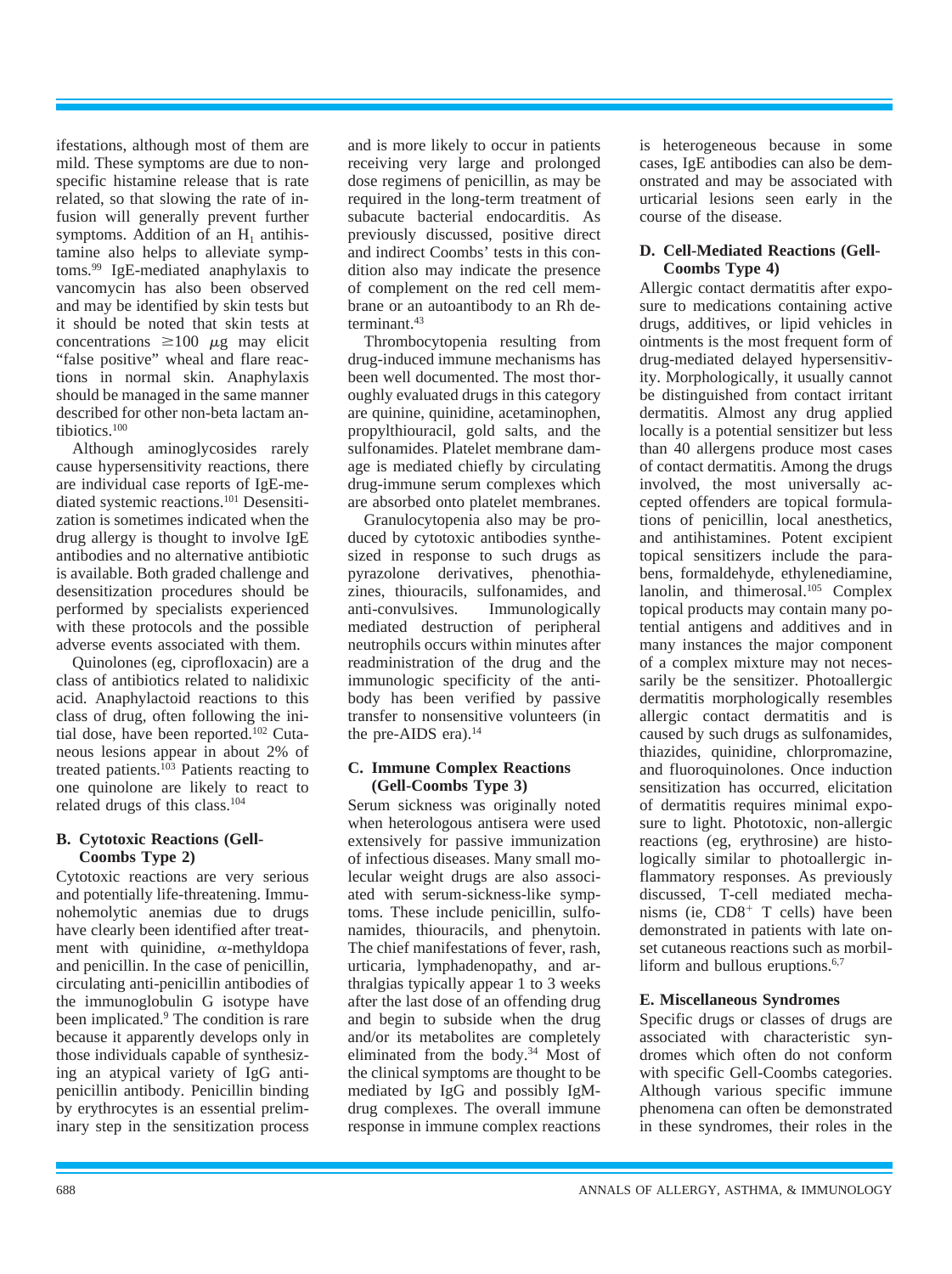immunopathogenesis of the disease have not been clearly established.

## *1. Drug Reactions Associated with Specific Reactive End Products/Metabolites or*

*Pharmacogenetic Polymorphisms*

Although reactive metabolites may exert non-immune toxic effects, they may also haptenate body proteins to initiate various immunopathogenetic effects. Immunoreactivity has been identified with some drug reactions in this category, but mixed mechanisms including direct toxicity cannot be entirely excluded.<sup>6</sup>

**Hypersensitivity vasculitis.** Many agents, hematopoietic growth factors, cytokines, and the interferons are suspected of causing widespread vascular inflammation of skin and visceral organs.38,106 Frequently, the vascular changes occur during the course of or at the endstage of drug-induced syndromes of serum sickness or drug fever. Drugs such as hydralazine, antithyroid medications, minocycline, and penicillamine are often associated with c-ANCA or p-ANCA-positive vasculitis-like disease. Antinuclear cytoplasmic antibody positive vasculitis is also associated with hydralazine-induced systemic lupus erythematosus. Similar findings also apply to propylthiouracil. Procainamide, an anti-arrhythmic agent, is the drug most commonly associated with drug-related lupus.<sup>107</sup> Lupus-like features occur in 15% to 30% of these patients and a large array of immune and autoimmune disturbances has been reported. A Henoch-Schönlein syndrome with cutaneous vasculitis and glomerulonephritis may be induced by carbidopa/levodopa.<sup>108</sup>

**Anti-Convulsant hypersensitivity syndrome.** This life-threatening syndrome may occur after varying periods of exposure to anticonvulsant medications. It appears to result from an inherited deficiency of epoxide hydrolase, an enzyme required for the metabolism of arene oxide intermediates produced during hepatic metabolism of anticonvulsant drugs. It is characterized by fever, a maculopapular rash and generalized lymphadenopathy and resembles the progression of symptoms that occur during a serumsickness-like reaction.<sup>109</sup> Physical signs tend to persist for some time after the drug is discontinued. Biopsies of lymph nodes in this condition are sometimes confused with Hodgkin's disease and the entire syndrome has therefore been called "pseudolymphoma." Hepatitis, nephritis, and leukocytosis with atypical lymphocytes and eosinophils may be part of the syndrome. Facial edema occurs in 25% of the patients. These multi-organ reactions may be induced by phenytoin, carbamazepine, or phenobarbital and cross-reactivity may occur among all anticonvulsants that produce toxic arene oxide metabolites. Valproic acid, gabapentin, and lamatrogine may be acceptable therapeutic alternatives since none of these agents produce arene oxide.

**Pulmonary drug hypersensitivity.** Pulmonary manifestations of allergic drug reactions include anaphylaxis, lupus-like reactions, alveolar or interstitial pneumonitis, edema, granulomatosis, and fibrosis.<sup>110</sup> Acute pneumonitis with fever, rash, and eosinophilia occurs after treatment with nitrofurantoin, NSAIDS, and sulfasalazine. If the drugs are not eliminated promptly, these lesions may progress to a chronic course with interstitial fibrosis. Biopsy-proven eosinophilic pneumonia may occur after use of sulfonamides, penicillin, and para-aminosalicylic acid. Patchy pneumonitis, pleuritis and pleural effusion may appear during the course of various drug-induced lupus syndromes.37,107 Whether or not pleuropulmonary fibrosis has an immunologic basis is unknown at the present time. Characteristic histologic fibrotic changes are caused by certain cytotoxic drugs such as bisulphan, cyclophosphamide, and bleomycin. Acute pulmonary reactions produced by other fibrogenic drugs, such as methotrexate, procarbazine, and melphalan are similar to those of nitrofurantoin pneumonitis and therefore appear to be mediated by hypersensitivity mechanisms. These lesions are sometimes confused with noncardiac pulmonary edema

which occurs after administration of heroin, methadone, propoxyphene, or hydrochlorothiazide. The clinical spectrum of pulmonary hypersensitivity reactions may include interstitial pneumonitis (with or without eosinophilia), bronchiolitis obliterans [with or without organized pneumonia (BOOP)], the pulmonary-renal syndrome associated with penicillamine, and granulomatous lesions.<sup>110,111</sup> The Churg-Strauss syndrome, a systemic granulomatous and vasculitic process which also involves the lung, has been reported in an increasing number of patients receiving several drugs (glucocorticosteroids, leukotriene receptor antagonists, and macrolide antibiotics).112–114 A causal relationship between these drugs and the Churg-Strauss syndrome has not been established. This life-threatening disease usually occurs in patients with a history of asthma, especially after oral glucocorticosteroid withdrawal.

**Immunologic hepatitis.** There is strong circumstantial evidence that immunologic hepatitis occurs after sensitization to para-amino-salicylic acid, sulfonamides, and phenothiazines.<sup>115</sup> Cholestatic jaundice is a prominent feature of phenothiazine-induced liver disease. Less well-defined are possible immunologic aberrations associated with hepatocellular changes occurring after halothane, anti-convulsives, erythromycin, indomethacin, and isoniazid.

**Blistering disorders: (1)** *Erythema multiforme minor.* Erythema multiforme minor appears to be a cell-mediated hypersensitivity reaction associated with viruses, other infectious agents, and drugs. It is often referred to as erythema multiforme "minor" and is manifested by pleomorphic cutaneous eruptions, at times bullous.<sup>116</sup> Target lesions are also characteristic. If a drug cause is suspected, the drug should be stopped immediately and the addition of glucocorticosteroids may be necessary. Antihistamines may help pruritus. Early treatment of erythema multiforme minor (prednisone 1 mg/kg/qd) may prevent progression to the more serious erythema multiforme major/Stevens-Johnson syndrome.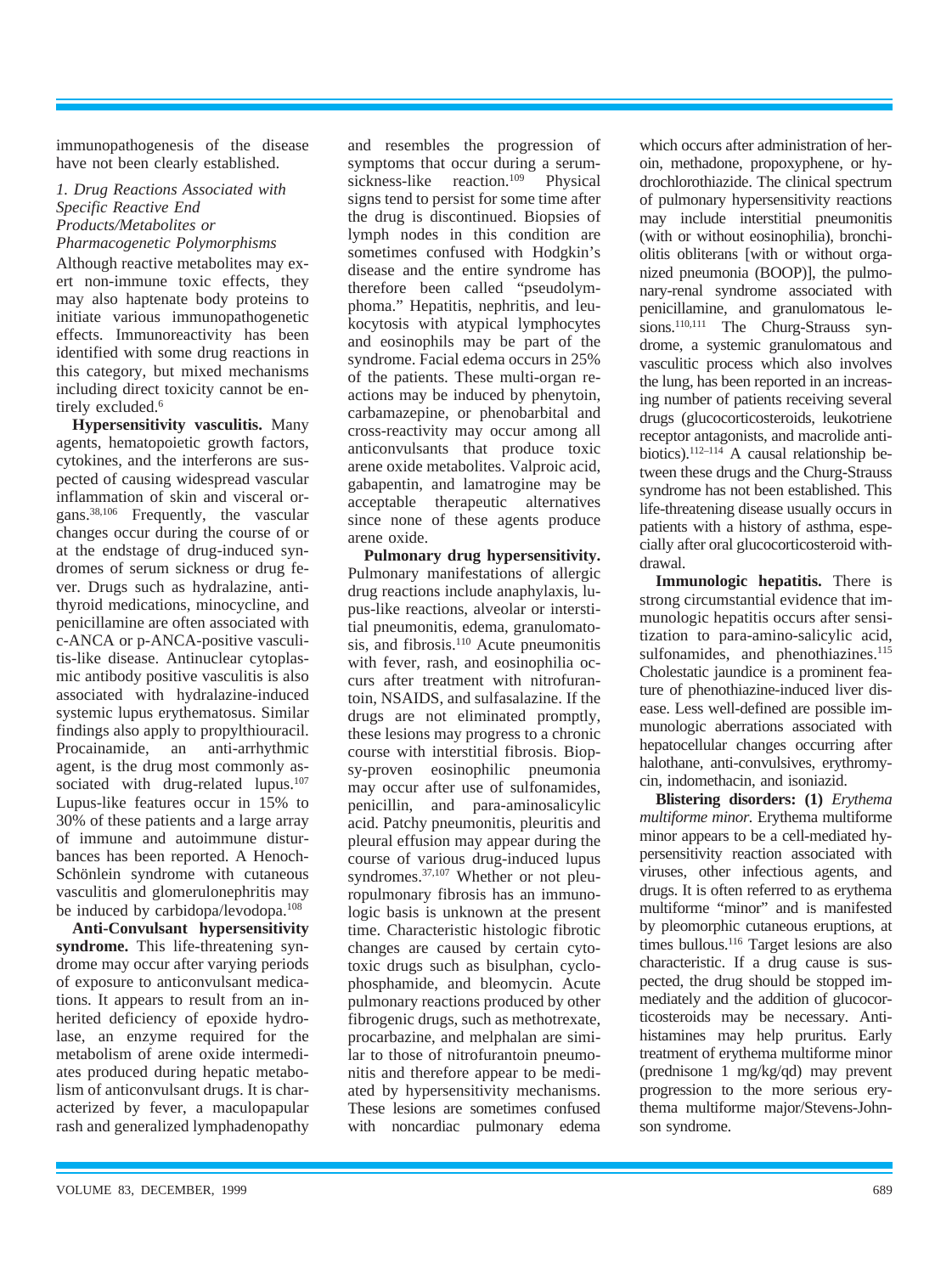(2) *Erythema multiforme major/ Stevens-Johnson syndrome.* Drugs are an important cause of the erythema multiforme major/Stevens-Johnson syndrome (EMM/SJS) as well as toxic epidermal necrolysis (TEN). Thus far, more than a hundred drugs have been implicated as causes of these syndromes. In a large prospective cohort study, drugs associated with a high relative risk of developing SJS or TEN were sulfonamides, cephalosporins, imidazole agents, and oxicam derivatives; while drugs in the moderate risk category included quinolones, carbamazepine, phenytoin, valproic acid, and glucocorticosteroids.117 *As previously described under Physical Examination (see p 679), target and bullous lesions primarily involving the extremities and mucous membranes are characteristic of EMM while the features of SJS are confluent purpuric macules on face and trunk and severe, explosive mucosal erosions, usually at more than one mucosal surface, that are accompanied by high fever and severe constitutional symptoms.* Ocular involvement may be particularly serious. Liver, kidney and lungs may be involved singly or in combination. As soon as the diagnosis is established, the suspected drug should be stopped immediately. *The use of glucocorticosteroid therapy is controversial.*117–119 *If it is started, it should probably be started early in the course of the disease and very large doses (eg, 80 to 160 mg) of intravenous methylprednisolone (every 4 to 6 hours) should be used. If this treatment is started too late in the course of the disease (ie, 3 to 4 days after onset), it is possible that TEN could supervene,* in which case systemic glucocorticosteroids are contraindicated.116,120

(3) *Toxic epidermal necrolysis.* Stevens-Johnson syndrome and TEN are probably part of a single spectrum. If epidermal detachment is less than 10%, the disease is probably Stevens-Johnson but when epidermal detachment reaches 30% or more, the diagnosis of toxic epidermal necrolysis is probable.117 In cases with detachment of 10% to 30% of the epidermis, the

two syndromes are overlapping. Toxic epidermal necrolysis is almost always drug-induced and is manifested by widespread areas of confluent erythema followed by epidermal necrosis and detachment with severe mucosal involvement. Significant loss of skin equivalent to a third degree burn occurs. Glucocorticosteroids are contraindicated in this condition which must be managed in a burn unit. $115,116$  There is a significant risk of infection and mortality is significant. Toxic epidermal necrolysis should be distinguished from the scalded skin syndrome, a disorder caused by staphylococcal bacterial toxin and characterized by the massive skin cleavage and separation in the uppermost epidermis. Recently, intravenous gamma globulin (0.2 to 0.75 g/kg body weight per day for 4 days) provided dramatic improvement with complete recovery in some TEN patients with increased levels of Fas ligand.<sup>121</sup>

**"Serum sickness-like reactions" associated with cephalosporins.** Cefaclor and cefprozil are associated with "serum-sickness-like" reactions characterized primarily by severe erythema multiforme and arthralgias. There is no evidence of an antibody-mediated basis for this reaction.<sup>122,123</sup> So far, this reaction has only been reported with these drugs. Anecdotally, affected patients later have tolerated non-related cephalosporins. Such patients should avoid the offending drugs and other cephalosporins with similar side chains. "Serum-sickness-like" reactions to cefaclor appear to result from altered metabolism of the parent drug resulting in reactive intermediate compounds.124 This altered metabolism can often be documented in a parent of the patient.

## *2. Immunologic Nephropathy*

The major example of drug-induced immunologic nephropathy is an interstitial nephritis induced by large doses of benzylpenicillin, methicillin, or sulfonamides. In addition to symptoms of tubular dysfunction, these patients demonstrate fever, rash, eosinophilia (especially in the urine), and high levels of total IgE which revert to normal upon discontinuation of the offending drug.21 The predominant lesion of the nephrotic syndrome induced by gold, penicillamine, and allopurinol is a membranous glomerulonephritis. An immunologic basis of this lesion is suggested by deposition of IgG, IgM, and C3 in glomerular lesions.49 In the rare pulmonary-renal syndrome induced by penicillamine, "lumpy" intraglomerular deposits of complement and/or immunoglobulins are commonly observed.<sup>111</sup>

## *3. Cancer Chemotherapeutic Agents*

Cancer chemotherapeutic agents are well recognized as causes of hypersensitivity reactions.<sup>125</sup> Some agents, such as L-asparaginase cause hypersensitivity reactions in more than 10% of patients when given intravenously.126 *The reaction rate is less when it is given by the intramuscular route.* Immediate hypersensitivity Type 1 reactions are the most common. Doxorubicin, cisplatin, and carboplatin are drugs commonly associated with IgE-mediated Type 1 reactions.127,128 The latter two drugs have been reported to cause anemia probably mediated by a cytotoxic immunologic reaction. In addition, some reactions due to these drugs or excipients in parenteral formulations appear to be mediated by non-immunologic degranulation of basophils and/or mast cells (eg, Cremophor-El, a lipid solvent vehicle in some intravenous preparations, particularly paclitaxel).13 Bleomycin has been reported to cause arthralgias, pulmonary infiltrates and fever, presumably due to immune complexes.125,129

Methotrexate is the most frequent cause of non-cytotoxic pulmonary reactions.130,131 Symptoms of fever, cough, and dyspnea may occur anywhere from several days to several months after initiation of therapy. The chest roentgenogram is characterized by a diffuse, fine interstitial infiltrate. When the drug is discontinued, symptoms and pulmonary infiltrates typically clear within a few days. If the drug is inadvertently continued, interstitial fibrosis may ensue. Bleomycin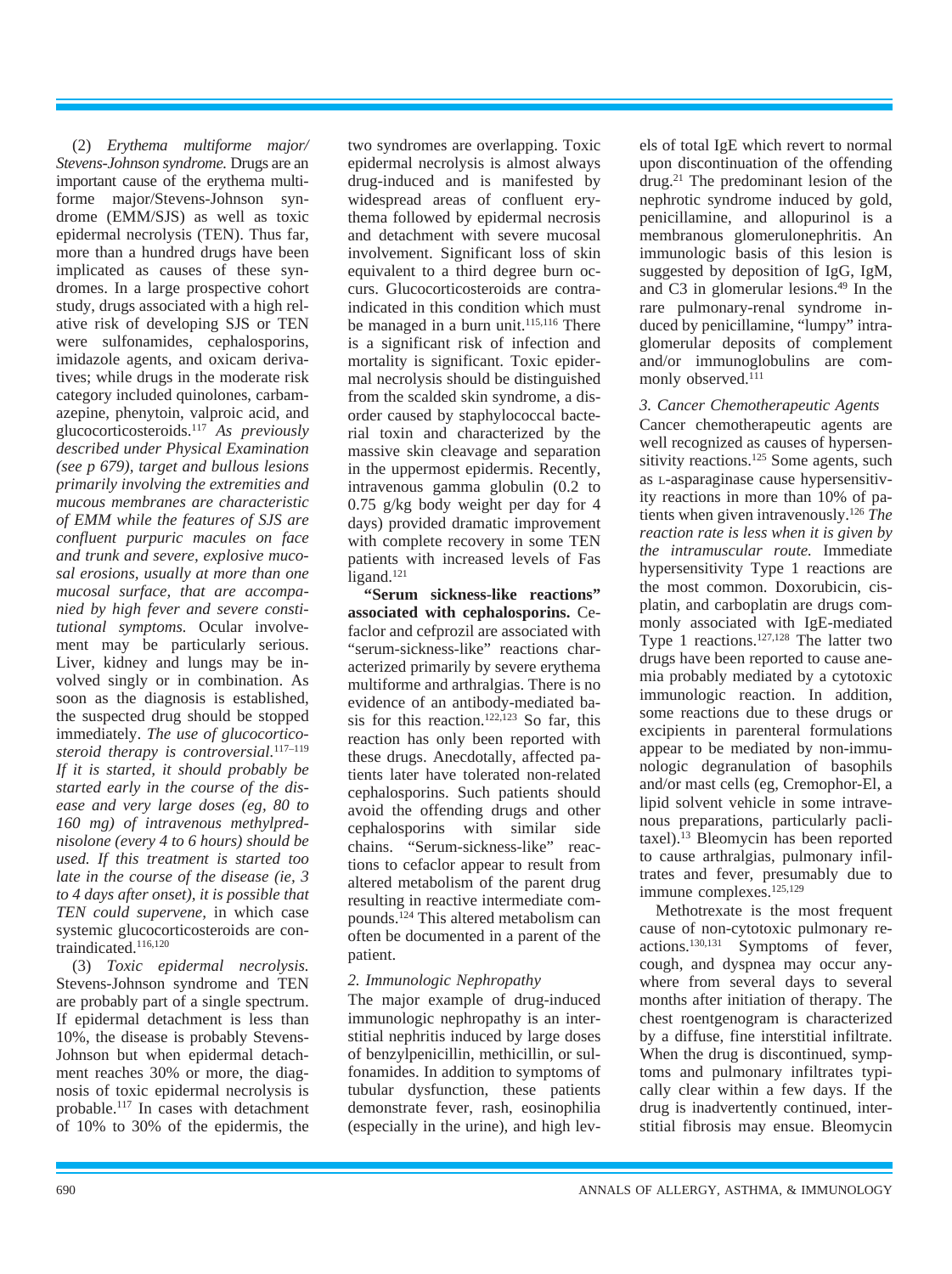and procarbazine are most commonly associated with cytotoxic pulmonary reactions but also have been reported to cause reactions similar to those ascribed to methotrexate.110,130

## *4. Blood and Blood Products*

Acute urticarial reactions occur in 1% to 3% of blood transfusions, while significant bronchoconstriction/laryngeal edema and anaphylactic shock occur in 0.1% to 0.2% and 0.002% to 0.005%, respectively.132 Diagnostic in vivo or in vitro tests are not available for such reactions. Rarely, a patient totally lacking serum IgA may develop specific IgE or IgG antibodies against IgA and subsequently react to IgA in the blood transfusion or in trace amounts contained in some preparations of intravenous gamma globulin.133,134 Activation of complement and other non-IgE-mediated reactions may also occur after blood transfusions, presumably as a result of alloantigenic reactivity.<sup>132</sup> Reactions to human serum albumin are extremely rare (0.01%) but occasionally allergic patients exhibit positive prick tests to albumin-containing diluent solutions.<sup>135</sup> Such reactivity has been demonstrated in house dust mitesensitive patients tested with mite culture medium containing human serum albumin components.

## *5. Protamine*

Protamine sulfate is a low molecular weight (4500 daltons) polycationic protein isolated from salmon testes. It is used to reverse the anti-coagulant effects of heparin after a variety of procedures including cardiopulmonary bypass and hemodialysis. It is also complexed to insulin [neutral protamine Hagedorn (NPH) insulin] in order to delay absorption. Immediate generalized reactions to protamine including hypotension, shock, and death have been reported.<sup>63,136,137</sup> The occurrence of dose-dependent hypotension after rapid intravenous administration may be a manifestation of non-specific histamine release.<sup>138</sup> The fact, however, that diabetic patients receiving protamine-containing insulins appear to be at 40 to 50 times greater risk for developing anaphylaxis and other adverse reactions to intravenous protamine suggests that immune mechanisms are also involved.136 Detailed information about these reactions and recommended management may be found in "Practice Parameters of the Diagnosis and Management of Anaphylaxis" (J Allergy Clin Immunol 1998;101:S507–S509).

## *6. Heparin*

Adverse reactions to heparin include localized urticarial reactions at injection sites, hypereosinophilia and anaphylaxis, all of which are immunologically mediated.64,139,140 Heparin-induced thrombocytopenia may present in various forms. Mild thrombocytopenia is due to platelet aggregation and is reversible after stopping the drug.139 A more severe clinical problem is sudden and massive thrombocytopenia, thrombosis, and necrosis which occurs after about 5 days of treatment. This is caused by immune complexes, a component of which is a heparin-dependent IgG specific for platelet factor 4.139,141 This syndrome has not been observed in patients treated with low molecular weight heparin.<sup>142</sup> If this occurs, heparin should be discontinued and the use of warfarin or anti-platelet drugs should be considered.<sup>139</sup>

## *7. Drug Reactions During the*

*Operative and Perioperative Periods* Anaphylactic/anaphylactoid reactions are not infrequent during general anesthesia.143 These reactions may be attributed to a number of drugs commonly used in an operative setting. These include induction agents, muscle relaxing agents, opiates, antibiotics, and contact with latex allergen. The incidence of life-threatening reactions to muscle relaxants has been estimated at 1 in 4,500 anesthesia events.144 Some muscle relaxants, such as curare, are potent histamine releasing agents.145,146 Others such as atracurium, pancuronium, and vecuronium are less potent in this regard. Drugspecific IgE antibodies have been demonstrated to some of these agents so that it is apparent that reactions to muscle relaxants may involve more than

one mechanism.147 The diagnosis and management of reactions occurring during and after surgery are discussed in more detail in "Practice Parameters of the Diagnosis and Management of Anaphylaxis" (J Allergy Clin Immunol 1998;101:S512–S515).

## *8. Local Anesthetics*

Possible systemic allergy to local anesthetics is often of concern to patients and their dentists or physicians. Documentation of IgE-mediated reactions is rare. Most adverse reactions to local anesthetics are due to nonallergic reactions that include vasovagal reactions, toxic or idiosyncratic reactions due to inadvertent intravenous epinephrine or anxiety.148 Of these, anxiety is probably the most difficult to manage; therefore, the history of a previous reaction must be carefully evaluated. First, it is necessary to determine the type of local anesthetic to be used. Local anesthetics are either group 1 benzoic acid esters (eg, procaine and benzocaine) or group 2 amides (eg, lidocaine and mepivacaine). While the benzoic acid esters often cross-react with each other, they do not cross-react with the group 2 amide drugs. Graded challenge tests may then be performed using incremental concentrations of the local anesthetic which the dentist intends to use. This test reagent should not contain epinephrine or other additives such as parabens or bisulfites. When there is concern about a previously reported reaction, skin testing and incremental challenge with a noncross-reacting drug (ie, from another class of local anesthetics) is a reasonable approach in the evaluation of a possible reaction.

A simple graded challenge procedure is used to demonstrate whether a reaction will occur.149 *Prick skin tests are first performed with the undiluted anesthetic. If this is negative, successive injections (subcutaneous or intracutaneous) of 0.1 mL of 1:100 dilution, 1:10 dilution and the full strength solution are given at 15-minute intervals. If reactions are not encountered, 0.5 to 1 mL of the anesthetic is injected subcutaneously.* Using this protocol, there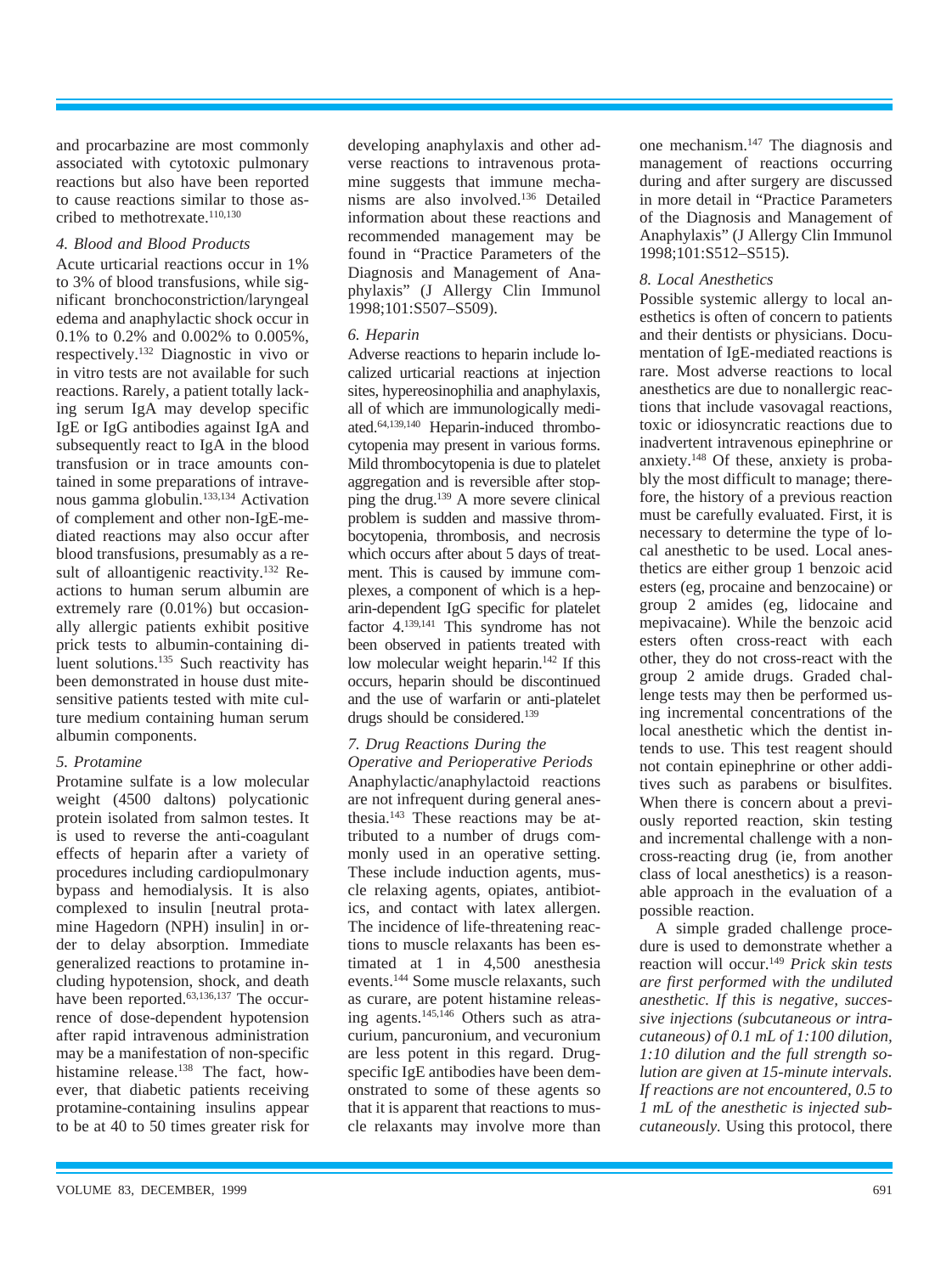have been no serious allergic reactions reported following administration of local anesthetics if the skin tests and test dosing are negative.150

Dentists and other health care professionals may develop contact dermatitis from local anesthetics. In the event that this occurs, patch testing should be performed to determine the degree of sensitization to the suspected local anesthetic and identify the agent(s) which is least likely to produce a reaction.

## **VIII. PSEUDOALLERGIC REACTIONS**

A group of reactions known as pseudoallergic must be differentiated from immune-mediated syndromes.151 These are mediated by a diverse group of agents such as opiates, ASA/ NSAIDS, colloid volume expanders, basic polypeptide agents (eg, polymixin B, ACTH) RCM, and excipients (eg, Cremophor-EL), among others. Acute reactions to these substances are caused by direct release of mediators from mast cells and basophils resulting in the classic end organ effects that these mediators exert. Direct mediator release occurs without evidence of a prior sensitization period, specific IgE antibodies, or antigen-antibody bridging on the mast cell/basophil cell membrane. The nonimmune reaction is immediate and often severe. Because it is nonimmunologic it may occur the first time that the host is exposed to these agents. The reactions are of further interest because they can also be elicited by small doses of the offending substance. It is possible that some of these reactions could be based in part upon nonimmunologic release of anaphylatoxins (C3a, C5a) through activation of the alternative complement pathway. Neuropeptides (eg, substance P) and endorphins may also activate and induce mediator release from mast cells. Osmotic alterations may lead to nonspecific mediator release (eg, hyperosmolar mannitol) but such physical effects are more likely to occur at local tissue sites such as the nose or bronchi.

## **A. Opiates**

Opiates such as morphine, meperidine, codeine, and narcotic analogs can stimulate mast cell-mediated release directly without an immunologic mechanism. Patients with this problem exhibit generalized pruritus and urticaria after injection of the respective narcotic. Occasional mild wheezing may be noted. Skin tests to opiates are difficult to interpret because these agents cause release of histamine from skin mast cells in all patients. Very dilute skin test concentrations have been recommended if an IgE-mediated reaction is suspected.152 Some opiate reactions can be attenuated by preadministration of antihistamines. Narcotic-induced pseudoallergic reactions are rarely life-threatening. If there is a positive history of such a reaction to an agent and analgesia is required, a nonnarcotic alternative pain medication should be selected. If this does not control pain, graded challenge with an alternative opiate up to a dose that will control pain should be tried. A single case of a documented IgE-mediated reaction to morphine has been reported.153

## **B. Radiocontrast Media**

Radiocontrast media containing organic iodine may cause adverse reactions such as generalized urticaria/angioedema, bronchospasm, laryngospasm, shock, and death. A review of 10,000 consecutive intravenous urograms reveals that the incidence of pseudoallergic reactions is 1.7%.154 The frequency of fatal reactions is 1 in 50,000 intravenous polygram procedures.<sup>155</sup> These adverse reactions are not mediated by specific IgE antibodies. Only 16% of individuals with a previous immediate generalized reaction after intravenous injection of iodinated radiographic compound respond with symptoms on the second challenge.156 If these reactions had been mediated by specific IgE, it would be expected that a higher percentage of such patients would have experienced generalized reactions after the second challenge dose. No single pathogenic mechanism accounts for these unpredictable clinical manifestations but it is likely that mast cell activation accounts for the majority of these reactions. Activation of complement components has been described but not in all cases. Radiocontrast media can also cause intravascular volume expansion and precipitate "cardiogenic" pulmonary edema in patients with ischemic cardiac heart disease.<sup>157</sup> There is no evidence that sensitivity to seafood or "iodine" predisposes or is cross-reactive with RCM reactions. Although predictive tests are not available, patients with documented atopic profiles and those using beta blocking agents appear to be at significant risk for RCM anaphylactoid reactions.158,159

Management of a patient who requires RCM and has had a prior reaction to RCM includes the following (1) determine if the study is essential; (2) determine that the patient understands the risks; (3) ensure proper hydration; (4) use a non-ionic, lower osmolar RCM, especially in high risk patients (asthmatic patients, patients on beta blockers and those with cardiovascular disease) $160$  and (5) use a pretreatment regimen which has been documented to be successful in preventing most reactions.161 *One reported regimen consists of prednisone 50 mg (p.o.) 13, 7, and 1 hours before the procedure, diphenhydramine 50 mg one hour before the procedure and either ephedrine 25 mg or albuterol 4 mg 1 hour prior to the procedure. Some investigators prefer combining* an  $H_2$  *antagonist with the*  $H_1$  *antagonist one hour before the procedure and omitting ephedrine or albuterol.*

## **C. Other Agents**

Anaphylactoid reactions have been described after administration of many colloid volume expanders (dextran, gelatin, hydroxyethel starch, and human serum albumin).<sup>135</sup> An effective graded challenge protocol may be used to prevent severe anaphylactoid reactions to dextran contained in iron-dextran complexes.162 This may be life saving in patients who require parenteral iron. Life threatening reactions to the osmotic diuretic, mannitol, is most likely due to hyperosmolar-dependent histamine release. Systemic anaphylactoid reactions may occur after par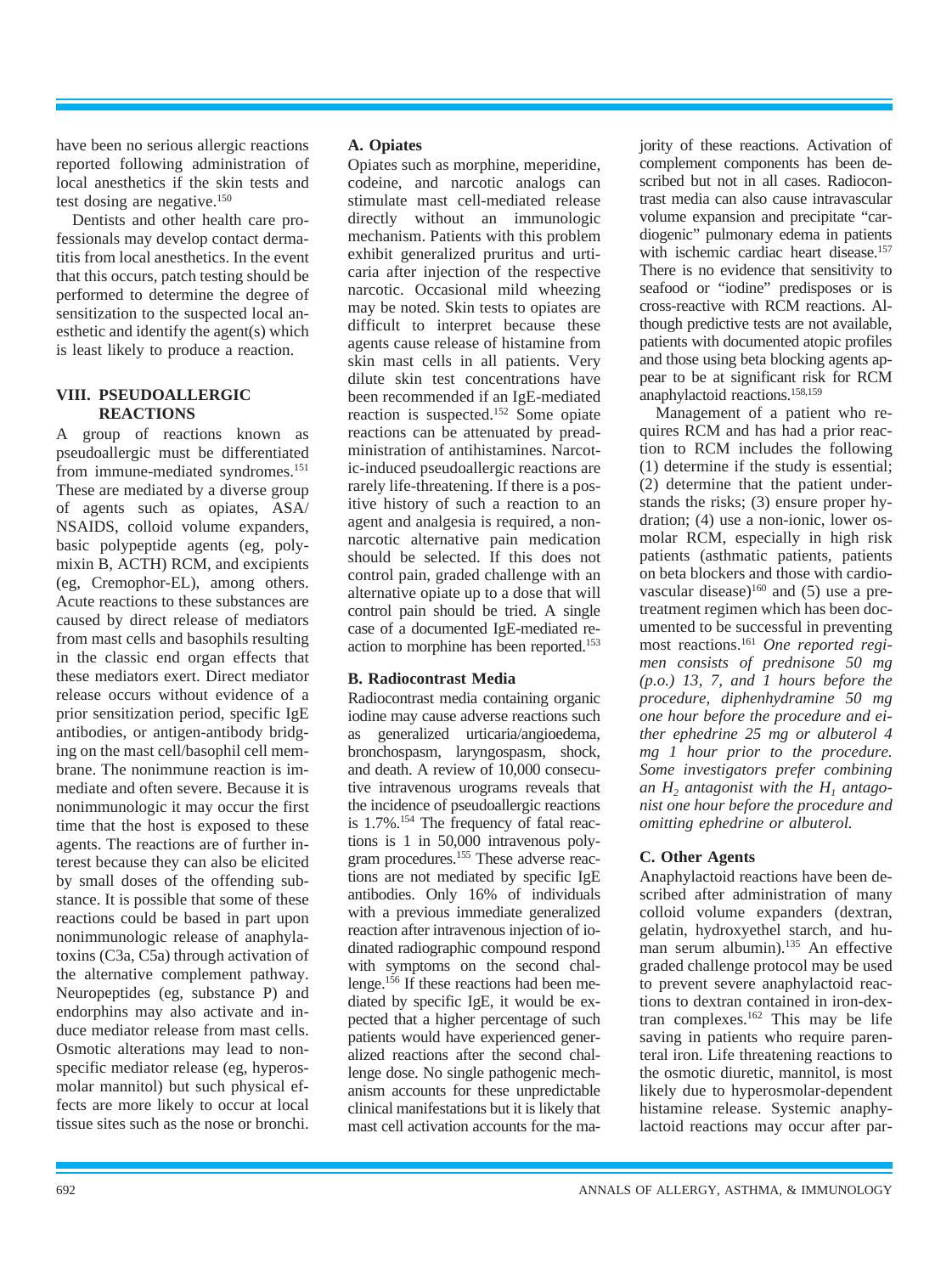enteral administration of Cremophor-El, a solvent for paclitaxel, teniposide, cyclosporin, and some anesthetics. There are also anecdotal reports of reactions to sodium benzoate and chlorobutanol that are used as preservatives in various biologicals. Some drugs may have clinical presentations that often cannot be distinguished from anaphylaxis. These include ASA, NSAIDs, vancomycin, protamine, and quinolones.

#### **IX. NON-IMMUNE DRUG IDIOSYNCRASY/ INTOLERANCE REACTIONS**

#### **A. Aspirin and Non-Steroidal Antiinflammatory Agents**

Aspirin and NSAIDs cause a spectrum of adverse reactions which include (1) cardiorespiratory, anaphylactoid reactions occurring within minutes after ingestion of ASA or an NSAID; (2) urticaria and/or angioedema after ingestion of ASA/NSAID; (3) exacerbation of urticaria in patients with chronic idiopathic urticaria; or (4) asthma with or without rhinoconjunctivitis in about 10% of patients with chronic rhinitis, sinusitis, nasal polyps and/or asthma.163 The association of asthma, nasal polyps, and aspirin sensitivity is termed the aspirin triad. *The nomenclature ascribed to this reaction is not standardized and terms such as aspirin idiosyncrasy, aspirin intolerance, aspirin sensitivity or simply, aspirin-induced asthma are commonly used.*<sup>164</sup> A few episodes of allergic alveolitis (hypersensitivity pneumonitis) have been reported after ingestion of an NSAID.165

*The role of IgE-mediated mechanisms in patients who experience acute urticaria/angioedema after ingestion of these drugs is controversial. Although several early studies reported anti-aspiryl antibodies in some patients, they did not correlate either with urticarial or respiratory symptoms.*166,167 Specific antibodies to aspirin anhydride, a former contaminant of commercial aspirin, were encountered in a few patients.168 Anaphylactoid reactions to ASA and NSAIDs associated with vascular collapse are suggestive of anaphylaxis because they occur after 2 or more exposures to ASA or to a specific NSAID and these patients do not have preexistent histories of urticaria, nasal polyps, and asthma.169 These patients do not experience crossreactions with other NSAIDS which inhibit COX-1 and COX-2 enzymes.<sup>164</sup>

The bronchoconstriction that occurs in asthmatics with nasal polyps is most likely due to aspirin-induced blockage of COX-1 and COX-2 specific cyclooxygenase metabolic pathways with subsequent decreased synthesis of  $PGE<sub>2</sub>$  which results in accumulation of 5-lipoxygenase and increased production of leukotrienes.164,169 Agents that inhibit 5-lipoxygenase activity or leukotriene (LT) receptors may be beneficial in this syndrome.<sup>170,171</sup> All patients with the ASA triad and a third of patients with chronic idiopathic urticaria have cross-reactions with NSAIDS. Acetaminophen in doses .1000 mg and pyrazolones that have stronger blocking effects on the cycloxygenase pathway induce cross-reactions in about a third of aspirin-sensitive patients. Baseline urinary leukotriene E4 levels are increased in ASA-sensitive patients compared with ASA-tolerant asthmatics and increase markedly 2 to 4 hours after ASA challenge.

The diagnosis of ASA/NSAID intolerance can usually be established by history and often does not require confirmation. Skin testing is of no value and there are no commercially available in vitro tests for detection of ASA and NSAID sensitivity. When the history is unclear or erroneous (about 15% of the time) or where more definite diagnosis is required, the only acceptable diagnostic test is a controlled oral challenge test graded test dosing).163 When the history is primarily urticaria or a respiratory reaction, test dosing may be performed in an outpatient setting with appropriate emergency equipment.172

Patients with intolerance reactions to ASA/NSAID are also at risk for developing similar reactions to other drugs or excipients. *Several earlier studies revealed that a small percent-* *age of individuals with aspirin intolerance develop bronchospasm after challenge with tartrazine, a colorant additive structurally related to pyrazolones.*173–175 *These results were not confirmed by other investigators whose patients were receiving bronchodilators in order to stabilize airways before placebo and tartrazine challenges.*176,177 *The symptoms produced by tartrazine in these individuals are usually similar to those produced by aspirin and a similar pathogenetic mechanism(s) is postulated. Adverse reactions to tartrazine can occur in the absence of ASA/ NSAID intolerance.*<sup>178</sup>

Management includes selection of analgesics with minimal or no inhibition of specific COX-1 cyclooxygenase activity [eg, acetaminophen  $(<1,000$  mg), nonacetylated salicylates, opiates, and dextropropoxyphene]. It has yet to be determined whether COX-2 inhibitors will be safely tolerated by patients with ASAinduced asthma.164 Desensitization of ASA-intolerant asthmatics may be appropriate if ASA or an NSAID is therapeutically necessary or asthma is poorly controlled with current medical management. Aspirin desensitization is not effective in aspirin-sensitive urticaria and/or angioedema.179 Aspirin desensitization in patients with a history of ASA-induced systemic (anaphylactoid) reactions should be performed in an intensive care facility. It is not without risk but has been successful in selected patients.169

### **B. Angiotensin-Converting Enzyme (ACE) Inhibitors**

Two major adverse effects, cough and angioedema, are associated with the use of ACE inhibitors.<sup>180,181</sup> Generally cough and angioedema do not occur in the same patient. These symptoms are not associated with immunologic reactions. Although plasma bradykinin levels are elevated in many of these patients, the etiologic basis of bradykinin activation is not known.182

The incidence of cough may range up to 25% and about 10% of patients require discontinuation of therapy.180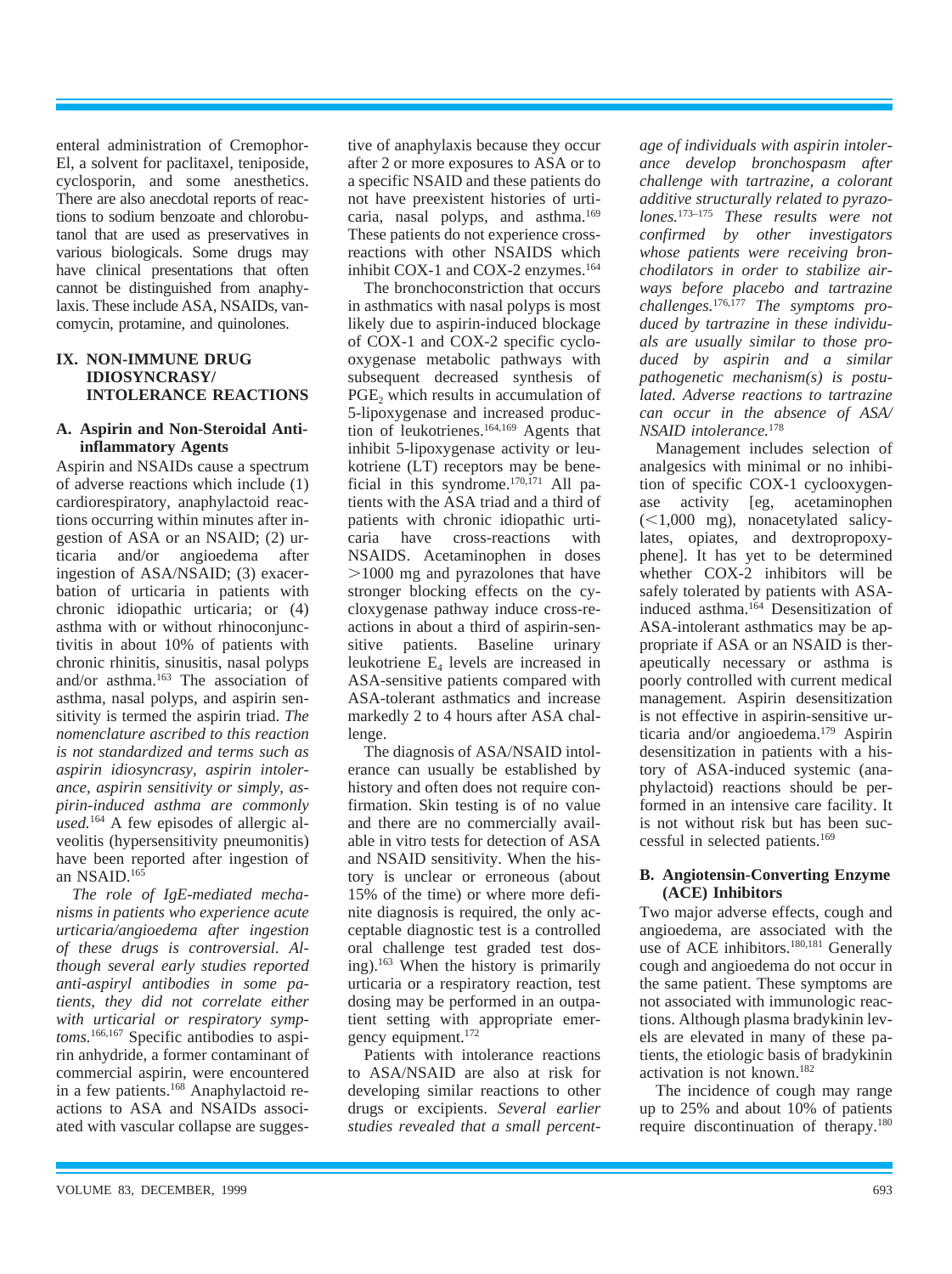Cough is twice as common in women than men. In most cases, cough disappears within 1 to 2 weeks after discontinuation of the respective drug. The incidence of cough associated with the use of enalapril and lisinopril is higher than that associated with the use of captopril.183 Angiotensin II receptor inhibitors do not induce cough.

Angioedema is a potentially lifethreatening complication of ACE inhibitors. It appears in 0.1% to 0.2% of patients receiving these drugs. The temporal relationship between initiation of these drugs and occurrence of angioedema is unpredictable and differs from the temporal pattern of other adverse drug reactions. In addition the pattern of relapses and remissions is atypical of drug allergy. The majority of reactions occur more than 1 month after the initial dose. About one-third of patients experiencing these episodes require hospitalization; 10% require intensive care.181 These statistics increase considerably if recurrences occur (ie, hospitalization, 45% and intensive care, 28%). Further, intubation is more likely to be required in the treatment of relapsing patients; therefore, physician recognition of this syndrome is essential for prevention of relapses.181 As is the case with ACE-induced cough, patients receiving enalapril and lisinopril are more likely to experience these reactions than those on captopril. There have been rare reports of abdominal pain and ascites associated with angioedema of the abdominal viscera due to ACE inhibitors. Angioedema may persist for several weeks after the drug is discontinued. There are several reports of angioedema associated with use of angiotensin II receptor inhibitors.184

## **C. Preservatives**

Some preservatives may evoke cough and bronchoconstriction in susceptible asthmatic patients after exposure to nebulizer solutions or formulations containing benzalkonium chloride or sulfites.<sup>185</sup> It has been suggested that susceptibility to sulfites in some asthmatic patients may be due to a deficiency of sulfite oxidase.186

#### **X. ADVERSE DRUG REACTIONS IN PATIENTS WITH HIV INFECTION/AIDS**

Drug reactions are common in patients with AIDS and, in some cases the incidence of reactions may be related to the degree of immunodeficiency.187–197 These reactions cause significant morbidity and mortality in this population. Unfortunately, the pathogenesis of these reactions is unknown. Adverse reactions to sulfonamides (SMDs) may complicate both treatment and prophylaxis of *Pneumocystis carinii* pneumonia in many patients with AIDS.187–195 Unlike reactions to amoxicillin<sup>196</sup> and anti-mycobacterial agents,197 adverse reactions to SMD may decline with HIV disease progression.<sup>198</sup> To date, risk factors for the development of drug intolerance/reactivity in patients with AIDS have not been clearly identified. Evidence exists to suggest that coexistent cytomegalovirus or Epstein-Barr virus infections, altered drug metabolism, slow acetylator phenotype, high-dose TMP-SMX treatment and/or glutathione deficiency may play a role in the development of reactivity.199–204 Adverse cutaneous SMD reactions may be tolerated without ceasing therapy in some cases. Sulfonamides should be discontinued immediately however, if any of the following develop: (1) persistent rash and/or fever for more than 5 days; (2) absolute neutrophil count  $\langle 500/m^3; (3)$  hypotension; (4) dyspnea; or (5) any signs of blistering, desquamation of the skin or mucous membrane involvement.194

There appears to be a relationship between the development of adverse SMD reactions and the dose administered, since some patients can continue treatment after interruption of therapy or lowering of the dosage.188,196,198,200 The degree of clinical cross-sensitivity between different SMDs is not known. The degree of clinical cross-sensitivity between TMP-SMX and dapsone is thought to be low, and it appears that the majority of patients who react to TMP-SMX may tolerate dapsone. Dapsone, however, probably should not be used in those patients in whom

TMP-SMX caused the Stevens-Johnson syndrome or visceral involvement such as hepatitis or pneumonitis. $192$ 

The most common reaction to SMDs is a morbilliform, maculopapular eruption often associated with fever that occurs after 7 to 12 days of therapy. Immediate (anaphylaxis, urticaria, and mucosal angioedema) and delayed (erythema multiforme minor, erythema multiforme major/Stevens-Johnson syndrome, toxic epidermal necrolysis) hepatic, hematologic, renal, and immune complex reactions may occur. The spectrum of clinical manifestations of SMD reactions in patients with AIDS suggests that most of these reactions are not IgE-mediated. In addition, the observation that desensitization protocols beginning with relatively high starting doses are often successful in SMD-allergic AIDS patients lends further support to the impression that an alternative pathogenic mechanism is operative. The possible increased prevalence of slow acetylation and altered activity of oxidative metabolic pathways in AIDS patients with acute illnesses may partly explain the increased incidence of adverse drug reactions in these patients.195,199,202 Sulfonamide-specific IgG and IgM antibodies have been found in patients with AIDS, both those with and without skin reactions to SMDs. It is unlikely that these antibodies play a pathogenic role in SMD hypersensitivity reactions.205 For those individuals who develop maculopapular rashes after SMD administration, several graded challenge protocols have been developed and used successfully.53,206–209 Reintroduction of a SMD by one of these protocols optimally should not take place any earlier than 1 month following the initial adverse reaction nor should any of these be used in individuals with a history of bullous dermatitis or Stevens-Johnson syndrome. It may be started earlier, however, if treatment of a serious infection requiring these drugs is necessary. Sulfadiazine,  $2^{10}$  acyclovir,  $2^{11}$ zidovudine, dapsone, and pentamidine<sup>212</sup> "desensitization" protocols have also been developed for patients with AIDS. Ciprofloxacin-induced anaphylactoid re-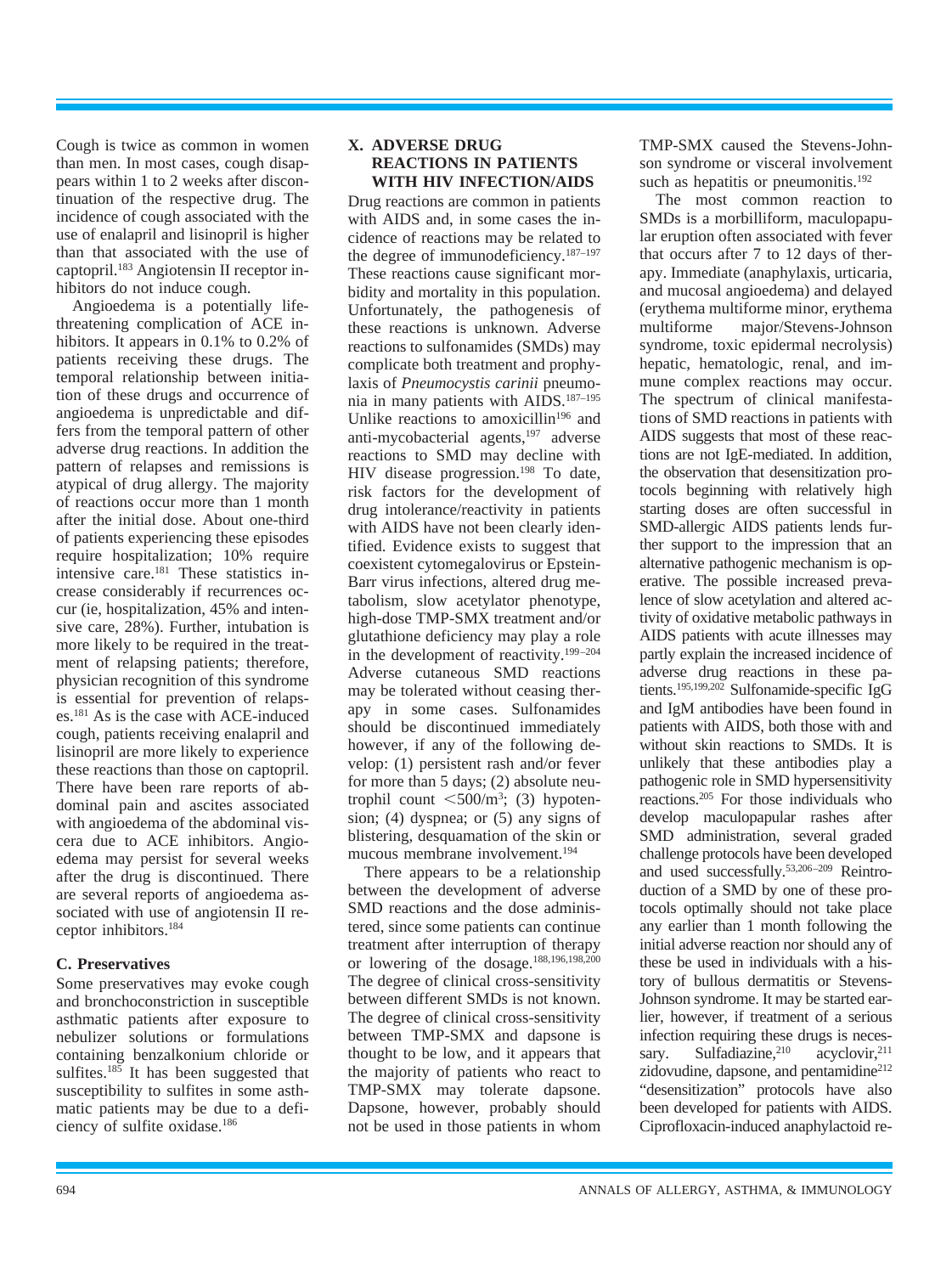actions may occur more frequently in patients with AIDS.103,213

In addition to SMDs, patients with AIDS may have an increased frequency of adverse reactions to a number of other agents including (1) antituberculous agents, (2) pentamidine, (3) amoxicillin-clavulanic acid, (4) clindamycin-primaquine, (5) carbamazepine, (6) phenytoin, (7) thalidomide, (8) foscarnet, and (9) zidovudine.195,214 The fact that these reactions are clinically diverse suggests that they may be produced by a variety of mechanisms.

It is likely that the pathogenic mechanisms responsible for reactions to SMD in patients with AIDS are multifactorial. While these reactions are often described as "allergic" in nature, it is unlikely that a single mechanism alone is operative. In fact, there are data to support both toxic and immunologic mechanisms. In addition, other factors such as high-dose SMD therapy and severe immunodeficiency may influence the development of SMD hypersensitivity in patients with AIDS.191,200,215

#### **REFERENCES**

- 1. Lazarou J, Pomeranz BH, Corey PN. Incidence of adverse drug reactions in hospitalized patients. JAMA 1998; 279(15):1200–1205.
- 2. Classen DC, Pestotnik SL, Evans FS, Burke JP. Computerized surveillance of adverse drug events in hospital pa-<br>tients. JAMA 1989:266(20): tients. JAMA 1989;266(20): 2847–2852.
- 3. Moore TJ, Psaty BM, Furberg CD. Time to act on drug safety (Commentary). JAMA 1998;279(19): 1571–1573.
- 4. Stanworth DR. The role of nonantigen receptors in mast cell signaling processes. Mol Immunol 1984; 21:1183–1190.
- 5. Clinical Aspects of Immunology, 3rd ed., Gell PGH, Coombs RRA, Lachman R, eds. Oxford: Blackwell Scientific Publications, 1975.
- 6. Griem P, Wulferink M, Sachs B, et al. Allergic and autoimmune reactions to xenobiotics: how do they arise? Immunol Today 1998;19: 133–141.
- 7. Hertl M, Mark HF. Lymphocyte ac-

tivation in cutaneous drug reactions. J Invest Dermatol 1995;105:955–985.

- 8. Arndt K, Jick H. Rates of cutaneous reactions to drugs. A report from the Boston Collaborative Drug Surveillance Program. JAMA 1976;225: 918–923.
- 9. Levine BB. Immunologic mechanisms of penicillin allergy. *Seminars in Medicine of the Beth Israel Hospital, Boston* (Feingold DS, Parris EE, eds), N Engl J Med 1966;275: 1115–1125.
- 10. Patterson DL, Yunginger JW, et al. Anaphylaxis induced by the carboxymethylcellulose component of injectable triamcinolone acetonide suspension. (Kenalog). Ann Allergy 1995;74:163–166.
- 11. Giorgini S, Melli MC, Sertoli A. Comments on the allergenic activity of lanolin. Contact Dermatitis 1983; 9(5):425–426.
- 12. Hjorth N, Trol'e-Lassen C. Skin reactions to ointment bases, Trans. St. Johns Hosp; Dermatol Soc 1963;49: 127–140.
- 13. Weiner M, Bernstein IL. Adverse reactions to drug formulation agents, A handbook of excipients. New York: Marcel Dekker, Inc, 1989;209–211; 238–241.
- 14. Parker CW. Drug allergy. N Engl J Med 1975;292:511–514; 732–736; 809–810.
- 15. Adams LE, Mongey A-B. Role of genetic factors in drug-related autoimmunity. Lupus 1994;3:443–447.
- 16. Black AJ, McLeod HL, Capell HA, et al. Thiopurine methyltransferase genotype predicts therapy-limiting severe toxicity from azathioprine. Ann Intern Med 1998;129:716–718.
- 17. Mauri-Hellweg D, Zanni M, Frei E, et al. Cross-reactivity of T-cell lines and clones to beta-lactum antibiotics. Immunology 1996;157:1071–1079.
- 18. Padovan E, Mauri-Hellweg D, Pichler WJ, Weltzien HU. T-cell recognition of penicillin G: structural features determining antigenic specificity. Eur J Immunol 1996;26: 42–48.
- 19. Padovan E, Bauer T, Tongio MM, et al. Penicilloyl peptides are recognized as T-cell antigenic determinants in penicillin allergy. Eur J Immunol 1997;27:1303–1307.
- 20. Adkinson NF, Jr. Risk factors for drug allergy. J Allergy Clin Immunol 1984;74:567–572.
- 21. Ooi BS, Pesce AJ, First MR, et al. IgE levels in interstitial nephritis. Lancet 2: 1974;1:1254–1256.
- 22. Shulman NR. Immunologic reactions to drugs. N Engl J Med 1972;286: 408–409.
- 23. Bigby M, Jick S, Jick H, et al. Druginduced cutaneous reactions: a report from the Boston Collaborative Drug Surveillance Program on 15,438 consecutive inpatients, 1975–1982. JAMA 1986;256:3358–3363.
- 24. Lang DM, Alpern MB, Visintainer PF, Smith ST. Gender risk for anaphylactoid reaction to radiographic contrast media. J Allergy Clin Immunol 1995;95:813–817.
- 25. Moseley EK, Sullivan TJ. Allergic reactions to antimicrobial drugs in patients with a history of prior drug allergy [Abstract]. J Allergy Clin Immunol 1991;87:226.
- 26. Attaway NJ, Jasin HM, Sullivan TJ. Familial drug allergy [Abstract]. J Allergy Clin Immunol 1991;87:227.
- 27. Stein HB, Patterson C, Offer RC, et al. Adverse effects of d-penicillamine in rheumatoid arthritis. Ann Intern Med 1980;92:24–29.
- 28. Bernstein DI, Gallagher JS, Ulmer A, Bernstein IL. Prospective evaluation of chymopapain sensitivity in patients undergoing chemonucleolysis. J Allergy Clin Immunol 1985;76: 458–465.
- 29. Dolan TP, Meyers A. Bronchial asthma and inhaled rhinitis associated with inhalation of pancreatic extracts. Am Rev Respir Dis 1974;110: 812–813.
- 30. Sogn DD. Prevention of allergic reactions to penicillin. J Allergy Clin Immunol 1987;78:1051–1052.
- 31. Witten DM. Reactions to urographic contrast media. JAMA 1975;231: 974–977.
- 32. Idsoe O, Guthe T, Willcox RR, De-Weck AL. Nature and extent of penicillin side-reactions, with particular references to fatalities from anaphylactic shock. Bull Wld Health Org 1968;38:159–188.
- 33. Roujeau JC, Stern RS. Severe adverse cutaneous reactions to drugs. N Engl J Med 1994;331:1272–1284.
- 34. Lawley TJ, Bielory L, Gascon R, et al. A prospective clinical and immunologic analysis of patients with serum sickness. N Engl J Med 1984; 311:1407–1413.
- 35. Chan HL, Stern RS, Arndt KA, et al.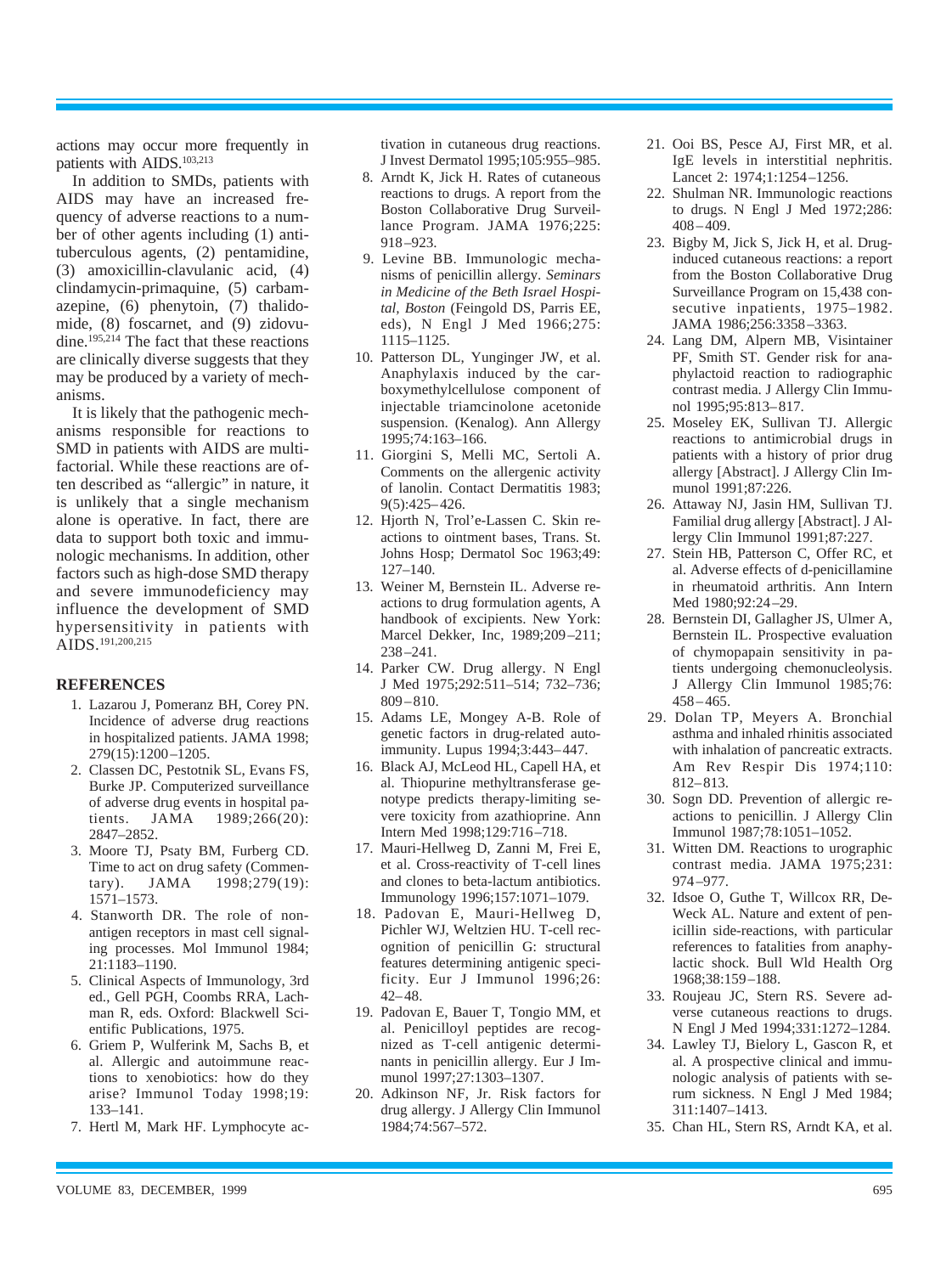The incidence of erythema multiforme, Stevens-Johnson syndrome, and toxic epidermal necrolysis: a population-based study with particular reference to reactions caused by drugs among outpatients. Arch Dermatol 1990;126:43–47.

- 36. Mackowiak PA, LeMaistre CF. Drug fever: a critical appraisal of conventional concepts. Ann Intern Med 1987;106:728–733.
- 37. Adams LE, Hess EV. Drug-related lupus. Incidence, mechanisms and clinical implications. Drug Safety 1991;6:431–449.
- 38. Jennette JC, Falk RJ. Small-vessel vasculitis. N Engl J Med 1997;337: 1512–1522.
- 39. Schwartz LB, Yunginger JW, Miller J, et al. Time course of appearance and disappearance of human mast cell tryptase in the circulation after anaphylaxis. J Clin Invest 1989;83: 1551–1555.
- 40. Kaliner M, Dyer J, Merlin S, et al. Increased urine histamine and contrast media reactions. Invest Radiol  $1984.19.116 - 118$
- 41. Grammer LC, Schafer M, Bernstein DI, et al. Prevention of chymopapain anaphylaxis by screening chemonucleolysis candidates with cutaneous chymopapain testing. Clin Orthop 1988;234:12–15.
- 42. Sogn DC, Evans R III, Shepherd GM, et al. Results of the National Institute of Allergy and Infectious Diseases collaborative clinical trial to test the predictive value of skin testing with major and minor penicillin derivatives in hospitalized adults. Arch Intern Med 1992;152:1025–1032.
- 43. Petz LD, Branch DR. Drug induced immune hemolytic anemia. In: Methods in hematology. vol. 12, Immune hemolytic anemias. New York: Churchill Livingstone, 1985:47.
- 44. Barbaud A, Reichert-Penetrat S, Trechot P, et al. The use of skin testing in the investigation of cutaneous adverse drug reactions. Br J Dermatol 1998;139:49–58.
- 45. Nyfeler B, Pichler WJ. The lymphocyte transformation test for the diagnosis of drug allergy: sensitivity and specificity. Clin Exp Allergy 1997; 27(2):175–181.
- 46. Mauri-Hellweg D, Bettens F, Mauri D, et al. Activation of drug-specific  $CD4+$  and  $CD8+$  cells in individuals allergic to sulfonamides, phenytoin,

and carbamazepine. J Immunol 1995; 155(1):462–472.

- 47. Zanni MP, von Greyerz S, Schnyder B, et al. T cell reactions in patients showing adverse immune reactions to drugs. Inflam Res 1996;45(Suppl. 2): S79–S84.
- 48. Kimber I, Dearman RJ. Immune responses to contact respiratory allergens. In: Immunotoxicology and immunopharmacology. Dean JH, Luster MI, Munson AE, Kimber I, eds. New York: Raven Press, Ltd, 1994: 663–679.
- 49. Sternlieb I, Bennett B, Scheinberg H. D-penicillamine induced Goodpasture's syndrome in Wilson's disease. Ann Intern Med 1975;82:673–676.
- 50. Kniker WT, Cochrane CG. The localization of circulating immune complexes in experimental serum sickness. J Exp Med 1968;127(1): 119–136.
- 51. Kniker WT, Guerra FA, Richards SEM. Prevention of immune complex disease (serum sickness) by antagonists of vasoactive amines. Pediatr  $Res 1971.5.381$
- 52. Wanamacker WM, Wanamaker SJ, Celesta GG, et al. Thrombocytopenia associated with long-term levodopa therapy. JAMA 1976;235:2217–2219.
- 53. Stark BJ, Earl HS, Gross GN, et al. Acute and chronic desensitization of penicillin-allergic patients using oral penicillin. J Allergy Clin Immunol 1987;79:523–532.
- 54. Moreno JN, Poblete RB, Maggio C, et al. Rapid oral desensitization for sulfonamides in patients with the acquired immunodeficiency syndrome. Ann Allergy Asthma Immunol 1995; 74:140–146.
- 55. Demoly P, Messaad D, Sahla H, et al. Six-hour trimethoprim-sulfamethozazole-graded challenge in HIV-infected patients. J Allergy Clin Immunol 1999;102:1033–1036.
- 56. Bush RK, Zoratti E, Taylor SL. Diagnosis of sulfite and aspirin sensitivity. Clin Rev Allergy 1995;8: 159–178.
- 57. Purdy RH, Phillips DM, Summers RW. Desensitization for sulfasalazine skin rash. Ann Intern Med 1984;100: 512–514.
- 58. Patterson R, Roberts M, Grammer LC. Insulin allergy: reevaluation after two decades. Ann Allergy 1990;64: 459–462.
- 59. Dykewicz MS, McGrath KG, Davi-

son R, et al. Identification of patients at risk for anaphylaxis due to streptokinase. Arch Intern Med 1986;146: 305–307.

- 60. Bernstein DI, Bernstein IL. Chymopapain induced allergic reactions. Clin Rev Allergy 1986;4:201.
- 61. Abramowicz D, Crusiaux A, Goldman M. Anaphylactic shock after retreatment with OKT3 monoclonal antibody. N Engl J Med 1992;327:736.
- 62. Dykewicz MS, Rosen ST, O'Connell MM, et al. Plasma histamine but not anaphylatoxin levels correlate with generalized urticaria from infusions of antilymphocyte monoclonal antibodies. J Lab Clin Med 1992;120: 290.
- 63. Weiss ME, Nyhan D, Peng Z, et al. Association of protamine IgE and IgG antibodies with life-threatening reactions to intravenous protamine. N Engl J Med 1989;320:886–892.
- 64. Bernstein IL. Anaphylaxis to heparin sodium. JAMA 1956;161:1379–1381.
- 65. Anderson JA. Penicillin allergy. In: Lichtenstein LM, Fauci AS, eds. Current therapy in allergy, immunology and rheumatology-3. Toronto: BC Delker, Inc, 1988:68–76.
- 66. Shepherd G. Allergy to beta-lactam antibiotics. In: Van Arsdel PP, ed. Immunology and Allergy Clinics of North America. Philadelphia: WB Saunders, 1991:611.
- 67. Green GR, Rosenbloom AH, Sweet LG. Evaluation of penicillin hypersensitivity: values of clinical history and skin testing with penicillin-polylysine and penicillin G. A cooperative prospective study of the penicillin study group of the American Academy of Allergy. J Allergy Clin Immunol 1977;60:339–345.
- 68. Gruchalla RS, Sullivan TS. In vivo and in vitro diagnosis of drug allergy. In: Van Arsdel PP, ed. Immunology and Allergy Clinics of North America. Philadelphia: WB Saunders, 1991:595.
- 69. Solley GO, Gleich GJ, Van Dellen RG. Penicillin allergy: clinical experiences with a battery of skin test reagents. J Allergy Clin Immunol 1982;69:238–244.
- 70. Mendelson LM, Ressler C, Rosen JP, Selcow JE. Routine elective penicillin allergy skin testing in children and adolescents: study of sensitization. J Allergy Clin Immunol 1984;73: 76–81.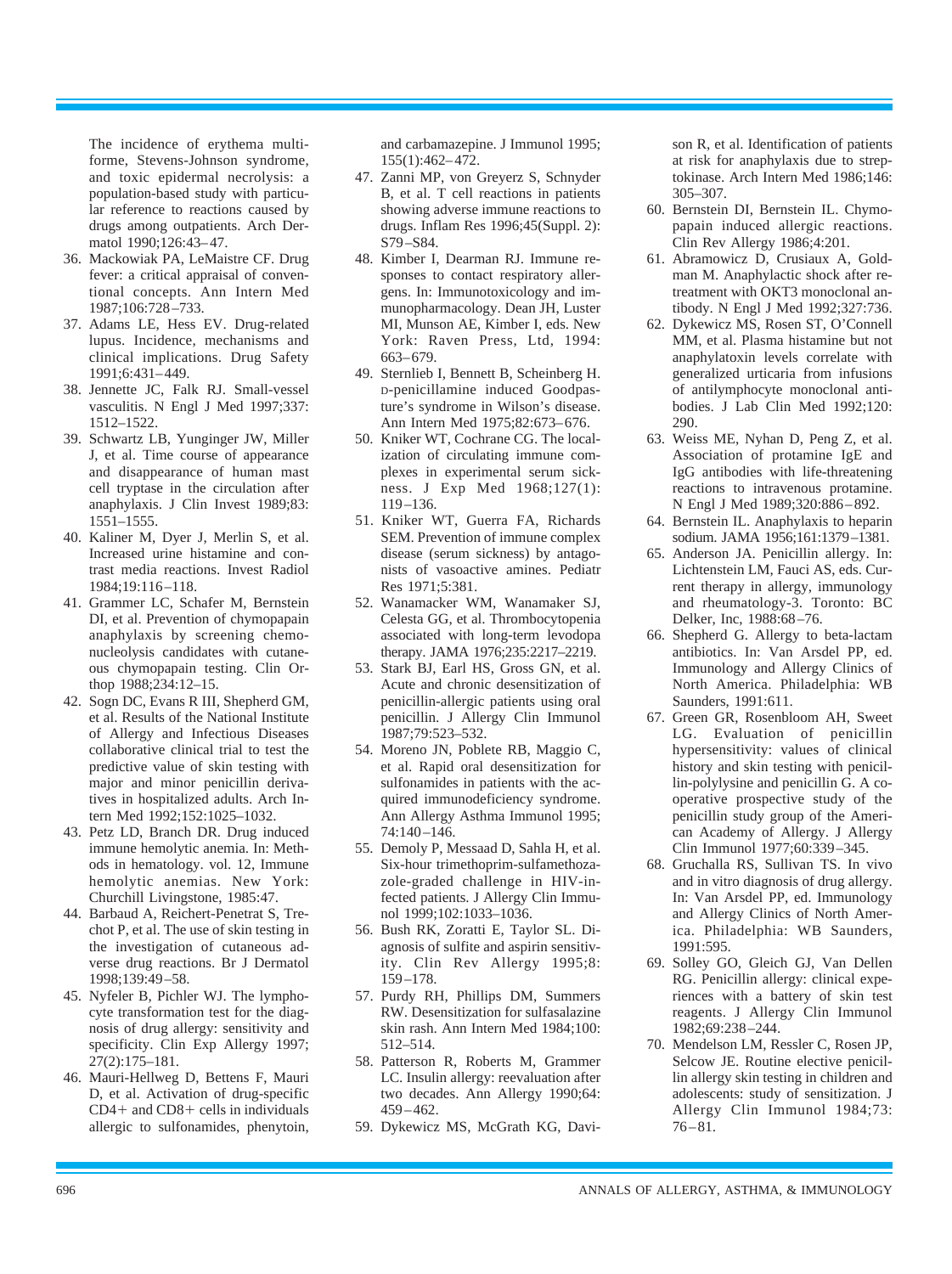- 71. Gadde J, Spence M, Wheeler R, et al. Clinical experience with penicillin skin testing in a large inner-city STD clinic [Abstract]. JAMA 1993;270: S134.
- 72. Shepherd GM. Clinical experience using only Pre-Pen and penicillin G to detect penicillin allergy in hospitalized adults. J Allergy Clin Immunol 1997;99:S134.
- 73. Parker PJ, Parrinello JT, Condemi J, Rosenfeld SI. Penicillin resensitization among hospitalized patients. J Allergy Clin Immunol 1991;88: 213–244.
- 74. Earl H, Stark BJ, Sullivan TJ. Penicillin induced IgE resensitization. J Allergy Clin Immunol 1987;79:200.
- 75. Levine BB, Zolov DM. Prediction of penicillin allergy by immunological tests. J Allergy 1969;43:231–244.
- 76. Ressler C, Neag PM, Mendelson LM. A liquid chromatographic study of stability of the minor chromatographic determinants of penicillin allergy: a stable determinant mixture skin test preparation. J Pharm Sci 1985;74:448–454.
- 77. Solley GO, Gleich GJ, Van Dellen RG. Penicillin allergy a clinical experience with a battery of skin test reagents. J Allergy Clin Immunol 1982; 69:238–244.
- 78. Sullivan TJ, Wedner JH, Sharz GS, et al. Effective skin testing to detect penicillin allergy. J Allergy Clin Immunol 1981;68:171–180.
- 79. Van Arsdel PP, Martonick GJ, Johnson LE, et al. The value of skin testing for penicillin allergy diagnosis. West J Med 1986;144:311–314.
- 80. Warrington RJ, Simons FEL, Ho HW, et al. Diagnosis of penicillin allergy by skin testing, the Manitoba experience. Can Med Assoc J 1978; 118:787–791.
- 81. Shapiro S, Slone D, Siskind D, et al. Drug rash with ampicillin and other penicillins. Lancet 1969;2:969–972.
- 82. Kerns DL, Shira JE, Go S, et al. Ampicillin rash in children: relationship to penicillin allergy and infectious mononucleosis. Am J Dis Child 1973;125:187–190.
- 83. Dick H, Stone D, Shapiro S, et al. Excess of ampicillin rashes associated with allopurinol or hyperuricemia, a report from the Boston Collaborative Drug Surveillance Program, Boston University Medical Center. N Engl J Med 1972;286:505–507.
- 84. Cameron SJ, Richmond J. Ampicillin hypersensitivity in lymphatic leukemia. Scot Med J 1974;16:425–427.
- 85. Saxon A, Adelman DC, Patel A, et al. Imipenem cross reactivity with penicillin in humans. J Allergy Clin Immunol 1988;82:213–217.
- 86. Saxon A, Hassner A, Swabb EA, et al. Lack of cross-reactivity between aztreonam, a monobactam antibiotic and penicillin in penicillin-allergic subjects. J Infect Dis 1984;149: 16–22.
- 87. Adkinson NF Jr. Immunogenicity and cross-allergenicity of aztreonam. Am J Med 1990;88:125–155; 385–425.
- 88. Alvarez JS, Sacristan Del Castillo JA, Sampedro Garcia I, Alsar Ortiz MJ. Immediate hypersensitivity to aztreonam. Lancet 1990;335:1094.
- 89. Silva-Dan F, McPhillips S, Warrington RJ. The frequency of skin test reactions to side chain penicillin determinants. J Allergy Clin Immunol 1993;91:694–702.
- 90. Miranda A, Blanca M, Vega JM, et al. Cross-reactivity between a penicillin and a cephalosporin with the same side chain. J Allergy Clin Immunol 1996;98:671–677.
- 91. Blanca M, et al. New aspects of allergic reactions to beta-lactams: cross-reactions and unique specificities. Clin Exp Allergy 1994;24: 407–415.
- 92. Pumphrey RSH, Davis S. Underreporting of antibiotic anaphylaxis may put patients at risk. Lancet 1999; 353:1157.
- 93. Blanca M, Fernandez J, Miranada A, et al. Cross-reactivity between penicillin and cephalosporins: clinical and immunological studies. J Allergy Clin Immunol 1989;83:381–385.
- 94. Anne S, Reisman RE. Risk of administering cephalosporin antibiotics to patients with histories of penicillin allergy. Ann Allergy Asthma Immunol 1995;74:167–170.
- 95. Shepherd GM, Burton DA. Administration of cephalosporin antibiotics to patients with a history to penicillin. J Allergy Clin Immunol 1993;91:262.
- 96. Carr A, Cooper DA, Penny R. Allergic manifestations of human immunodeficiency virus (HIV) infection. J Clin Immunol 1991;11:55–64.
- 97. DeSwarte RD. Drug allergies. In: Patterson R, et al, eds. Allergic diseases: diagnosis and management,

4th ed. Philadelphia: JB Lippincott Co., 1993:395.

- 98. Finegold I. Oral desensitization to trimethoprim-sulfamethoxazole in a patient with AIDS. J Allergy Clin Immunol 1986;78:905–908.
- 99. Sehai J, Healy DP, Garris R, et al. Influence of antihistamine pretreatment on vancomycin-induced red man syndrome. J Infect Dis 1989; 160:876–881.
- 100. Anne S, Middleton E Jr, Reisman RE. Vancomycin anaphylaxis and successful desensitization. Ann Allergy 1994;73:402–404.
- 101. Earl HS, Sullivan TJ. Acute desensitization of a patient with cystic fibrosis allergic to both beta-lactam and aminoglycoside antibiotics. J Allergy Clin Immunol 1987;79:477–483.
- 102. Landor M, Lashinsky A, Waxman J. Quinolone allergy? Ann Allergy Asthma Immunol 1996;77:273–276.
- 103. Deamer RL, Prichare JG, Loman GJ. Hypersensitivity and anaphylactoid reactions to ciprofloxacin. Ann Pharmacother 1992;26:1081–1084.
- 104. Heine H. Cutaneous adverse reaction to ciprofloxacin: demonstration of specific lymphocyte proliferation and cross-reactivity to ofloxacin in vitro. Acta Dermato-Venereologica 1997; 77(4):285–186.
- 105. Weiner M, Bernstein IL. In: Adverse Reactions to Drug Formulation Agents, A Handbook of Excipients. New York: Marcel Dekker, Inc., 1989:296–312.
- 106. Merkel PA. Drugs associated with vasculitis. Curr Opinion Rheumatol 1998;10:45–50.
- 107. Hess EV, Mongey A-B. Drug-related lupus: the same or different. In: Lupus erythematosus, 2nd ed. New York: Churchill Livingstone, 1992: 893–904.
- 108. Niedermaier G, Briner V. Henoch-Schonlein syndrome induced by carbidopa/levodopa. Lancet 1997; 349:1071–1072.
- 109. Bocquet H, Bagot M, Roujeau JC. Drug-induced pseudolymphoma and drug hypersensitivity syndrome (Drug Rash with Eosinophilia and systemic Symptoms: DRESS). Semin Cutan Med Surg 1996;15(4): 250–257.
- 110. Rosenow EC. Drug-induced pulmonary disease. Dis Monogr 1994; 256–309.
- 111. Zitnik RJ, Cooper JAD Jr. Pulmonary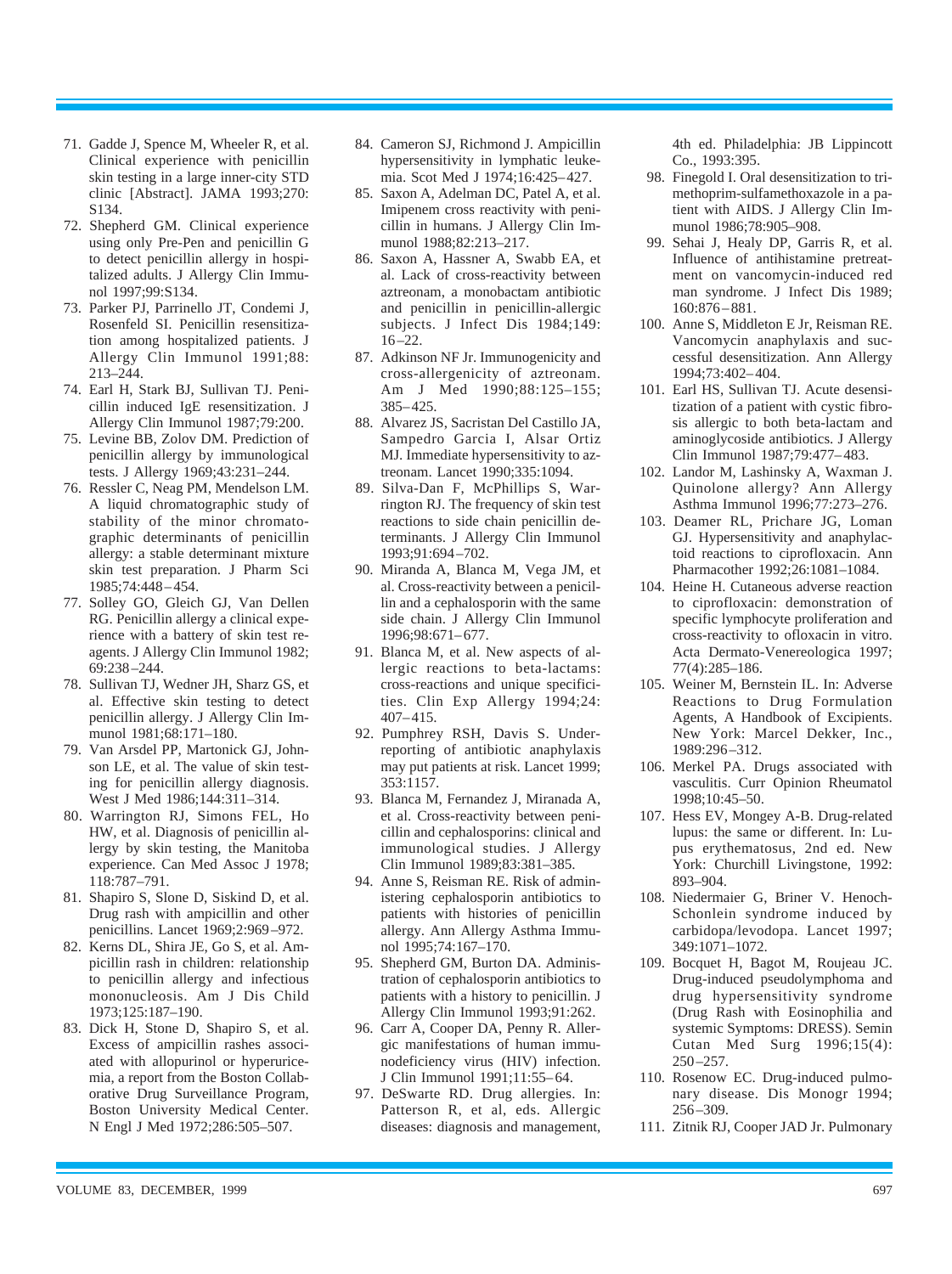disease due to antirheumatic agents. Clin Chest Med 1990;11:139–150.

- 112. Churg A, Brallas M, Cronin SR, et al. Formes frustes of Churg-Strauss syndrome. Chest 1981;108:320–323.
- 113. Wechsler ME, Garpestad E, Flier SR, et al. Pulmonary infiltrates, eosinophilia, and cardiomyopathy following corticosteroid withdrawal in patients with asthma receiving zafirlukast. JAMA 1998;179(6):455–457.
- 114. Hubner C, Dietz A, Stremmel W, et al. Macrolide-induced Churg-Strauss syndrome in a patient with atopy. Lancet 1997;350:563.
- 115. Farrell GC. Drug-induced hepatic injury. J Gastroenterol Hepatol 1997; 12:S242–S250.
- 116. Olson CL. Blistering disorders. Postgrad Med 1994;96:53–64.
- 117. Roujeau J-C, Kelly JP, Naldi L, et al. Medication use and the risk of Stevens-Johnson syndrome or toxic epidermal necrolysis. N Engl J Med 1995;333:1600–1607.
- 118. Cheriyan S, Patterson R, Greenberger PA, et al. The outcome of Stevens-Johnson syndrome treated with corticosteroids. Allergy Proced 1995;16: 151–155.
- 119. Fine JD. Management of acquired bullous skin diseases. N Engl J Med 1995;333:1475–1484.
- 120. Becker DS. Toxic epidermal necrolysis. Lancet 1998;351:1417–1420.
- 121. Viard I, Wehrti P, Bullani R, et al. Inhibition of toxic epidermal necrolysis by blockage of CD95 with human intravenous immunoglobulin. Science 1998;282:490–493.
- 122. Herbert AA, Syman ES, Levy ML. Serum sickness-like reactions from cefaclor in children. J Am Acad Dermatol 1991;25:805–808.
- 123. Hyslop D. Cefaclor safety profile: a ten year review. Clin Ther 1988;11: 83–94.
- 124. Kearns GL, Wheeler GJ, Childress SH, Lefzig LG. Serum sickness reactions to cefaclor: Role of hepatic metabolism and individual susceptibility. J Pediatr 1994;125:805–811.
- 125. Weiss RB, Bruno S. Hypersensitivity reactions to cancer chemotherapeutic agents. Ann Intern Med 1981;94: 66–72.
- 126. Peterson RG, Handschumacher RE, Mitchell MS. Immunological responses to L-asparaginase. J Clin Invest 1971;50:1080–1090.
- 127. Goldberg A, Altaras MM, Mekori

YA, et al. Anaphylaxis to cisplatin: diagnosis and value of pretreatment in prevention of recurrent allergic reactions. Ann Allergy 1994;73(3): 271–272.

- 128. Weiss RB. Hypersensitivity reactions. Semin Oncol 1992;19: 458–477.
- 129. Zitnik RJ. Drug-induced lung disease. Cancer chemotherapy agents. J Respir Dis 1995;16:855–856.
- 130. Cooper JAD, White DA, Matthay RA. Drug-induced pulmonary disease. Part 1. Cytotoxic drugs. Am Rev Respir Dis 1986;133:321–340, and Part 2. Noncytotoxic drugs 1986; 133:526–534.
- 131. Alarcon GA, Kremer JM, Macaluso M, et al. Risk factors for methotrexate-induced lung injury in patients with rheumatoid arthritis. Ann Intern Med 1997;127:356–364.
- 132. Greenberger PA. Plasma anaphylaxis and immediate type reactions. In: Rossi EC, Simon TL, Moss GS, eds. Principles of transfusion medicine. Baltimore: Williams & Wilkins, 1991:635.
- 133. Burks AW, Sampson HA, Buckley RH. Anaphylactic reactions after gamma globulin administration in patients with hypogammaglobulinemia: detection of IgE antibodies to IgA. N Engl J Med 1986;314:560–564.
- 134. Lederman HM, Roifman CM, Lavi S, Gelfand EW. Corticosteroids for prevention of adverse reaction to intravenous immune serum globulin infusions in hypogammaglobulinemic patients. Am J Med 1986;81: 443–446.
- 135. Ring J, Messmer K. Incidence and severity of anaphylactoid reactions to colloid volume substitutes. Lancet 1977;1:466–469.
- 136. Levy JH, Schwieger IM, Zaidan JR, et al. Evaluation of patients at risk for protamine reactions. J Thorac Cardiovasc Surg 1989;98:200–204.
- 137. Vincent GM, Janowski M, Menlove R. Protamine allergy reactions during cardiac catheterization and cardiac surgery: risk in patients taking protamine-insulin preparations. Cathet Cardiovasc Diagn 1991;23:164–168.
- 138. Tobin MC, Karns K, Anselmino LM, Thomas LL. Potentiation of human basophil histamine release by protamine: a new role for a polycation recognition site. Mol Immunol 1986;23:245–253.
- 139. Maclean JA, Moscicki R, Block KJ. Adverse reactions to heparin. Ann Allergy 1990;65:254–259.
- 140. Tuneu A, Moreno A, de Moragas JM. Cutaneous reactions secondary to heparin injections. J Am Acad Dermatol 1985;12:1072–1077.
- 141. Kelton JG, Sheridan D, Santos A, et al. Heparin-induced thrombocytopenia: laboratory studies. Blood 1988;72:925–930.
- 142. Warkentin TE, Levine MN, Hirsh J, et al. Heparin-induced thrombocytopenia in patients treated with lowmolecular-weight heparin or unfractionated heparin. N Engl J Med 1995; 332:1330–1335.
- 143. Moscicki RA, Sockin SM, Corsello BF, et al. Anaphylaxis during induction of general anesthesia: subsequent evaluation and management. J Allergy Clin Immunol 1990;86: 325–332.
- 144. Vervloet D. Allergy to muscle relaxants and related compounds. Clin Allergy 1985;15:501–508.
- 145. Moss J. Muscle relaxants and histamine release. Acta Anaesthesiol Scand 1995;106:7–12.
- 146. Fisher MM, Munro I. Life-threatening anaphylactoid reactions to muscle relaxants. Anesthesiol Analg 1983; 62:559–564.
- 147. Baldo BA, Fisher MM. Detection of serum IgE antibodies that react with alcuronium and tubocurarine after life-threatening reactions to muscle relaxant drugs. Anaesthesiol Intensive Care 1983;11:194–197.
- 148. Gall H, Kaufmann R, Kalveram CM. Adverse reactions to local anesthetics: analysis of 197 cases. J Allergy Clin Immunol 1996;97: 933–937.
- 149. Schatz M. Skin testing and incremental challenge in the evaluation of adverse reactions to local anesthetics. J Allergy Clin Immunol 1984;74: 606–616.
- 150. deShazo RD, Nelson HS. An approach to the patient with a history of local anesthetic hypersensitivity: experience with 90 patients. J Allergy Clin Immunol 1979;63:387–394.
- 151. Weiner M, Bernstein IL. Adverse reactions to drug formulation agents, a handbook of excipients. New York: Marcel Dekker, Inc, 1989:20–22.
- 152. Fisher MM. Intradermal testing in the diagnosis of acute anaphylaxis during anesthesia-results of five years expe-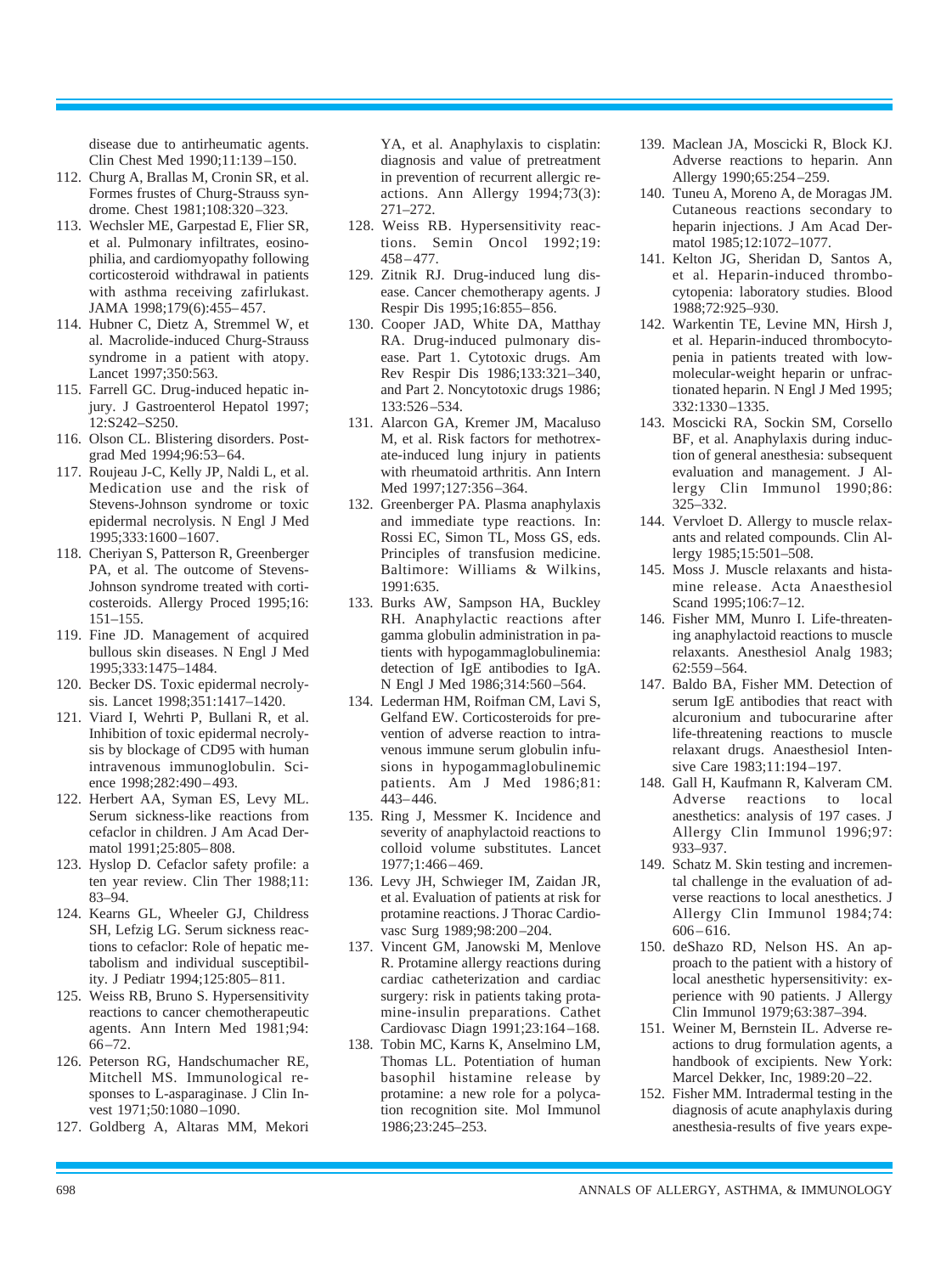rience. Anaesthesia and Intensive Care 1979;7:58.

- 153. Harle DG, Baldo BA, Coroneos NJ, Fisher MM. Anaphylaxis following administration of Papaveretum. Case Report: Implication of IgE antibodies that react with morphine and codeine, and identification of an allergenic determinant. Anesthesiology 1989;71: 489–494.
- 154. Coleman WP, Ochsner SF, Watson BE. Allergic reactions in 10,000 consecutive intravenous urographies. Southern Med J 1964;57:1401–1404.
- 155. Fischel HW, Doust VL. An evaluation of pretesting in the problem of serious and fatal reactions to excretory urography. Radiology 1972;103: 497–501.
- 156. Schatz M, Patterson R, O'Rourke J, et al. The administration of radiographic contrast media to patients with history of a previous reaction. J Allergy Clin Immunol 1975;55: 358–366.
- 157. Lang DM, et al. Elevated risk of anaphylactoid reactions from radiographic contrast media is associated with both beta-blocker exposure and cardiovascular disorders. Arch Intern Med 1993;153:2033–2040.
- 158. Enricht T, Chau-Lim A, Duda E, Lim DT. The role of a documented allergic profile as a risk factor for radiographic contrast media reaction. Ann Allergy 1989;62:302–305.
- 159. Lang DM, Alpern MB, Visintainer PF, Smith ST. Increased risk for anaphylactoid reaction from contrast media in patients on beta-adrenergic blockers or with asthma. Ann Intern Med 1991;115:270–276.
- 160. Siegle RL, Halvorsen RA, Dillion J, et al. The use of iohexol in patients with previous reactions to ionic contrast material, a multicenter clinical trial. Invest Radiol 1991;26:411–416.
- 161. Greenberger PA, Patterson R. The prevention of immediate generalized reactions to radiocontrast media in high-risk patients. J Allergy Clin Immunol 1991;87:867–872.
- 162. Monaghan MS, Glasco G, St. John G, et al. Safe administration of iron dextran in a patient who reacted to the test dose. South Med J 1994;87: 1010–1012.
- 163. Stevenson DD, Simon RA. Sensitivity to aspirin and nonsteroidal antiinflammatory drugs. In: Middleton E Jr, Reed CE, Ellis EF, et al, eds.

Allergy: Principles and Practice, 4th ed. St Louis: CV Mosby Co, 1993: 1747.

- 164. Szezeklik A, Stevenson DD. Aspirininduced asthma: Advances in pathogenesis and management. J Allergy Clin Immunol 1999;104:5–13.
- 165. Weber JCP, Eissigman WK. Pulmonary alveolitis (hypersensitivity pneumonitis) and NSAIDs: Fact or fiction? Br J Rheumatol 1986;25: 5–6.
- 166. Minden P, Farr RS. Human antibodies against acetylsalicyclic acidaltered human serum albumin. Arthritis Rheumatol 1967;10:299–300.
- 167. Amos HE, Wilson DV, Taussig MJ, Carlton SJ. Hypersensitivity reactions to acetylsalicylic acid. I. Detection of antibodies in human sera using acetylsalicylic acid attached to proteins through the carboxyl group. Clin Exp Immunol 1971;8:563–572.
- 168. deWeck AL. Immunological effects of aspirin anhydride, a contaminant of commercial acetylsalicyclic acid preparations. Int Arch Allergy Appl Immunol 1971;41:393–418.
- 169. Stevenson DD. Aspirin and nonsteroidal anti-inflammatory drugs. Immunol Allergy Clin North Am 1995;15:529–552.
- 170. Christie PE, Smith SM, Lee TH. The potent and selective sulfidopeptide leukotriene antagonist, SK&F 104353, inhibits aspirin-induced asthma. Am Rev Respir Dis 1991; 144:957–958.
- 171. Israel E, Fischer AR, Rosenberg MA, et al. The pivotal role of 5-lipoxygenase products in the reaction of aspirin-sensitive asthmatics to aspirin. Am Rev Respir Dis 1993;148: 1447–1451.
- 172. Bush RK, Zoratti E, Taylor SL. Diagnosis of sulfite and aspirin sensitivity. Clin Rev Allergy 1990;8: 159–178.
- 173. Chaffee FH, Settipane GA. Asthma caused by FD&C approved dyes. J Allergy 1967;40:65–72.
- 174. Bernstein IL, Gallagher JS, Johnson H, et al. Immunologic and nonimmunologic factors in adverse reactions to tartrazine. In: Asher IM, eds. Proceedings, 4th FDA Science Sympposium, U.S. Govt. Printing Office, Washington, DC, 1980:258–260.
- 175. Spector SL, Wangaard CH, Farr RS. Aspirin and concomitant idiosyncrasies in adult asthmatic patients. J Al-

lergy Clin Immunol 1979;64: 500–506.

- 176. Weber RW, Hoffman M, Raine DA Jr, et al. Incidence of bronchoconstriction due to aspirin, azo dyes, non-azo dyes, and preservatives in a population of perennial asthmatics. J Allergy Clin Immunol 1979;64: 32–37.
- 177. Stevenson DD, Simon RA, Lumry WR, et al. Adverse reactions to taratrazine. J Allergy Clin Immunol 1986;78:182–191.
- 178. Zlotlow MJ, Settipane GA. Allergic potential of food additives: A report of a case of tartrazine sensitivity without aspirin intolerance. Am J Clin Nutr 1977;30:1023–1025.
- 179. Mathison DA, Lumry WR, Stevenson DD, et al. Aspirin in chronic urticaria and/or angioedema: studies of sensitivity and desensitization. J Allergy Clin Immunol 1982;69:134.
- 180. Gibson GR. Enalapril-induced cough. Arch Intern Med 1989;149: 2701–2703.
- 181. Brown NJ, Snowden M, Griffin MR. Recurrent angiotensin-converting enzyme inhibitor-associated angioedema. JAMA 1997;278:232–233.
- 182. Winning AJ, Hamilton RD, Guz A. Cough associated with captopril and enalapril. Br Med J 1987;294: 1521–1523.
- 183. Coulter DM, Edwards IR. Cough associated with captopril and enalapril. Br Med J 1987;296:1521–1523.
- 184. USP DI. 19th edition. Drug information for the health care profession. Englewood, CO: Micromedex, 1999: 1883.
- 185. Weiner M, Bernstein IL. Adverse reactions to drug formulation agents, A handbook of excipients. New York: Marcel Dekker, Inc, 1989:292–293; 314–320.
- 186. Gunnison AF, Jaconsen DW. Sulfite sensitivity. A critical review. Crit Rev Toxicol 1987;17(3):185–214.
- 187. Jick H. Adverse reactions to trimethoprim-sulfamethoxazole in hospitalized patients. Rev Infect Dis 1982;4:426–428.
- 188. Gordin FM, Simon GL, Wofsy CB, Mills J. Adverse reactions to trimethoprim-sulfamethoxazole in patients with the acquired immunodeficiency syndrome. Ann Intern Med 1984;100:495–499.
- 189. Kovacs JA, Hiementz JW, Macher AM, et al. Pneumocystis carinii